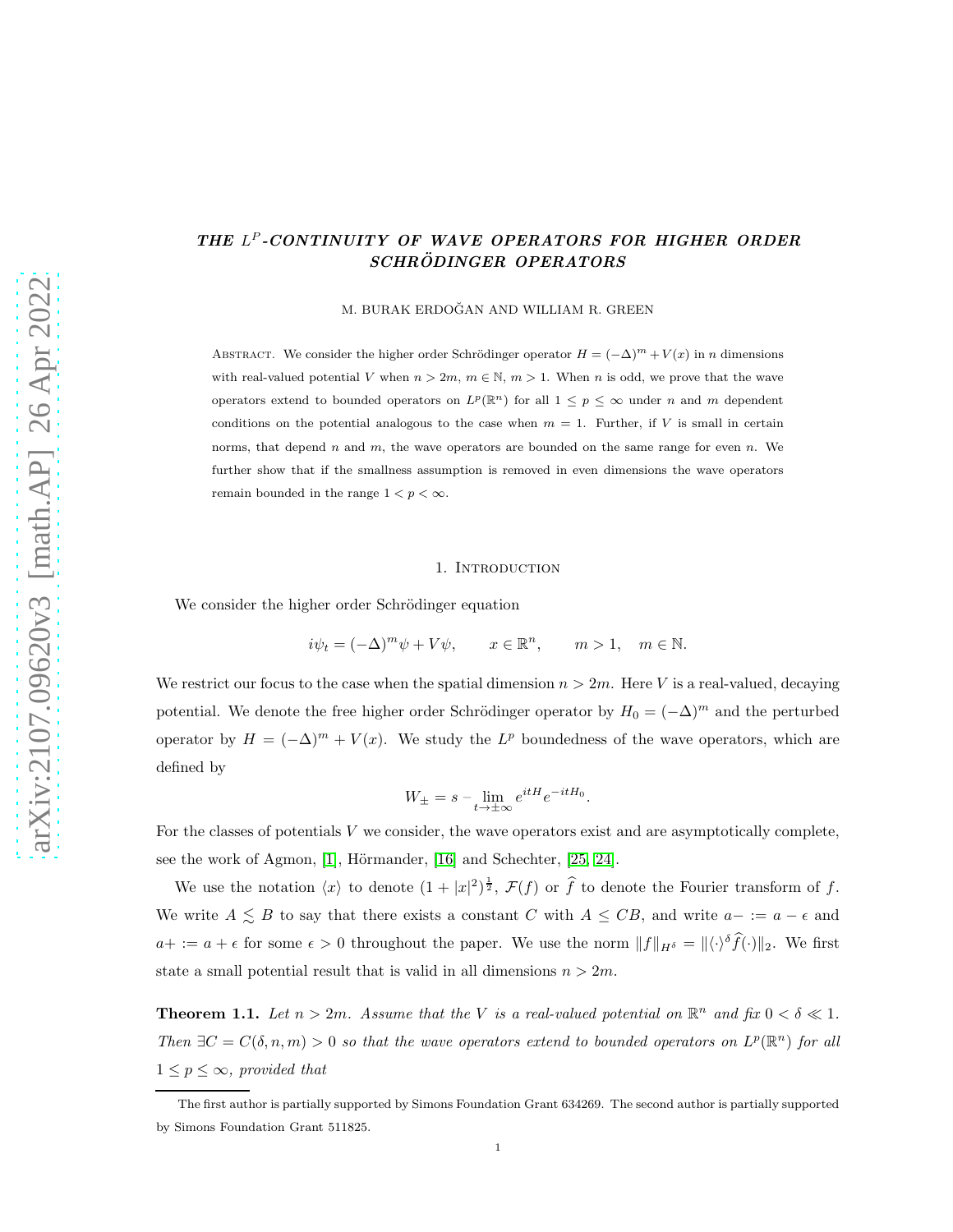i)  $\left\| \langle \cdot \rangle^{\frac{4m+1-n}{2}+\delta} V(\cdot) \right\|_2 < C$  when  $2m < n < 4m - 1$ , ii)  $\left\|\langle \cdot \rangle^{1+\delta} V(\cdot)\right\|_{H^{\delta}} < C$  when  $n = 4m - 1$ , iii)  $\|\mathcal{F}(\langle \cdot \rangle^{\sigma}V(\cdot))\|_{L^{\frac{n-1-\delta}{n-2m-\delta}}} < C$  for some  $\sigma > \frac{2n-4m}{n-1-\delta} + \delta$  when  $n > 4m-1$ .

For boundedness on  $L^p$  when  $1 < p < \infty$ , we may remove the smallness assumption above provided V decays sufficiently at spatial infinity. We define zero energy to be regular if there are no non-trivial distributional solutions to  $H\psi = 0$  with  $\langle x \rangle^{\frac{n}{2}-2m-1} \psi(x) \in L^2$ . We show

<span id="page-1-0"></span>**Theorem 1.2.** Let  $n > 2m$ . Assume that the V is a real-valued potential on  $\mathbb{R}^n$  so that

- i)  $|V(x)| \lesssim \langle x \rangle^{-\beta}$  for some  $\beta > n+3$  when n is odd and for some  $\beta > n+4$  when n is even
- ii)  $\|\langle \cdot \rangle^{1+}V(\cdot)\|_{H^{0+}} < \infty$  when  $n = 4m 1$ ,
- iii) for some  $0 < \delta \ll 1$  and  $\sigma > \frac{2n-4m}{n-1-\delta}$ ,  $\|\mathcal{F}(\langle \cdot \rangle^{\sigma}V(\cdot))\|_{L^{\frac{n-1-\delta}{n-2m-\delta}}} < \infty$  when  $n > 4m-1$ ,
- iv)  $H = (-\Delta)^m + V(x)$  has no positive eigenvalues and zero energy is regular.

Then, the wave operators extend to bounded operators on  $L^p(\mathbb{R}^n)$  for all  $1 < p < \infty$ .

Finally, with slightly more decay on the potential we recover the endpoints  $p = 1, \infty$  in odd dimensions:

<span id="page-1-2"></span>**Theorem 1.3.** Let  $n > 2m$  be odd. Assume that V satisfies the hypothesis of Theorem [1.2](#page-1-0) and in addition  $|V(x)| \lesssim \langle x \rangle^{-\beta}$  for some  $\beta > n+5$ . Then, the wave operators extend to bounded operators on  $L^p(\mathbb{R}^n)$  for all  $1 \leq p \leq \infty$ .

In even dimensions, we lose the boundedness on the endpoints of  $p = 1, \infty$  due to the low energy. In particular, the energies away from zero are bounded on the full range including  $p = 1, \infty$ , see Proposition [6.5](#page-31-0) below. We hope to address the cases of  $p = 1, \infty$  when  $n > 2m$  even and the case when there are threshold obstructions in a future work.

We note that the norm used when  $n > 4m-1$  is finite when  $\langle x \rangle^{\sigma} V(x)$  has more than  $\frac{n}{n-2m}(\frac{n-4m+1}{2})$ derivatives in  $L^2(\mathbb{R}^n)$ . In all cases above, we also note that

$$
||V||_{L^2(B(x,1))} \lesssim \langle x \rangle^{-1-}, \quad x \in \mathbb{R}^n.
$$

This suffices to imply, [\[24,](#page-33-2) [1,](#page-32-0) [25\]](#page-33-1), the existence, asymptotic completeness, and intertwining identity for the wave operators. In particular, we have

<span id="page-1-1"></span>(1) 
$$
f(H)P_{ac}(H) = W_{\pm}f((-\Delta)^m)W_{\pm}^*.
$$

Here  $P_{ac}(H)$  is the projection onto the absolutely continuous spectral subspace of H, and f is any Borel function. Using  $(1)$  one may obtain  $L^p$ -based mapping properties for the more complicated, perturbed operator  $f(H)P_{ac}(H)$  from the simpler free operator  $f((-\Delta)^m)$ . The boundedness of the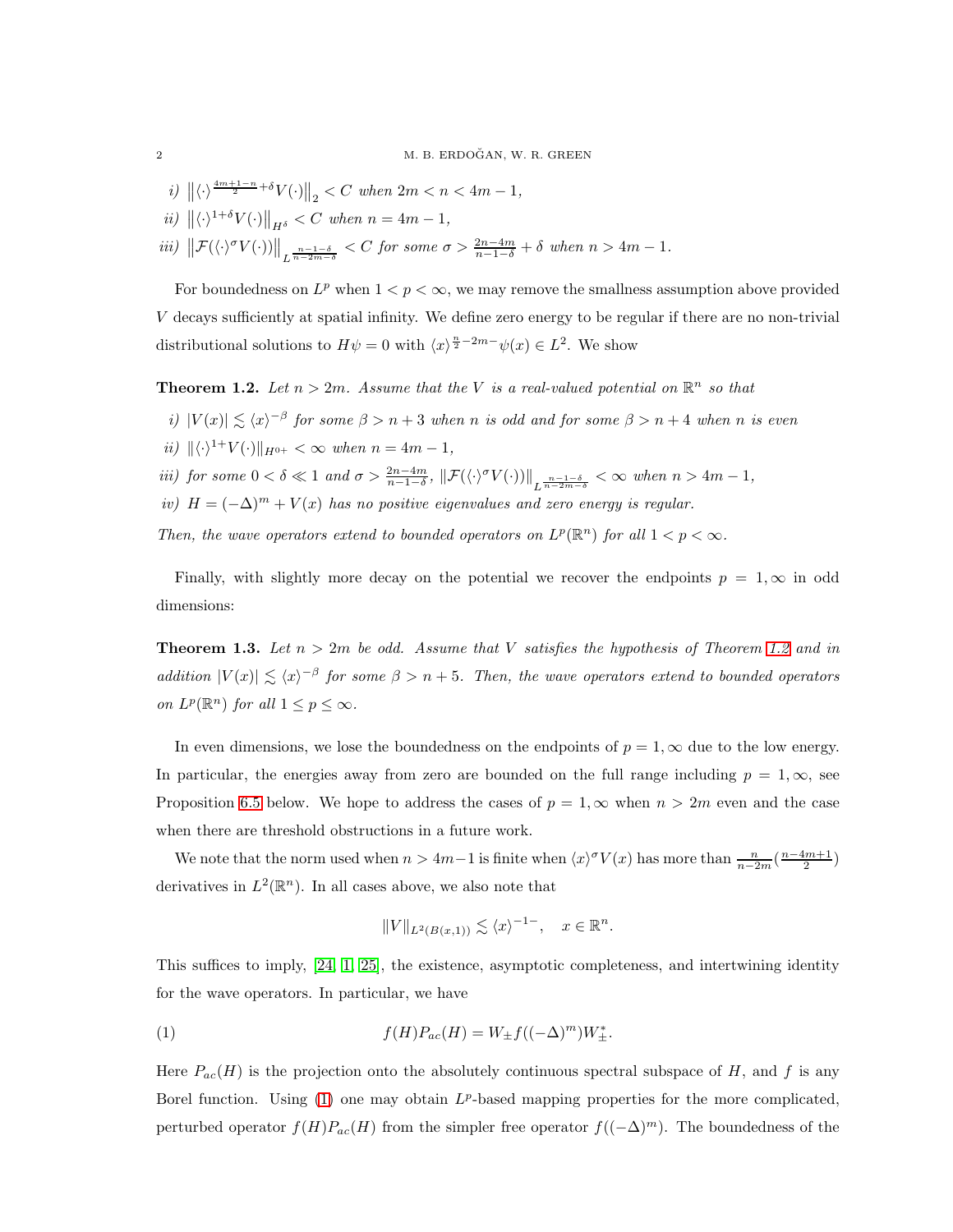wave operators on  $L^p(\mathbb{R}^n)$  for any choice of  $p \geq 2$  with the function  $f(\cdot) = e^{-it(\cdot)}$  yield the dispersive estimate

(2) 
$$
\|e^{-itH}P_{ac}(H)\|_{L^{p'}\to L^p} \lesssim |t|^{-\frac{n}{2m}+\frac{n}{pm}},
$$

where  $p'$  is the Hölder conjugate of p. In particular in all odd dimensions  $n > 2m$ , under the hypothesis of Theorem [1.3,](#page-1-2) we have

$$
||e^{-itH}P_{ac}(H)||_{L^1\to L^\infty} \lesssim |t|^{-\frac{n}{2m}}.
$$

Our work is inspired by recent work by Feng, Soffer, Wu and Yao on weighted  $L^2$ -based "local dispersive estimates" for higher order Schrödinger operators considered in [\[9\]](#page-33-3), as well as the recent work on the  $L^p(\mathbb{R}^3)$  boundedness of the wave operators for the fourth order  $(m=2)$  Schrödinger operators by Goldberg and the second author [\[13\]](#page-33-4), and the extensive works of Yajima, [\[26,](#page-33-5) [27,](#page-33-6) [28,](#page-33-7) [29,](#page-33-8) [30\]](#page-33-9), in the case of  $m = 1$ . The wave operators for the usual Schrödinger operator  $-\Delta + V$ , when  $m = 1$  are well-studied, see for example [\[26,](#page-33-5) [27,](#page-33-6) [28,](#page-33-7) [18,](#page-33-10) [19,](#page-33-11) [5,](#page-32-1) [22\]](#page-33-12) in all dimensions  $n \geq 1$ . On  $\mathbb{R}^3$ , Beceanu and Schlag obtained detailed structure formulas for the wave operators,  $[2, 3, 4]$  $[2, 3, 4]$  $[2, 3, 4]$ . The  $L^2$  existence and other properties of the higher order wave operators have been studied by many authors, including Agmon [\[1\]](#page-32-0), Kuroda [\[20,](#page-33-13) [21\]](#page-33-14), Hörmander [\[16\]](#page-33-0), and Schechter, [\[24,](#page-33-2) [25\]](#page-33-1). We note that the only<sup>[1](#page-2-0)</sup> result on the  $L^p$  boundedness of the wave operators for higher order Schrödinger operators is the case of  $m = 2$ and  $n = 3$  by Goldberg and the second author, [\[13\]](#page-33-4). There appears to be three regimes in the analysis of  $L^p$  boundedness of the wave operators:  $n < 2m$ ,  $n = 2m$ , and  $n > 2m$ . In the case  $n < 2m$ , as in [\[13\]](#page-33-4), zero energy is not regular for the free operator and the main difficulty in the analysis is the small energies. However the large energy argument is more straightforward since the resolvent decays in the spectral parameter  $\lambda$ . In the range  $n > 2m$  the zero energy is regular for the free operator and the resolvent remains bounded as  $\lambda \to 0$ . However, the large energies, and in particular the Born series terms, are not easy to deal with. When  $n > 4m - 1$  one needs a smoothness requirement on the potential V as in the case  $m = 1$  and  $n > 3$ , [\[26,](#page-33-5) [14\]](#page-33-15), due to the growth of the resolvents as the spectral variable goes to infinity. The case  $n = 2m$  is challenging in both the low and high energy regimes.

Similar to the usual second order Schrödinger operator, for the types of potentials we consider there is a Weyl criterion and  $\sigma_{ac}(H) = \sigma_{ac}(H_0) = [0, \infty)$ . In contrast, decay of the potential is not sufficient to ensure the lack of eigenvalues embedded in the continuous spectrum for the higher order operators, [\[9\]](#page-33-3). Even perturbing with compactly supported, smooth potentials may induce embedded eigenvalues.

<span id="page-2-0"></span><sup>&</sup>lt;sup>1</sup>During the review period of this article Mizutani, Wan and Yao proved results for the case of  $m = 2$  and  $n = 1$ , [\[23\]](#page-33-16).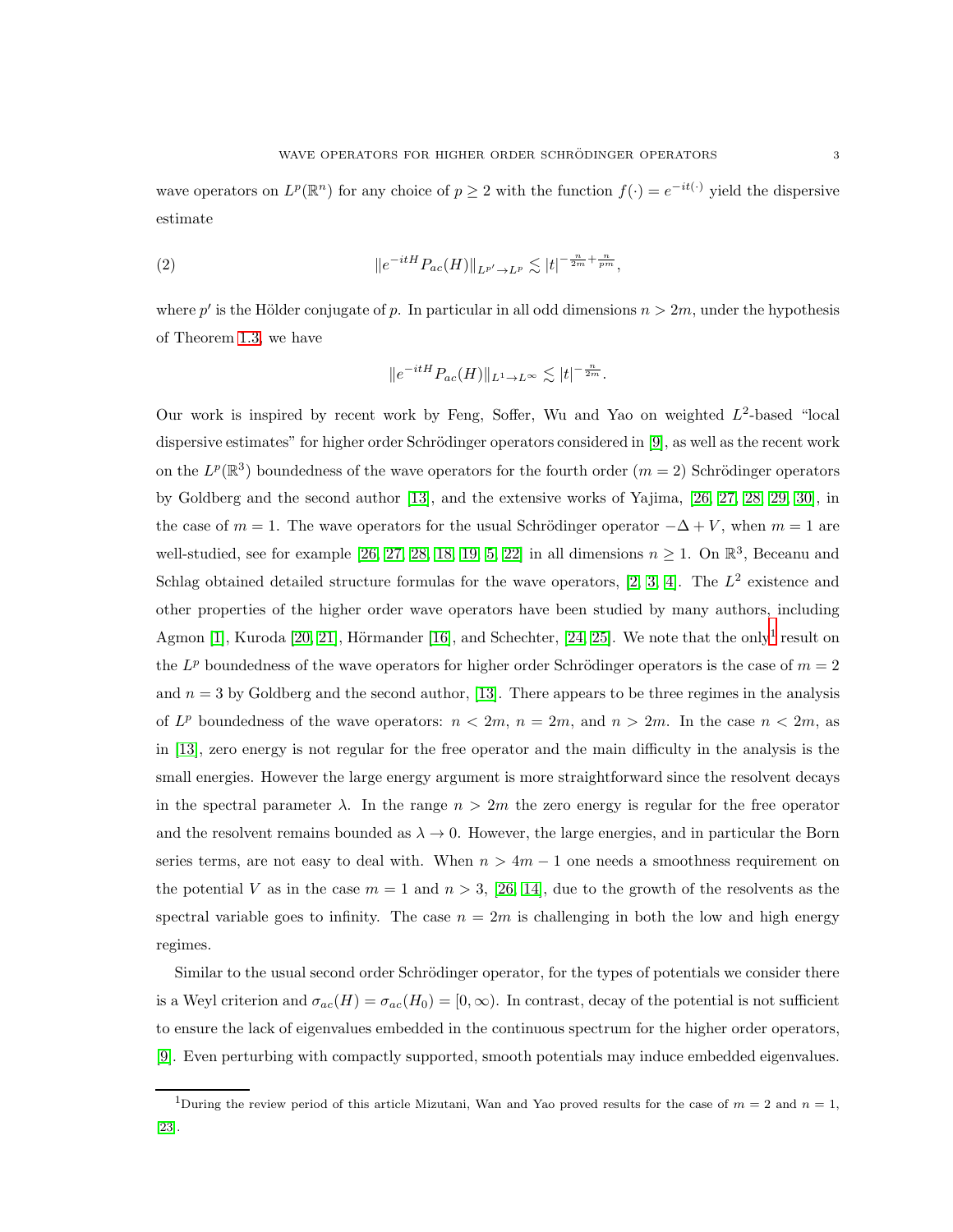We leave this as an overarching assumption and note that there are conditions that ensure the lack of embedded eigenvalues, see Theorem 1.11 in [\[9\]](#page-33-3).

To prove Theorem [1.2](#page-1-0) we use a time-independent representation of the wave operators based on resolvent operators. We have the splitting identity for  $z \in \mathbb{C} \setminus [0,\infty)$ , (c.f. [\[9\]](#page-33-3))

(3) 
$$
\mathcal{R}_0(z)(x,y) := ((-\Delta)^m - z)^{-1}(x,y) = \frac{1}{mz^{1-\frac{1}{m}}} \sum_{\ell=0}^{m-1} \omega_{\ell} R_0(\omega_{\ell} z^{\frac{1}{m}})(x,y)
$$

where  $\omega_{\ell} = \exp(i2\pi\ell/m)$  are the  $m^{th}$  roots of unity,  $R_0(z) = (-\Delta - z)^{-1}$  is the usual  $(2^{nd}$  order) Schrödinger resolvent. Using the change of variables  $z = \lambda^{2m}$  with  $\lambda$  restricted to the sector in the complex plane with  $0 < \arg(\lambda) < \pi/m$ ,

<span id="page-3-2"></span>(4) 
$$
\mathcal{R}_0(\lambda^{2m})(x,y) := ((-\Delta)^m - \lambda^{2m})^{-1}(x,y) = \frac{1}{m\lambda^{2m-2}} \sum_{\ell=0}^{m-1} \omega_{\ell} R_0(\omega_{\ell} \lambda^2)(x,y).
$$

By the well-known Bessel function expansions, for  $n > 3$  odd we have

(5) 
$$
R_0(z^2)(x,y) = \frac{e^{iz|x-y|}}{|x-y|^{n-2}} \sum_{j=0}^{\frac{n-3}{2}} c_{n,j} |x-y|^j z^j, \qquad \Im(z) > 0.
$$

Even dimensions are more complicated due to the appearance of logarithmic terms.

Our usual starting point to study the wave operators is the stationary representation

<span id="page-3-1"></span>
$$
W_{+}u = u - \frac{1}{2\pi i} \int_0^{\infty} \mathcal{R}_V^{+}(\lambda) V[\mathcal{R}_0^{+}(\lambda) - \mathcal{R}_0^{-}(\lambda)] u \, d\lambda,
$$

where  $\mathcal{R}_V(\lambda) = ((-\Delta)^m + V - \lambda)^{-1}$ , where the '+' and '-' denote the usual limiting values as  $\lambda$ approaches the positive real line from above and below, [\[9\]](#page-33-3). Since the identity operator is bounded on  $L^p$ , we need only bound the second term involving the integral. It is convenient to make the change of variables  $\lambda \mapsto \lambda^{2m}$  and consider the integral kernel of the operator

<span id="page-3-0"></span>(6) 
$$
-\frac{m}{\pi i}\int_0^\infty \lambda^{2m-1}\mathcal{R}_V^+(\lambda^{2m})V[\mathcal{R}_0^+-\mathcal{R}_0^-](\lambda^{2m}) d\lambda.
$$

Our result in Theorem [1.1](#page-0-0) follows by using resolvent identities to expand  $\mathcal{R}_V^+$  in an infinite series and directly summing the series. To remove the smallness assumption to show that the operator defined in [\(6\)](#page-3-0) extends to a bounded operator on  $L^p$  requires different strategies in the low  $(0 < \lambda \ll 1)$  and high ( $\lambda \gtrsim 1$ ) energy regimes. To delineate these cases, we use the even, smooth cut-off function  $\chi$ with  $\chi(\lambda) = 1$  for  $|\lambda| < \lambda_0$  for some sufficiently small  $\lambda_0 \ll 1$ , and  $\chi(\lambda) = 0$  for  $|\lambda| > 2\lambda_0$ , as well as the complimentary cut-off  $\tilde{\chi}(\lambda) = 1 - \chi(\lambda)$ .

We note that the different assumptions on the potential we impose based on the size of  $n$  versus  $m$ are natural. When  $n \leq 2m$  the low energy expansions of the resolvent  $\mathcal{R}_0$  are singular as the spectral parameter  $\lambda \to 0$ . This complication necessitates a different strategy to invert certain operators and develop expansions for both the free and perturbed resolvents, see [\[15,](#page-33-17) [7\]](#page-32-5) for the case when  $m = 2$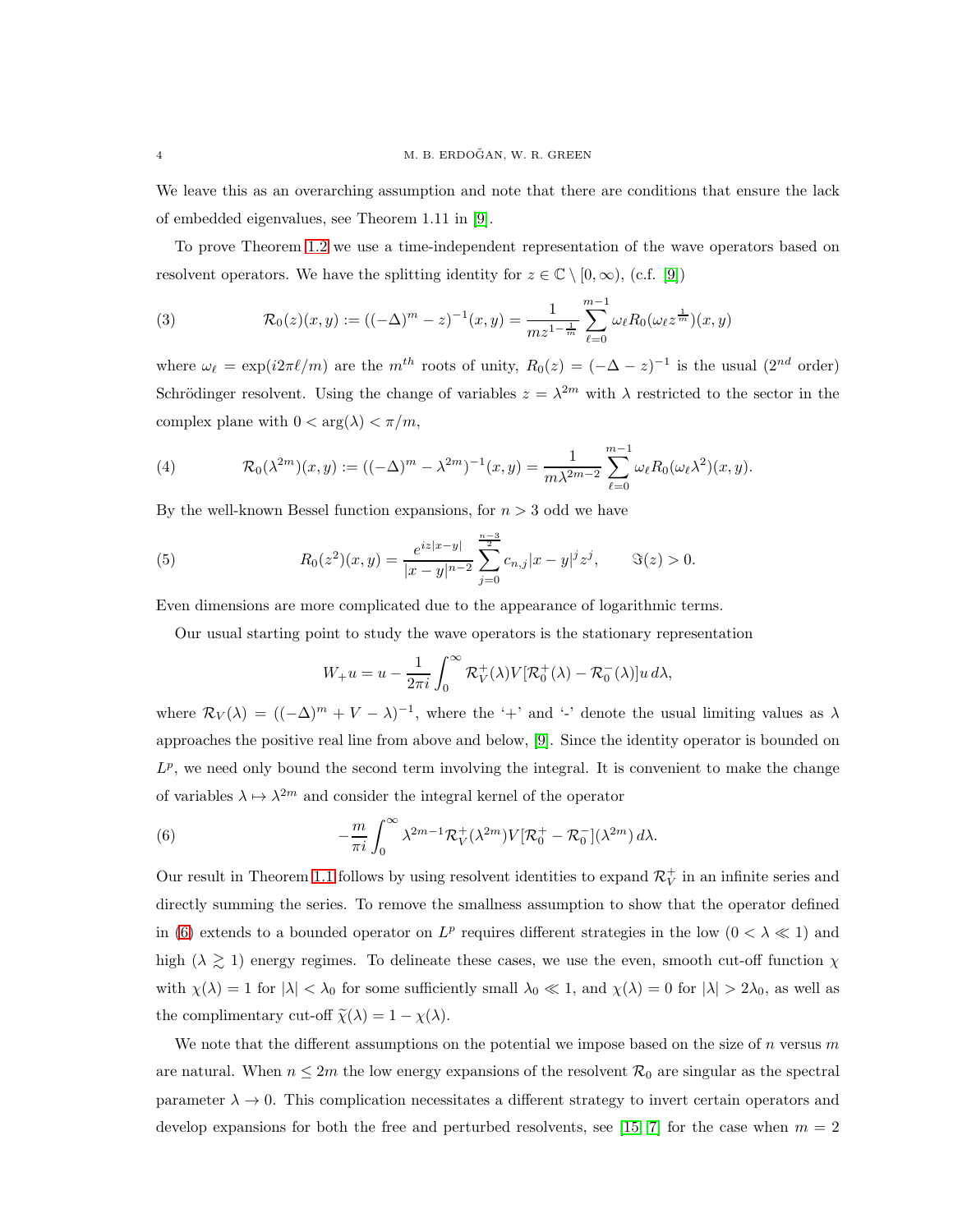and  $n = 4, 3$  respectively. Smoothness of the potential is required for the second order Schrödinger operator in dimensions  $n > 3$  since the kernel free resolvent  $R_0^{\pm}(\lambda^2)$  grows like  $\lambda^{\frac{n-3}{2}}$  as the spectral parameter  $\lambda \to \infty$ . This causes the  $L^1 \to L^{\infty}$  dispersive estimates to fail in dimensions greater than three without some smoothness assumptions on the potential, see the counterexample constructed by Goldberg and Visan [\[14\]](#page-33-15). The higher order Schrödinger resolvent,  $\mathcal{R}_0(\lambda^{2m})$  grows like  $\lambda^{\frac{n+1}{2}-2m}$  when  $n > 4m - 1$ , which necessitates a control over derivatives of the potential which we measure in terms of the  $FL^r$  norm similar to the conditions for the second order Schrödinger established by Yajima, [\[26\]](#page-33-5). Our  $\epsilon$ -smoothness requirement in the case  $n = 4m - 1$  could be an artifact of our methods.

We assume that zero energy is regular, that is there are no threshold resonances or eigenvalues. These can be characterized in terms of distributional solutions to  $H\psi = 0$ , with  $\psi$  in weighted  $L^2(\mathbb{R}^n)$ spaces, see section 8 of [\[9\]](#page-33-3). The effect of zero energy resonances or eigenvalues on the  $L^p$ -boundedness of the wave operators is well-studied in for  $m = 1$  Schrödinger operator. Generically, one sees the range shrink to  $1 < p < \frac{n}{2}$  when  $n \geq 3$ , while further orthogonality conditions allows one to obtain a larger range. See, for example the work of Yajima [\[30,](#page-33-9) [31,](#page-34-0) [32\]](#page-34-1), also Goldberg and the second author [\[12\]](#page-33-18). In the higher order case, one would expect the wave operators to be bounded for  $1 < p < \frac{n}{2m}$ in the presence of zero energy eigenvalues when  $n > 4m$ , with a larger upper bound on the range of p when  $2m < n \leq 4m$  or in the case of resonances, or sufficient cancellation properties between the potential and zero energy eigenspace. In these cases only the bounds on the low energy portion of the tail of the Born series would be affected. The effect of embedded eigenvalues has no analogue in the  $m = 1$  case, its effect on the  $L^p$ -boundedness of the wave operators is unknown.

The paper is organized as follows. We first control the Born series terms that arise by iterating the resolvent identity for the perturbed resolvent in the stationary representation, [\(6\)](#page-3-0), of the wave operator in Section [2.](#page-4-0) Next, we prove Theorem [1.2](#page-1-0) and Theorem [1.3.](#page-1-2) First in odd dimensions, in Section [3](#page-14-0) and Section [4,](#page-21-0) we control the remainder in the low energy regime, when the spectral parameter  $\lambda$  is in a neighborhood of zero. In Section [5](#page-25-0) we control the remainder in the high energy regime, when  $\lambda \gtrsim 1$  in odd dimensions. In Section [6](#page-28-0) we show how the arguments in Sections [3](#page-14-0) and [5](#page-25-0) may be adapted to the even dimensional case. Finally, in Section [7](#page-31-1) we provide integral estimates that are used throughout the paper.

## 2. Born Series

<span id="page-4-0"></span>By iterating the resolvent identity, one has the expansion

<span id="page-4-1"></span>(7) 
$$
\mathcal{R}_V(z) = \sum_{J=0}^{2\ell} \left[ \mathcal{R}_0(z) (-V \mathcal{R}_0(z))^J \right] - (\mathcal{R}_0(z)V)^{\ell} \mathcal{R}_V(z) (V \mathcal{R}_0(z))^{\ell}.
$$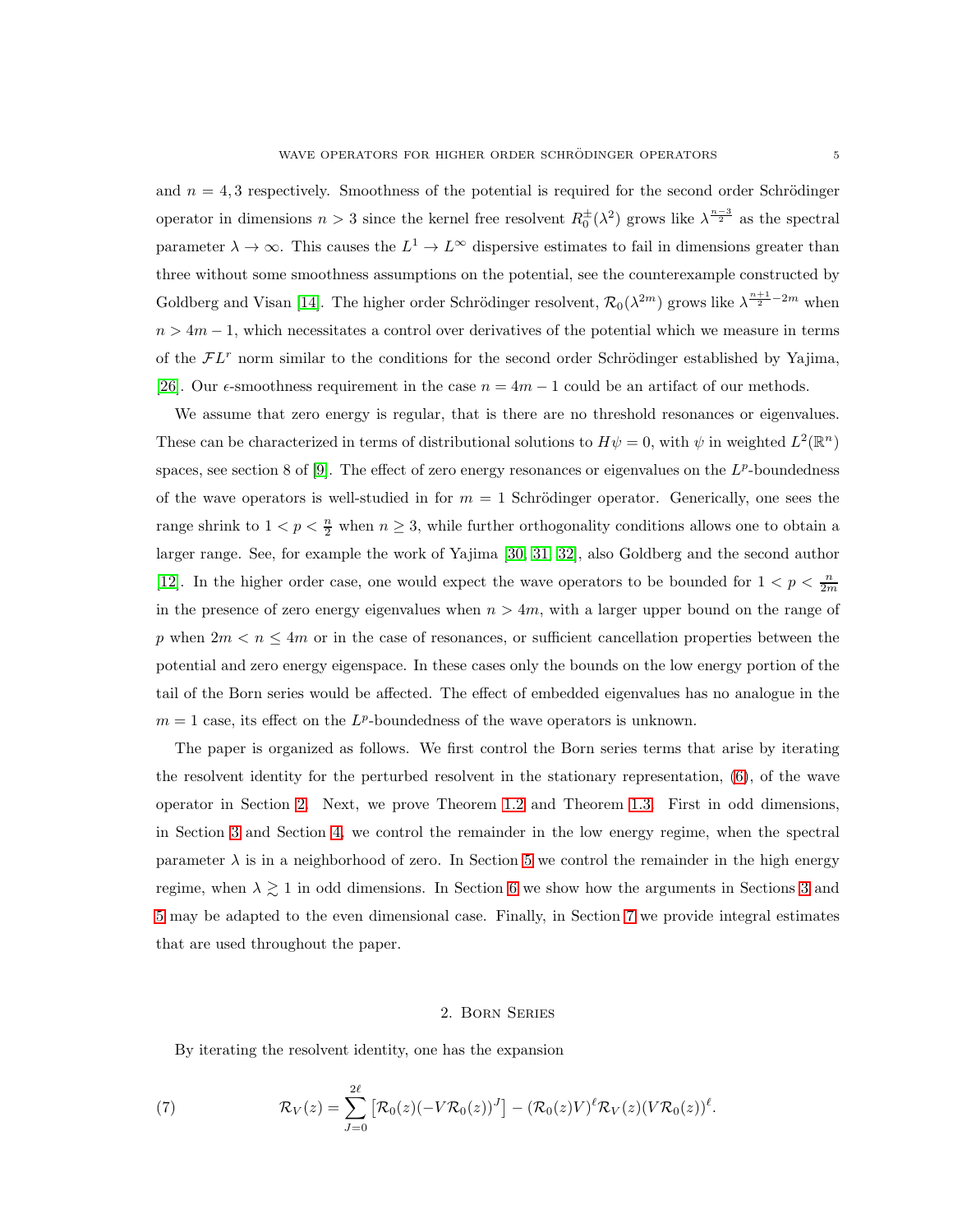Consider the contribution of an arbitrary summand in the Born series to [\(6\)](#page-3-0),

$$
W_J := (-1)^{J+1} \frac{1}{2\pi i} \int_0^\infty (\mathcal{R}_0^+(\lambda)V)^J [\mathcal{R}_0^+(\lambda) - \mathcal{R}_0^-(\lambda)] d\lambda.
$$

In this section by modifying the proof of Yajima in [\[26\]](#page-33-5) to control the Born series terms for the second order Schrödinger, we prove that  $W_J$  extends to a bounded operator on  $L^p(\mathbb{R}^n)$ ,  $1 \leq p \leq \infty$ :

<span id="page-5-0"></span>Theorem 2.1. Fix  $1 \le p \le \infty$  and  $0 < \delta \ll 1$ . Then  $\exists C = C(\delta, n, m) > 0$  so that for  $2m < n <$  $4m-1$ , we have

$$
||W_J||_{L^p \to L^p} \leq C^J ||\langle \cdot \rangle^{\frac{4m+1-n}{2}+\delta} V(\cdot)||_{L^2}^J,
$$

for  $n = 4m - 1$ , we have

$$
||W_J||_{L^p \to L^p} \leq C^J ||\langle x \rangle^{1+\delta} V||_{H^{\delta}}^J,
$$

for  $n > 4m - 1$ , we have

$$
||W_J||_{L^p\rightarrow L^p}\leq C^{J}||\mathcal{F}(\langle x\rangle^{\frac{2n-4m}{n-1-\delta}+\delta}V)||_{L^{\frac{n-1-\delta}{n-2m-\delta}}}^J
$$

.

In what follows we will ignore most implicit constants; their affect on the final inequality is of the form  $C<sup>J</sup>$ , where C depends on n, m and the actual value of the implicit small constants in the hypothesis above. Theorem [1.1](#page-0-0) follows from this result.

Our approach is inspired by the paper [\[26\]](#page-33-5), in which Yajima proved the result in the case of  $m = 1$ . We will bound the adjoint operator  $Z_J = W_J^*$ . Fix  $f \in \mathcal{S}$  and let

(8) 
$$
Z_{J}f(x) = \lim_{\epsilon_{1}\to 0^{+}} \cdots \lim_{\epsilon_{J}\to 0^{+}} \lim_{\epsilon_{0}\to 0^{+}} Z_{J,\vec{\epsilon},\epsilon_{0}}f(x),
$$

where

$$
Z_{J,\vec{\epsilon},\epsilon_0}f(x):=\frac{1}{2\pi i}\int_{\mathbb{R}}\left[\mathcal{R}_0(\lambda-i\epsilon_0)V\mathcal{R}_0(\lambda+i\epsilon_1)\cdots V\mathcal{R}_0(\lambda+i\epsilon_J)f\right](x)d\lambda.
$$

The main result of this sections is to show this operator is bounded on  $L^p(\mathbb{R}^n)$  for all  $1 \leq p \leq \infty$ . As in [\[26\]](#page-33-5), it suffices to prove that the limit above exists in  $L^p$  and the bounds stated in the theorem hold for  $f \in \mathcal{S}$  and  $\hat{V} \in C_0^{\infty}$ .

Taking the Fourier transform in  $x$  yields, up to constants,

$$
\mathcal{F}(Z_{J,\vec{\epsilon},\epsilon_0}f)(\xi) = \int_{\mathbb{R}} \int_{\mathbb{R}^{J_n}} \frac{1}{\xi^{2m} - \lambda + i\epsilon_0} \prod_{j=1}^{J} \frac{\widehat{V}(k_j)}{(\xi - \sum_{\ell=1}^{j} k_\ell)^{2m} - \lambda - i\epsilon_j} \widehat{f}(\xi - \sum_{j=1}^{J} k_j) d\lambda.
$$

Applying Cauchy's integral formula to the  $\lambda$  integral in the definition of  $Z_J$  and taking  $\epsilon_0 \to 0^+$  yield

$$
\mathcal{F}(Z_{J,\vec{\epsilon}}f)(\xi)=\int_{\mathbb{R}^{J_n}}\bigg[\prod_{j=1}^J\frac{\widehat{V}(k_j)}{(|\xi-\sum_{\ell=1}^jk_{\ell}|^{2m}-|\xi|^{2m}-i\epsilon_j)}\bigg]\widehat{f}(\xi-\sum_{j=1}^Jk_j)dk_1\cdots dk_J.
$$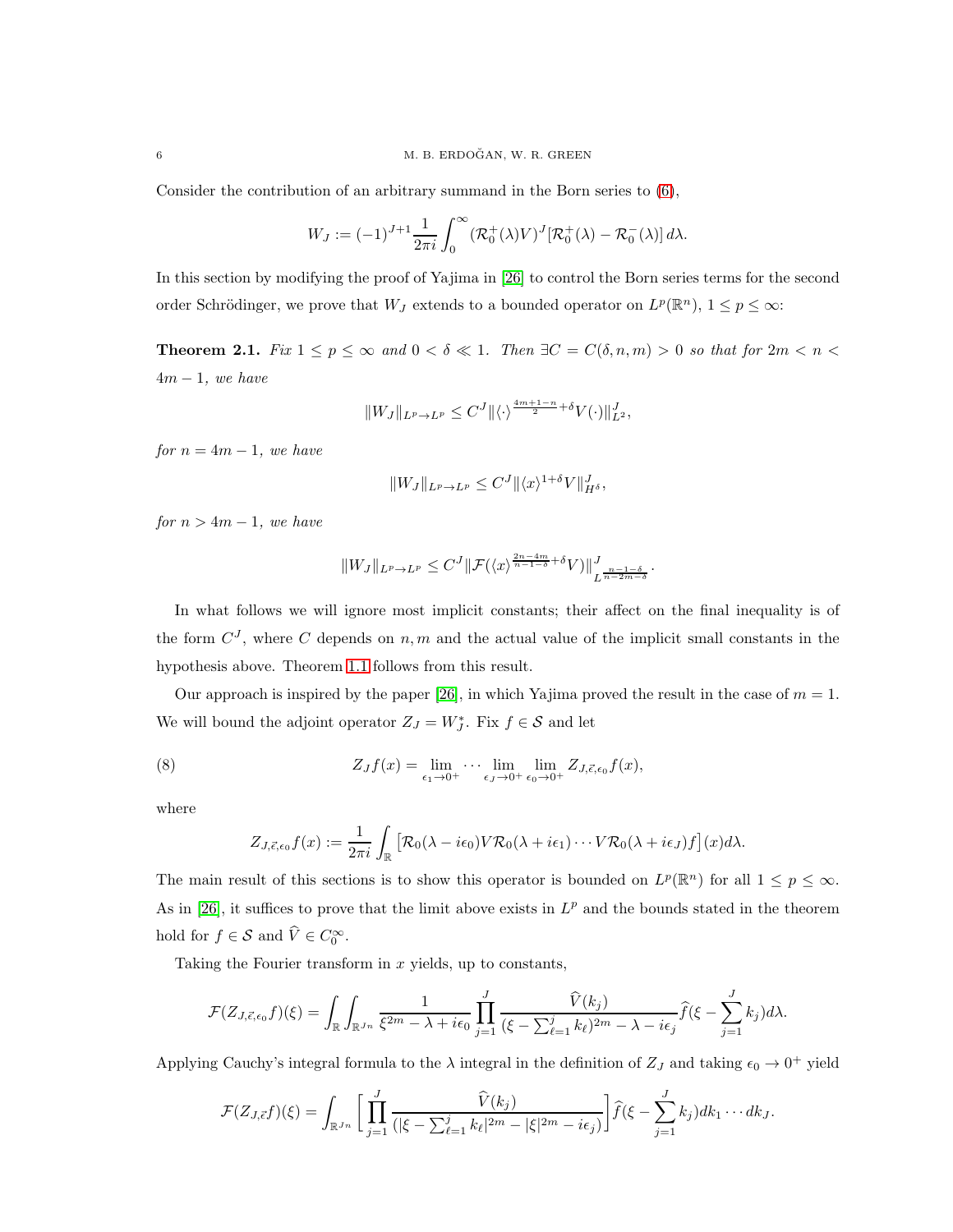Now, we utilize the change of variables  $\sum_{\ell=1}^{j} k_{\ell} \mapsto k_j$  for  $j = 1, ..., J$  and define  $k_0 = 0$  to obtain

$$
\mathcal{F}(Z_{J,\vec{\epsilon}}f)(\xi)=\int_{\mathbb{R}^{J_n}}\bigg[\prod_{j=1}^J\frac{\widehat{V}(k_j-k_{j-1})}{(|\xi-k_j|^{2m}-|\xi|^{2m}-i\epsilon_j)}\bigg]\widehat{f}(\xi-k_J)dk_1\cdots dk_J.
$$

We define the multiplier operator  $T_{k,\epsilon}^m$  by

(9) 
$$
T_{k,\epsilon}^m f = \mathcal{F}^{-1}\bigg(\frac{\widehat{f}(\xi)}{|\xi - k|^{2m} - |\xi|^{2m} - i\epsilon}\bigg).
$$

Let  $K_J(k_1, k_2, \ldots, k_J) = \prod_{j=1}^J \widehat{V}(k_j - k_{j-1})$  and  $f_{k_J}(x) = e^{ik_J \cdot x} f(x)$ . Then, we have

<span id="page-6-2"></span> $(10)$   $Z_J f(x)$ 

$$
= \lim_{\epsilon_1 \to 0^+} \cdots \lim_{\epsilon_J \to 0^+} \int_{\mathbb{R}^n} T_{k_1,\epsilon_1}^m \left\{ \int_{\mathbb{R}^n} T_{k_2,\epsilon_2}^m \left\{ \cdots \int_{\mathbb{R}^n} K_J(k_1,k_2,\ldots,k_J) T_{k_J,\epsilon_J}^m f_{k_J} dk_J \right\} \cdots \right\} dk_2 \right\} dk_1,
$$

Now, we need to study the operators  $T_{k,\epsilon}^m$  in some detail. We note the algebraic identity

$$
|\xi - k|^{2m} - |\xi|^{2m} - i\epsilon = (|\xi - k|^2 - |\xi|^2) \left( \sum_{\ell=0}^{m-1} |\xi - k|^{2\ell} |\xi|^{2m-2-2\ell} \right) - i\epsilon
$$
  
= 
$$
2i \frac{|k|^{2m-1}}{p_{\omega}(\xi/|k|)} \left( -\frac{i|k|}{2} + i\omega \cdot \xi - \frac{\epsilon p_{\omega}(\xi/|k|)}{2|k|^{2m-1}} \right),
$$

where

(11) 
$$
\omega = \frac{k}{|k|} \in S^{n-1}, \text{ and } p_{\omega}(\xi) = \frac{1}{\sum_{\ell=0}^{m-1} |\omega - \xi|^{2\ell} |\xi|^{2m-2-2\ell}}
$$

We therefore have

<span id="page-6-0"></span>
$$
T_{k,\epsilon}^m f = \frac{1}{2i|k|^{2m-1}} \mathcal{F}^{-1}\bigg(\frac{p_\omega(\xi/|k|)\widehat{f}(\xi)}{-\frac{i|k|}{2} + i\omega \cdot \xi - \frac{\epsilon p_\omega(\xi/|k|)}{2|k|^{2m-1}}}\bigg).
$$

.

Writing (note that  $p_{\omega}(\xi) > 0$ )

$$
\frac{1}{-\frac{i|k|}{2}+i\omega\cdot\xi-\frac{\epsilon p_{\omega}(\xi/|k|)}{2|k|^{2m-1}}}=-\int_0^\infty e^{-\frac{i|k|t}{2}+it\omega\cdot\xi}e^{-\frac{\epsilon p_{\omega}(\xi/|k|)}{2|k|^{2m-1}}t}dt,
$$

we obtain

$$
\mathcal{F}^{-1}\bigg(\frac{p_\omega(\xi/|k|)\widehat{f}(\xi)}{-\frac{i|k|}{2}+i\omega\cdot\xi-\frac{\epsilon p_\omega(\xi/|k|)}{2|k|^{2m-1}}}\bigg)(x)=-\int_0^\infty e^{-\frac{i|k|t}{2}}h_{k,\frac{\epsilon t}{2|k|^{2m-1}}} \ast f(x+t\omega)dt,
$$

where ∗ denotes convolution and

$$
h_{k,\epsilon} = \mathcal{F}^{-1}\Big(p_\omega(\xi/|k|)e^{-\epsilon p_\omega(\xi/|k|)}\Big).
$$

<span id="page-6-1"></span>**Lemma 2.2.** We have the following bounds (with  $k = s\omega, s > 0, \omega \in S^{n-1}$ )

$$
\|\sup_{\epsilon>0} h_{k,\epsilon}\|_{L^1} \lesssim 1,
$$
  

$$
\|\sup_{\epsilon>0} |\partial_s^j h_{s\omega, \frac{\epsilon}{s^{2m-1}}}| \|_{L^1} \lesssim s^{-j}, \ \ j=1,2,\dots
$$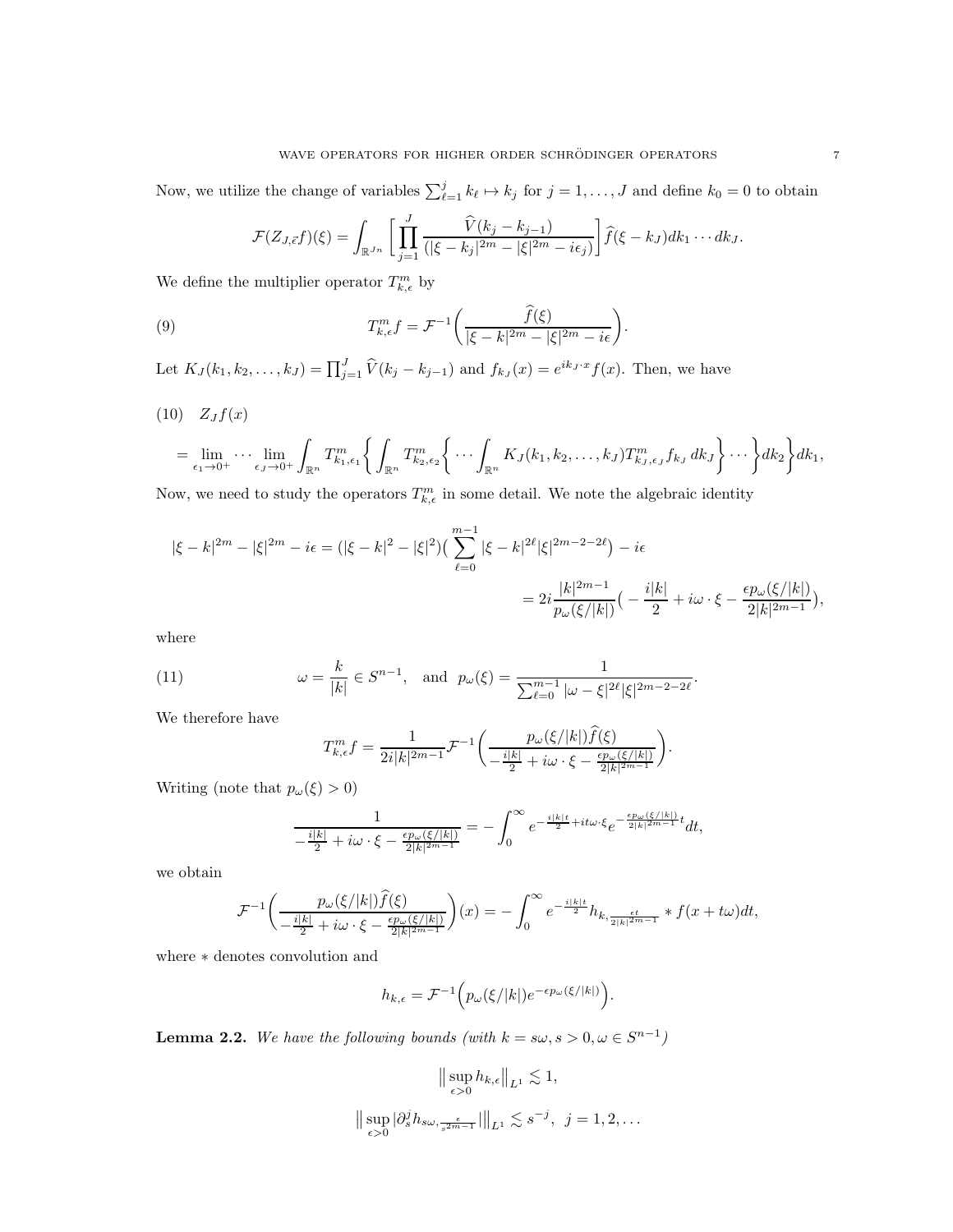Furthermore,  $h_{k,\epsilon}$  converges to  $h_k := h_{k,0}$  and  $\partial_s^j h_{s\omega,\frac{\epsilon}{s^{2m-1}}}$  converges to  $\partial_s^j h_k$  as  $\epsilon \to 0$  a.e. and in  $L^1$ , and  $h_k$  satisfies the same bounds above.

*Proof.* We first prove the claims for  $h_k$ . Note that

$$
||h_{s\omega}||_{L^1} = \left||\mathcal{F}^{-1}(p_\omega)\right||_{L^1}.
$$

A simple calculation shows that

$$
\left|\nabla_{\xi}^{N}p_{\omega}(\xi)\right| \lesssim \frac{1}{\langle \xi \rangle^{2m-2+N}}, \qquad N = 0, 1, 2, \dots
$$

This is seen by considering cases based on the size of  $|\xi|$  and  $|\omega|=1$  in [\(11\)](#page-6-0). Therefore, for  $N\geq$  $n-2m+3$ ,  $|x|^{N}\mathcal{F}^{-1}(p_{\omega})(x)$  is a bounded continuous function, and hence

$$
\mathcal{F}^{-1}(p_\omega)(x) = u + O\big(\min(|x|^{-n-1}, |x|^{-n+1})\big),\,
$$

where u is a distribution supported at 0. Since  $p_{\omega}(\xi) \to 0$  as  $|\xi| \to \infty$ , we conclude that  $u = 0$ , which yields the claim for  $j = 0$ . For  $j > 0$ , note that

$$
\partial_s \mathcal{F}^{-1} p_\omega(sx) = x \cdot [\nabla \mathcal{F}^{-1} p_\omega](xs) = \frac{1}{s} \mathcal{F}^{-1} (\nabla \cdot \xi \, p_\omega(\xi))(xs).
$$

Similarly,  $\partial_s^{\ell} \mathcal{F}^{-1} p_{\omega}(sx) = s^{-\ell} \mathcal{F}^{-1}((\nabla \cdot \xi)^{\ell} p_{\omega}(\xi))(xs)$ . Therefore,

$$
|\partial_s^j h_{s\omega}(x)| \lesssim \sum_{\ell=0}^j s^{n+\ell-j} s^{-\ell} |\mathcal{F}^{-1}((\nabla \cdot \xi)^{\ell} p_{\omega}(\xi))(xs)|.
$$

The claim follows from this as above since  $(\nabla \cdot \xi)^{\ell} p_{\omega}(\xi)$  satisfies the same bounds as  $p_{\omega}(\xi)$ .

Now, we consider  $h_{k,\epsilon}$ . Let  $H_{\omega}(\epsilon, x) = \mathcal{F}^{-1}(\rho_{\omega} e^{-\epsilon p_{\omega}})(x)$ . Using the bounds on the derivatives of  $p_{\omega}$ , and noting that  $p_{\omega}(\xi) \approx \langle \xi \rangle^{2-2m}$  and that  $\sup_{\alpha>0} \alpha e^{-\alpha} \lesssim 1$ , we conclude that

<span id="page-7-0"></span>
$$
\left|\nabla_{\xi}^{N}[p_{\omega}(\xi)e^{-\epsilon p_{\omega}(\xi)}]\right| \lesssim \frac{1}{\langle \xi \rangle^{2m-2+N}}, \qquad N = 0, 1, 2, \dots
$$

Therefore we have

(12) 
$$
|\mathcal{F}^{-1}(p_{\omega}e^{-\epsilon p_{\omega}})(x)| \lesssim \min(|x|^{-n-1}, |x|^{-n+1}),
$$

uniformly in  $\epsilon > 0$ . This yields the claim for  $j = 0$  since  $h_{k,\epsilon} = s^n H_{\omega}(\epsilon, sx)$ .

Similarly, note that

$$
\left|\nabla_{\xi}^{N}[p_{\omega}(\xi)(e^{-\epsilon p_{\omega}(\xi)}-1)]\right| \lesssim \frac{\epsilon}{\langle \xi \rangle^{4m-4+N}}, \qquad N = 0, 1, 2, \dots.
$$

This implies the a.e. and  $L^1$  convergence of  $h_{k,\epsilon}$  to  $h_k$ .

For the jth derivative of  $h_{k,\epsilon}$ , by chain rule and scaling as above, it suffices to prove that the  $L^1$ norms of  $\sup_{\epsilon} \epsilon^{j_1} \partial_{\epsilon}^{j_1} (x \cdot \nabla_x)^{j_2} \mathcal{F}^{-1}[p_\omega e^{-\epsilon p_\omega}](x)$  are  $\lesssim 1$  for  $j_1, j_2 \geq 0$ . Note that

$$
\nabla_{\xi}^{N} \epsilon^{j_1} \partial_{\epsilon}^{j_1} (\nabla_{\xi} \cdot \xi)^{j_2} p_{\omega}(\xi) e^{-\epsilon p_{\omega}(\xi)} \in L^1
$$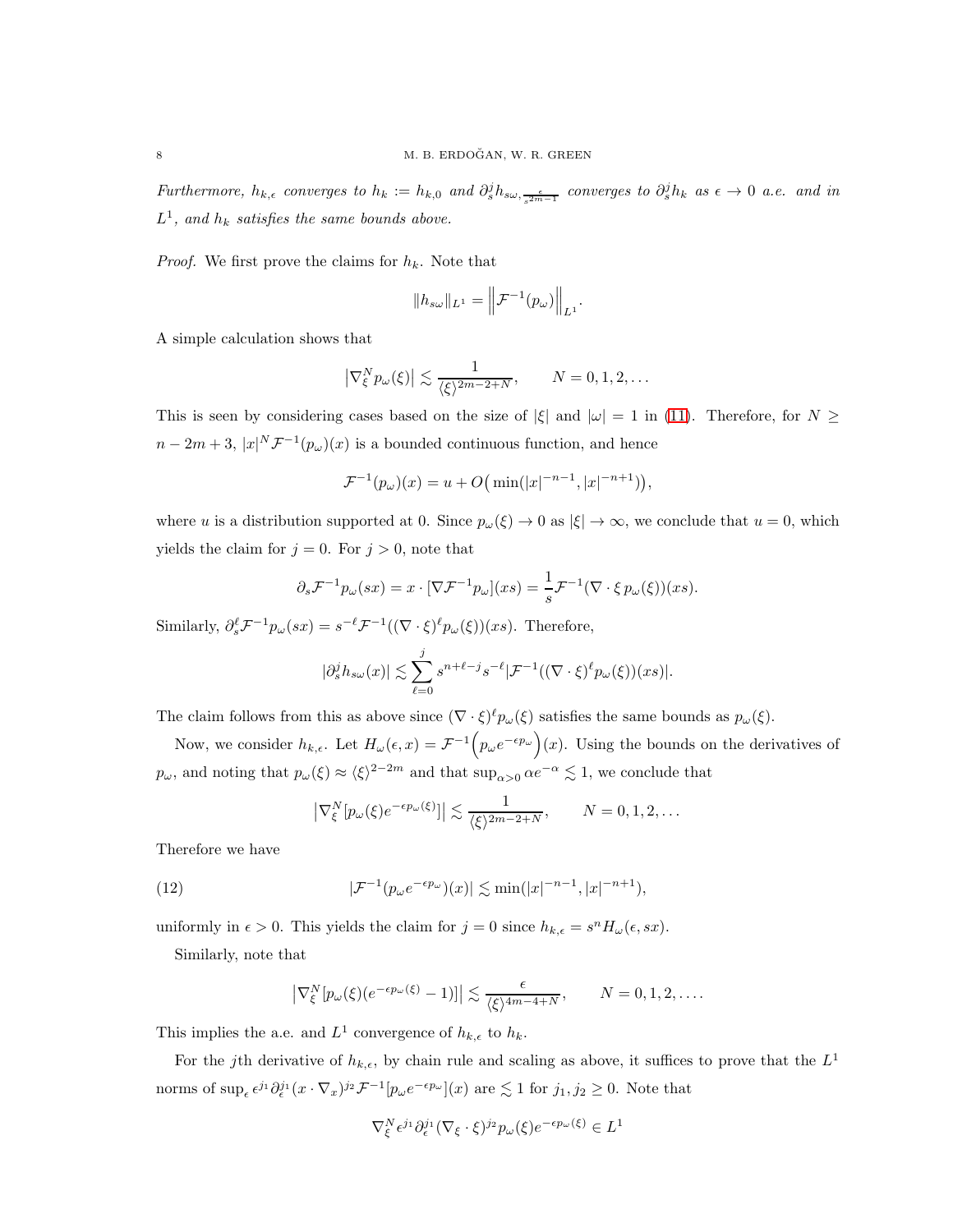for  $N \geq n-2m+3$ . The claim follows as above. Convergence of the s derivatives of  $h_{k,\epsilon}$  follow  $\Box$  similarly.

We conclude that for  $f \in \mathcal{S}$ 

$$
T_{k,\epsilon}^m f(x) = \frac{i}{2|k|^{2m-1}} \int_0^\infty \int_{\mathbb{R}^n} e^{-i|k|t/2} h_{k, \frac{\epsilon t}{2|k|^{2m-1}}} (y) f(x - y + t\omega) dy dt,
$$

and for all  $x \in \mathbb{R}^n$ 

$$
\lim_{\epsilon \to 0^+} T_{k,\epsilon}^m f(x) = \frac{i}{2|k|^{2m-1}} \int_0^\infty e^{-it|k|/2} \int_{\mathbb{R}^n} h_k(y) f(x - y + t\omega) \, dy \, dt := T_k^m f(x).
$$

Following the notation of [\[26\]](#page-33-5), for  $\epsilon > 0$ , let

$$
G_{\epsilon}f = \int_{\mathbb{R}^n} T_{k,\epsilon}^m f(k,\cdot) dk, \qquad G_0f = \int_{\mathbb{R}^n} T_k^m f(k,\cdot) dk,
$$

Note that

<span id="page-8-1"></span>(13) 
$$
G_{\epsilon}f(x) = \int_{\mathbb{R}^n} \frac{i}{2|k|^{2m-1}} \int_0^{\infty} \int_{\mathbb{R}^n} e^{-i|k|t/2} h_{k, \frac{\epsilon t}{2|k|^{2m-1}}} (y) f(k, x - y + t\omega) dy dt dk.
$$

Passing to polar coordinates,  $k = s\omega$ , and changing the order of integration, we have

$$
G_{\epsilon}f(x) = \frac{i}{2} \int_{S^{n-1}} \int_0^{\infty} F_{\epsilon}(t, \omega, x) dt d\omega,
$$

where

$$
F_{\epsilon}(t,\omega,x) = \int_0^{\infty} e^{-ist/2} s^{n-2m} h_{s\omega, \frac{\epsilon t}{2s^{2m-1}}} * f(s\omega,\cdot)(x+t\omega) ds.
$$

Also note that  $G_0 f$  satisfies the same formula with  $F_0$  replacing  $F_{\epsilon}$ .

<span id="page-8-0"></span>**Lemma 2.3.** Let  $\epsilon > 0$  and  $f(k, x) \in \mathcal{S}(\mathbb{R}_k^n, \mathcal{S}(\mathbb{R}_x^n))$ . For all  $n > 2m + 1$  and  $1 \le p \le \infty$ , we have

$$
||G_{\epsilon}f||_{L^{p}} \leq C_{n,m} \int_{\mathbb{R}^{n}} \langle k \rangle^{n-2m} \sum_{j=0}^{2} ||D_{k}^{j}f(k,\cdot)||_{L^{p}} \frac{dk}{|k|^{n-1}}.
$$

For  $n = 2m + 1$ , we have

$$
||G_{\epsilon}f||_{L^{p}} \leq C_{n,m} \int_{\mathbb{R}^{n}} \langle k \rangle \min(1, |k|)^{-\frac{1}{2}} \sum_{j=0}^{3} ||D_{k}^{j}f(k, \cdot)||_{L^{p}} \frac{dk}{|k|^{n-1}}.
$$

Moreover,  $G_{\epsilon} f \rightarrow G_0 f$  in  $L^p$  as  $\epsilon \rightarrow 0^+$ .

Proof. Note that

$$
\left\|F_{\epsilon}(t,\omega,x)\right\|_{L^{p}_{x}} \lesssim \int_{0}^{\infty} s^{n-2m} \|\sup_{\epsilon} h_{s\omega,\epsilon}\|_{L^{1}} \|f(s\omega,\cdot)\|_{L^{p}} ds \lesssim \int_{0}^{\infty} s^{n-2m} \|f(s\omega,\cdot)\|_{L^{p}} ds.
$$

For  $t > 1$ , and  $n > 2m + 1$ , we integrate by parts twice in the s integral to obtain

$$
|F_\epsilon(t,\omega,x)|\lesssim \frac{1}{t^2}\int_{\mathbb{R}^n}\int_0^\infty \big|\partial_s^2\big(s^{n-2m}h_{s\omega,\frac{\epsilon t}{2s^{2m-1}}}(y)f(s\omega,x-y+t\omega)\big)\big|\,ds\,dy.
$$

Let  $H_{s\omega}(y) = |\sup_{\epsilon>0, j=0,1,2} s^j \partial_s^j h_{s\omega, \frac{\epsilon t}{2s^2m-1}}(y)|$ . Using this we obtain the bound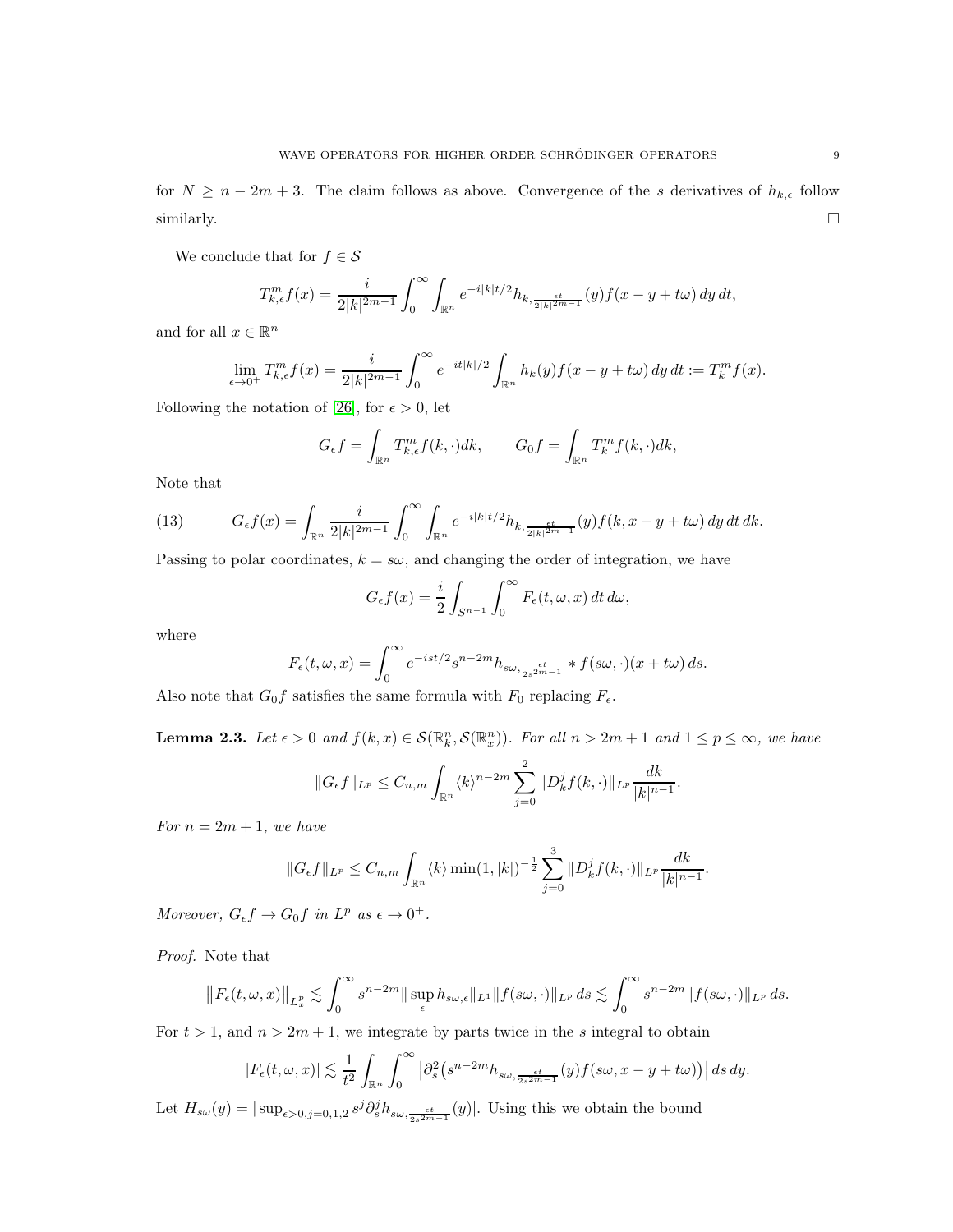10 M. B. ERDOĞAN, W. R. GREEN

$$
|F_{\epsilon}(t,\omega,x)| \lesssim \frac{1}{t^2} \int_{\mathbb{R}^n} \int_0^{\infty} \langle s \rangle^2 s^{n-2m-2} H_{s\omega}(y) \sum_{j=0}^2 \left| \partial_s^j f(s\omega, x - y + t\omega) \right| ds \, dy
$$
  

$$
\lesssim \frac{1}{t^2} \int_{\mathbb{R}^n} \int_0^{\infty} H_{s\omega}(y) \langle s \rangle^{n-2m} \sum_{j=0}^2 \left| \partial_s^j f(s\omega, x - y + t\omega) \right| ds \, dy.
$$

By Lemma [2.2,](#page-6-1)  $||H_{s\omega}||_{L^1} \lesssim 1$ , therefore uniformly in t and  $\omega$ , we have

$$
\left\|F_{\epsilon}(t,\omega,x)\right\|_{L_x^p} \lesssim \frac{1}{\langle t \rangle^2} \int_0^{\infty} \langle s \rangle^{n-2m} \sum_{j=0}^2 \left\|\partial_s^j f(s\omega,\cdot)\right\|_{L^p} ds,
$$

which implies the claim for  $G_{\epsilon}f$  when  $n > 2m + 1$ . The convergence of  $G_{\epsilon}f$  to  $G_0f$  in  $L^p$  also follows by applying the same argument with  $h_{s\omega, \frac{\epsilon t}{2s^2m-1}} - h_{s\omega}$  replacing  $h_{s\omega, \frac{\epsilon t}{2s^2m-1}}$  and using dominated convergence theorem.

We now consider the case  $n = 2m + 1$ . For  $t \gg 1$ , after an integration by parts, we have

$$
F_{\epsilon}(t,\omega,x) = -\frac{2i}{t} \int_0^{\infty} e^{-ist/2} \partial_s [sh_{s\omega,\frac{\epsilon t}{2s^{2m-1}}} * f(s\omega,\cdot)(x+t\omega)] ds.
$$

We cannot integrate by parts again to gain another power of  $t$  in this case. Therefore we utilize the identity (with  $K(s) = \partial_s [sh_{s\omega, \frac{\epsilon t}{2s^{2m-1}}} * f(s\omega, \cdot)(x + t\omega)]$ )

$$
\int_0^\infty e^{-ist/2} K(s) ds = \frac{1}{2} \int_0^{2\pi/t} e^{-ist/2} K(s) ds + \frac{1}{2} \int_0^\infty e^{-i(s+2\pi/t)t/2} [K(s+2\pi/t) - K(s)] ds.
$$

This implies that

$$
\begin{split} \Big\| \int_0^\infty e^{-ist/2} K(s) ds \Big\|_{L_x^p} &\lesssim \\ &\qquad \int_0^{2\pi/t} \|K(s)\|_{L_x^p} ds + \int_0^\infty (\|K(s+2\pi/t)\|_{L_x^p} + \|K(s)\|_{L_x^p})^{\frac{1}{2}} \Big( \int_s^{s+2\pi/t} \|\partial_\rho K(\rho)\|_{L_x^p} d\rho \Big)^{\frac{1}{2}} ds \\ &\lesssim t^{-\frac{1}{2}} \sup_{0
$$

Note that

$$
||K(\rho)||_{L_x^p} \lesssim \langle \rho \rangle \big( ||f(\rho \omega, \cdot)||_{L^p} + ||\partial_{\rho} f(\rho \omega, \cdot)||_{L^p} \big)
$$

$$
||\partial_{\rho} K(\rho)||_{L_x^p} \lesssim \langle \rho \rangle \min(1, \rho)^{-1} \big( ||f(\rho \omega, \cdot)||_{L^p} + ||\partial_{\rho} f(\rho \omega, \cdot)||_{L^p} + ||\partial_{\rho}^2 f(\rho \omega, \cdot)||_{L^p} \big).
$$

Therefore,

$$
\Big\|\int_0^\infty e^{-ist/2}K(s)ds\Big\|_{L^p_x}\lesssim t^{-\frac{1}{2}}\int_0^\infty \langle s\rangle\min(1,s)^{-\frac{1}{2}}\sup_{s<\rho
$$

Noting that, for  $s < \rho < s + 1$ 

$$
\sum_{j=0}^2 \|\partial_{\rho}^j f(\rho \omega, \cdot) \|_{L^p} \leq \sum_{j=0}^2 \|\partial_s^j f(s\omega, \cdot) \|_{L^p} + \int_s^{s+1} \sum_{j=0}^3 \|\partial_{\rho}^j f(\rho \omega, \cdot) \|_{L^p} d\rho,
$$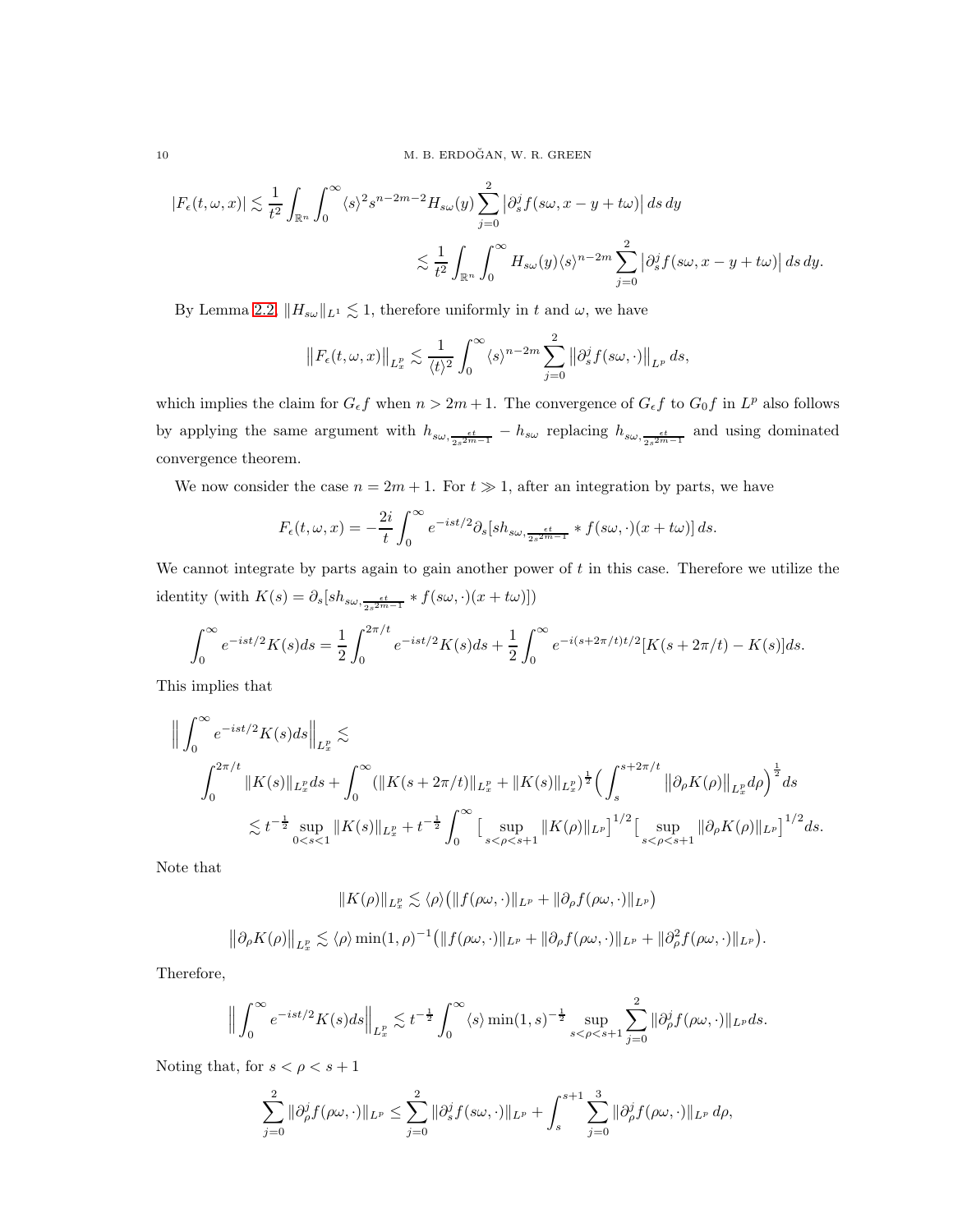and applying Fubini's theorem yield the claim bounding  $G_{\epsilon}$  in  $L^p$ . Convergence in  $L^p$  follows similarly.

We now return to the operator  $Z_J$  defined in [\(10\)](#page-6-2). For fixed  $k_1, \ldots k_{J-1}$ , the inner most integral is  $G_{\epsilon_J} \hat{f}_{k_J}$  where  $\hat{f}_{k_J}(k_J, x) = e^{ik_J \cdot x} K_J(k_1, k_2, \dots, k_J) f(x)$ . By Lemma [2.3,](#page-8-0) it converges to  $G_0 \hat{f}_{k_J}$  in  $L^p$ for  $f \in \mathcal{S}$ . Using Lemma [2.3,](#page-8-0) we also take  $\epsilon_{J-1}, \ldots, \epsilon_1 \to 0^+$  to obtain

<span id="page-10-1"></span>(14) 
$$
Z_J f(x) = \int_{\mathbb{R}^n} T_{k_1}^m \left\{ \int_{\mathbb{R}^n} T_{k_2}^m \left\{ \cdots \int_{\mathbb{R}^n} T_{k_J}^m \widetilde{f}_{k_J} \, dk_J \right\} \cdots \right\} dk_2 \right\} dk_1.
$$

We rewrite the inner most integral using [\(13\)](#page-8-1) (with  $\epsilon = 0$ ) as

<span id="page-10-0"></span>(15) 
$$
G_0 \tilde{f}_{kJ}(x)
$$
  
\n
$$
= \int_{\mathbb{R}^n} \frac{i}{2|k_J|^{2m-1}} \int_0^\infty \int_{\mathbb{R}^n} e^{-i\frac{|k_J|t_J}{2}} h_{kJ}(y_J) e^{ik_J \cdot (x - y_J + t_J \omega_J)} K_J(k_1, ..., k_J) f(x - y_J + t_J \omega_J) dy_J dt_J dt_J
$$
  
\n
$$
= \int_0^\infty \int_{S^{n-1}} \int_{\mathbb{R}^n} \int_0^\infty \frac{is_J^{n-2m}}{2} e^{i\frac{s_J t_J}{2} + is_J \omega_J \cdot (x - y_J)} h_{s_J \omega_J}(y_J) K_J(k_1, ..., s_J \omega_J) f(x - y_J + t_J \omega_J) ds_J dt_J dy_J d\omega_J.
$$

Letting  $t_J + 2\omega_J \cdot (x - y_J) \rightarrow -t_J$ , we have

$$
(15) = \frac{i}{2} \int_{S^{n-1}} \int_{\mathbb{R}^n} \int_{-\infty}^{-2\omega_J \cdot (x-y_J)} F_J(k_1,\ldots,k_{J-1},t_J,y_J,\omega_J) f(\overline{x}-\overline{y_J}-t_J\omega_J) dt_J dy_J d\omega_J,
$$

where  $\overline{x} = x - 2\omega_J(x \cdot \omega_J)$  and

$$
F_J(k_1,\ldots,k_{J-1},t_J,y_J,\omega_J)=\int_0^\infty s_J^{n-2m} e^{i\frac{s_Jt_J}{2}}h_{s_J\omega_J}(y_J)K_J(k_1,\ldots,k_{J-1},s_J\omega_J)\,ds_J.
$$

Now, using [\(13\)](#page-8-1) (with  $\epsilon = 0$ ) we rewrite the integral in  $k_{J-1}$  in [\(14\)](#page-10-1) to obtain

$$
(15) = \left(\frac{i}{2}\right)^2 \int_{S^{n-1}\times\mathbb{R}^n\times(0,\infty)} \int_{S^{n-1}\times\mathbb{R}^n\times(-\infty,\sigma_{J-1})} F_{J-1}f(\overline{x}-\gamma_{J-1}) dt_J dy_J d\omega_J dt_{J-1} dy_{J-1} d\omega_{J-1},
$$

where for  $j = 1, \ldots, J - 1$ ,

$$
\gamma_j := \overline{y_J} + t_J \omega_J + \sum_{\ell=j}^{J-1} \overline{y_\ell - t_\ell \omega_\ell}, \qquad \sigma_j = -2\omega_J \cdot (x - y_J - \sum_{\ell=j}^{J-1} (y_\ell - t_\ell \omega_\ell)),
$$

and

$$
F_{J-1} = F_{J-1}(k_1, \dots, k_{J-2}, t_{J-1}, \omega_{J-1}, y_{J-1}, t_J, \omega_J, y_J)
$$
  

$$
:= \int_{(0,\infty)^2} \prod_{j=J-1}^J \left[ s_j^{n-2m} e^{-i\frac{s_j t_j}{2}} h_{s_j \omega_j}(y_j) \right] K_J(k_1, \dots, k_{J-2}, s_{J-1} \omega_{J-1}, s_J \omega_J) ds_J ds_{J-1}.
$$

Continuing in this manner we have

$$
Z_Jf(x) = \left(\frac{i}{2}\right)^J \int_{(S^{n-1}\times\mathbb{R}^n\times(0,\infty))^{J-1}} \int_{S^{n-1}\times\mathbb{R}^n\times(-\infty,\sigma_1)} F f(\overline{x}-\gamma_1) dt_J dy_J d\omega_J \cdots dt_1 dy_1 d\omega_1,
$$

where

 $\Box$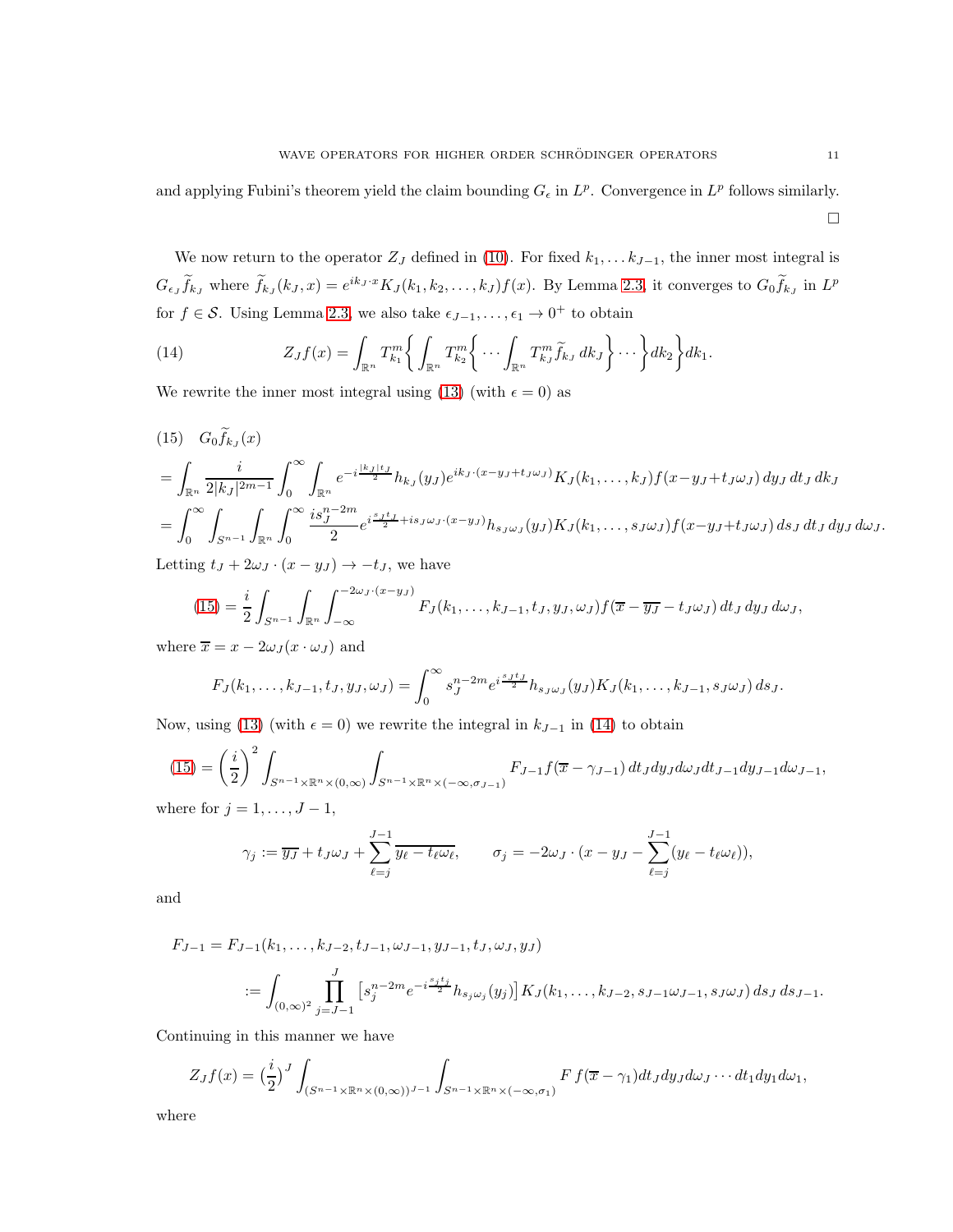$F = F(t_1, \omega_1, y_1, \ldots, t_J, \omega_J, y_J)$ 

$$
:= \int_{(0,\infty)^J} \prod_{j=1}^J \left[ s_j^{n-2m} e^{-i\frac{s_j t_j}{2}} h_{s_j \omega_j}(y_j) \right] K_J(s_1 \omega_1, \dots, s_J \omega_J) ds_J \cdots ds_1.
$$

Taking the absolute values and then extending the integrals in  $t_j$ ,  $j = 1, 2, ..., J$  to R, we have

$$
|Z_Jf(x)| \lesssim \int_{(S^{n-1}\times\mathbb{R}^n\times\mathbb{R})^J} |F(t_1,\omega_1,y_1,\ldots,t_J,\omega_J,y_J)||f(\overline{x}-\gamma_1)|dt_Jdy_Jd\omega_J\cdots dt_1dy_1d\omega_1.
$$

Therefore, by Minkowski's integral inequality and noting that  $x \to \overline{x}$  is an isometry), we have

$$
||Z_Jf||_{L^p} \lesssim ||F||_{L^1((S^{n-1} \times \mathbb{R}^n \times \mathbb{R})^J)} ||f||_{L^p}.
$$

The following lemma finishes the proof of  $L^p$  boundedness of  $Z_J$ .

Lemma 2.4. For  $2m < n < 4m - 1$ , we have

$$
||F||_{L^1((S^{n-1}\times\mathbb{R}^n\times\mathbb{R})^J)} \leq C^J ||\langle \cdot \rangle^{\frac{4m+1-n}{2}} + V(\cdot)||_{L^2}^J,
$$

for  $n = 4m - 1$ , we have

$$
||F||_{L^{1}((S^{n-1}\times\mathbb{R}^{n}\times\mathbb{R})^{J})}\leq C^{J}||\langle x\rangle^{1+}V||_{H^{0+}}^{J},
$$

for  $n > 4m - 1$  and  $\sigma > \frac{n-2m}{n-1}$ , we have

$$
||F||_{L^1((S^{n-1}\times\mathbb{R}^n\times\mathbb{R})^J)} \leq C^J ||\mathcal{F}(\langle x\rangle^{2\sigma}V)||_{L^{\frac{n-1}{n-2m}-}}^J.
$$

Here C depends on n, m and the actual values of  $\pm$  signs.

*Proof.* We write F as a sum of  $2^J$  operators of the form (for each subset  $\mathcal J$  of  $\{1, 2, ..., J\}$ )

$$
F_{\mathcal{J}}(t_1,\omega_1,y_1,\ldots,t_J,\omega_J,y_J)=F(t_1,\omega_1,y_1,\ldots,t_J,\omega_J,y_J)\left[\prod_{j\in\mathcal{J}}\chi(y_j)\right]\left[\prod_{j\notin\mathcal{J}}\widetilde{\chi}(y_j)\right].
$$

It suffices to prove that each  $F_{\mathcal{J}}$  satisfies the claim.

Fix  $r \geq 2$  and  $\frac{1}{q} + \frac{1}{r} = 1$ . By Hausdorff-Young inequality, we have (with  $L^p(\Omega)L^q(D) =$  $L^P(\Omega,L^q(D)))$ 

$$
||F_{\mathcal{J}}||_{L^{1}(S^{n-1}\times\mathbb{R}^{n})^{J}L^{r}(\mathbb{R}^{J})} \lesssim \int_{(S^{n-1}\times\mathbb{R}^{n})^{J}} \Big[ \int_{(0,\infty)^{J}} \Big[ \prod_{j=1}^{J} s_{j}^{n-2m} h_{s_{j}\omega_{j}}(y_{j}) \Big]^{q} \times
$$

$$
|K_{J}(s_{1}\omega_{1},\ldots,s_{J}\omega_{J})|^{q} ds_{1}\ldots ds_{J} \Big]^{1/q} \Big[ \prod_{j\in\mathcal{J}} \chi(y_{j}) \Big] \Big[ \prod_{j\notin\mathcal{J}} \widetilde{\chi}(y_{j}) \Big] d\vec{y} d\vec{\omega}.
$$

Note that, by [\(12\)](#page-7-0) in the proof of Lemma [2.2](#page-6-1) above (for  $0 < \delta \le 1$ )

$$
|h_{s\omega}(y)| \lesssim s^n \min((s|y|)^{-n-\delta}, (s|y|)^{-n+\delta}) \lesssim \chi(y)|y|^{-n+\delta} s^{\delta} + \widetilde{\chi}(y)|y|^{-n-\delta} s^{-\delta}.
$$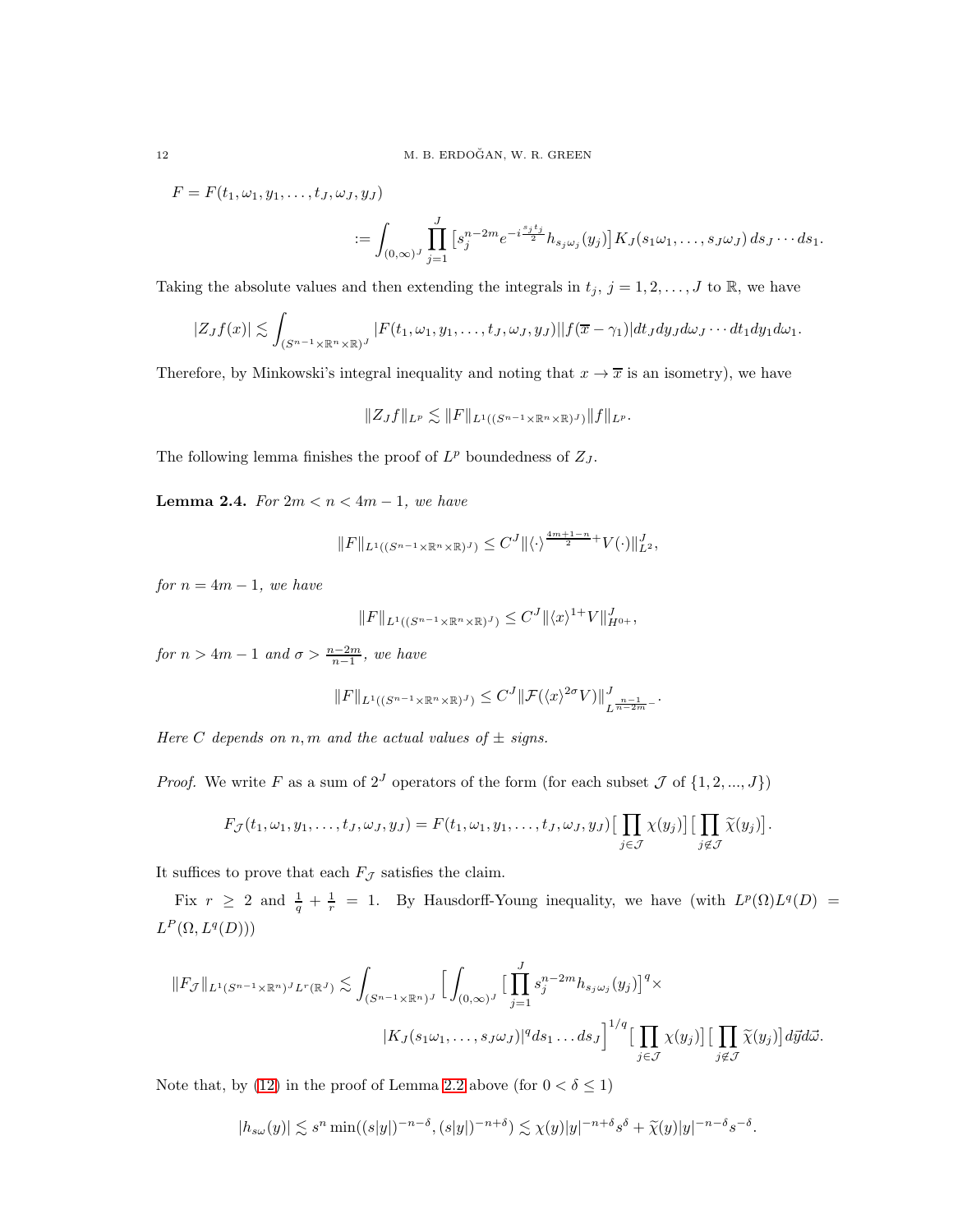Since  $\chi(y)|y|^{-n+\delta} \in L^1$  and  $\tilde{\chi}(y)|y|^{-n-\delta} \in L^1$  for any  $\delta > 0$ , we can bound the norm above by

$$
\int_{(S^{n-1})^J} \Big[ \int_{(0,\infty)^J} \Big[ \prod_{j\in\mathcal{J}}^J s_j^{(n-2m+\delta)q} \Big] \Big[ \prod_{j\notin\mathcal{J}}^J s_j^{(n-2m-\delta)q} \Big] |K_J(s_1\omega_1,\ldots,s_J\omega_J)|^q d\vec{s} \Big]^{1/q} d\vec{\omega}.
$$

By Holder in  $\omega_j$  integrals we conclude that

<span id="page-12-0"></span>
$$
(16) \quad ||F||_{L^{1}(S^{n-1}\times\mathbb{R}^{n})^{J}L^{r}(\mathbb{R}^{J})} \lesssim \Big[ \int_{\mathbb{R}^{nJ}} \Big[ \prod_{j\in\mathcal{J}}^{J} |k_{j}|^{(n-2m+\delta)q-n+1} \Big] \Big[ \prod_{j\notin\mathcal{J}}^{J} |k_{j}|^{(n-2m-\delta)q-n+1} \Big] \times \Big] \times \frac{|K_{J}(k_{1},\ldots,k_{J})|^{q}dk_{1}\ldots dk_{J}|^{1/q}}{|K_{J}(k_{1},\ldots,k_{J})|^{q}dk_{1}\ldots dk_{J}|^{1/q}}.
$$

Similarly, (here  $\alpha_j = 0$  or 1 independently)

$$
||t_1^{\alpha_1} \dots t_J^{\alpha_J} F_{\mathcal{J}}||_{L^1(S^{n-1} \times \mathbb{R}^n)^J L^r(\mathbb{R}^J)} \lesssim
$$
  

$$
\int_{(S^{n-1} \times \mathbb{R}^n)^J} \Big[ \int_{(0,\infty)^J} \Big| \partial_{s_1}^{\alpha_1} \dots \partial_{s_J}^{\alpha_J} \prod_{j=1}^J (s_j^{n-2m} h_{s_j \omega_j}(y_j)) \times
$$
  

$$
|K_J(s_1 \omega_1, \dots, s_J \omega_J)|^q ds_1 \dots ds_J \Big]^{1/q} \Big[ \prod_{j \in \mathcal{J}} \chi(y_j) \Big] \Big[ \prod_{j \notin \mathcal{J}} \widetilde{\chi}(y_j) \Big] d\vec{y} d\vec{\omega}.
$$

Since  $\partial_s h_{s\omega}$  satisfies the same bounds as  $\frac{1}{s}h_{s\omega}$ , proceeding as above, we obtain the estimate

$$
||t_1^{\alpha_1} \dots t_J^{\alpha_J} F_{\mathcal{J}}||_{L^1(S^{n-1} \times \mathbb{R}^n)^J L^r(\mathbb{R}^J)} \lesssim \Big[ \int_{\mathbb{R}^{nJ}} \Big[ \prod_{j \in \mathcal{J}} |k_j|^{(n-2m+\delta)q-n+1} \Big] \Big[ \prod_{j \notin \mathcal{J}} |k_j|^{(n-2m-\delta)q-n+1} \Big] \times \Big|
$$

$$
\Big| \prod_{j=1}^J (\nabla_{k_j}^{\alpha_j} + |k_j|^{-\alpha_j}) K_J(k_1, \dots, k_J) \Big|^q dk_1 \dots dk_J \Big]^{1/q}.
$$

Using Hardy's inequality, this implies that

<span id="page-12-1"></span>
$$
(17) \quad ||t_1^{\alpha_1} \dots t_J^{\alpha_J} F_{\mathcal{J}}||_{L^1(S^{n-1} \times \mathbb{R}^n)^J L^r(\mathbb{R}^J)} \lesssim \Big[ \int_{\mathbb{R}^{nJ}} \Big[ \prod_{j \in \mathcal{J}} |k_j|^{(n-2m+\delta)q-n+1} \Big] \Big[ \prod_{j \notin \mathcal{J}} |k_j|^{(n-2m-\delta)q-n+1} \Big] \times \Bigg| \prod_{j=1}^J \nabla_{k_j}^{\alpha_j} K_J(k_1, \dots, k_J) \Big|^q dk_1 \dots dk_J \Bigg]^{1/q}.
$$

Let  $2m < n < 4m - 1$ . Applying [\(16\)](#page-12-0) with  $0 < \delta \ll 1$  and  $q = r = 2$ , we obtain

$$
||F_{\mathcal{J}}||_{L^1(S^{n-1}\times\mathbb{R}^n)^J L^2(\mathbb{R}^J)}^2 \lesssim \int_{\mathbb{R}^{nJ}} \Big[\prod_{j\in\mathcal{J}} |k_j|^{n-4m+1+2\delta}\Big] \Big[\prod_{j\notin\mathcal{J}} |k_j|^{n-4m+1-2\delta}\Big] |K_J(k_1,\ldots,k_J)|^2 d\vec{k}.
$$

Note that by Hardy's inequality the integral in  $k_J$  is bounded by

$$
\int ||D_{k_J}|^{\frac{4m-1-n}{2}\pm\delta} \widehat{V}(k_{J-1}-k_J)|^2 dk_J \lesssim ||\langle \cdot \rangle^{\frac{4m-1-n}{2}\pm\delta} V(\cdot)||_{L^2}^2 \lesssim ||\langle \cdot \rangle^{\frac{4m-1-n}{2}+\delta} V(\cdot)||_{L^2}^2.
$$

Repeated application of this inequality yields

$$
||F_{\mathcal{J}}||_{L^1(S^{n-1}\times\mathbb{R}^n)}\big|_{L^2(\mathbb{R}^J)}\lesssim ||\langle \cdot \rangle^{\frac{4m-1-n}{2}+\delta}V(\cdot)||_{L^2}^J.
$$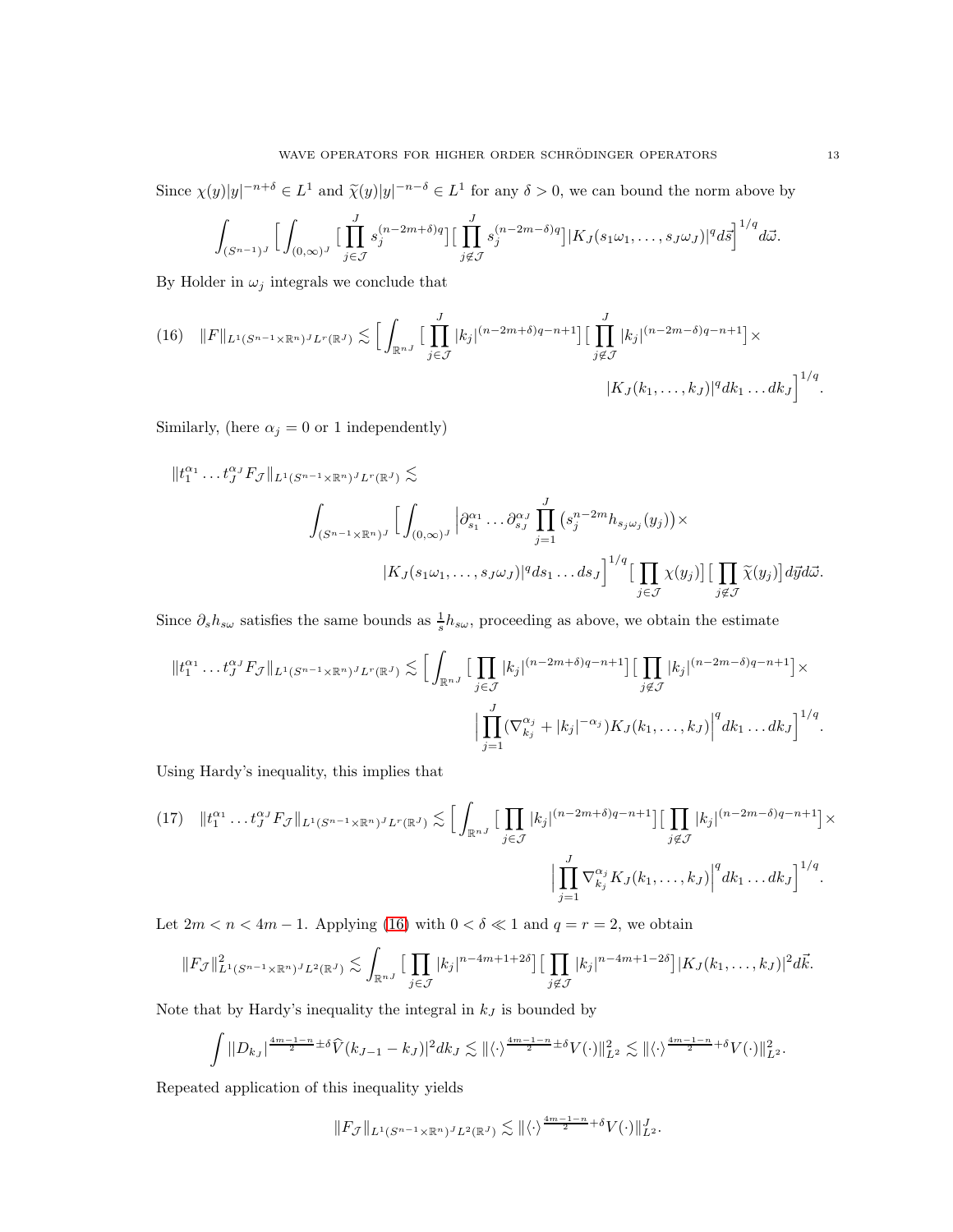Similarly, applying [\(17\)](#page-12-1) with  $r = q = 2$  and  $0 < \delta \ll 1$  yield

$$
||t_1^{\alpha_1}\dots t_J^{\alpha_J}F_{\mathcal{J}}||_{L^1(S^{n-1}\times\mathbb{R}^n)^J L^2(\mathbb{R}^J)} \lesssim ||\langle \cdot \rangle^{2+\frac{4m-1-n}{2}+\delta}V(\cdot)||_{L^2}^J.
$$

Writing

$$
\prod_{j=1}^{J} (1+|t_j|) = \sum_{\alpha_1,\dots,\alpha_J \in \{0,1\}} |t_1^{\alpha_1} \dots t_J^{\alpha_J}|,
$$

these inequalities imply with that

$$
\|\prod_{j=1}^J \langle t_j \rangle F\|_{L^1(S^{n-1} \times \mathbb{R}^n)^J L^2(\mathbb{R}^J)} \lesssim \|\langle \cdot \rangle^{2+\frac{4m-1-n}{2}+\delta} V(\cdot) \|_{L^2}^J,
$$

which by multilinear complex interpolation leads to

$$
\|\prod_{j=1}^J \langle t_j \rangle^{\frac{1}{2}+} F_{\mathcal{J}}\|_{L^1(S^{n-1} \times \mathbb{R}^n)^J L^2(\mathbb{R}^J)} \lesssim \|\langle \cdot \rangle^{1+\frac{4m-1-n}{2}+\delta+} V(\cdot)\|_{L^2}^J.
$$

This proves the claim for  $n < 4m - 1$  by Cauchy-Schwarz in t integrals.

For  $n = 4m - 1$ , with  $q = 2 -$ ,  $r = 2 +$ , [\(16\)](#page-12-0) implies

$$
||F_{\mathcal{J}}||_{L^{1}(S^{n-1}\times\mathbb{R}^{n})^{J}L^{2+}(\mathbb{R}^{J})}\lesssim \int_{\mathbb{R}^{nJ}}\big[\prod_{j\notin\mathcal{J}}^{J}|k_{j}|^{0-}\big]|K_{J}(k_{1},\ldots,k_{J})|^{2-}dk_{1}\ldots dk_{J}.
$$

By Hardy's inequality, the integral in  $k_J$  is

$$
\lesssim \int \left| |D_{k_J}|^{0+} \mathcal{F}(V(\cdot) e^{ik_{J-1}\cdot})(k_J) \right|^{2-} dk_J \lesssim \int \left| \mathcal{F}(\langle \cdot \rangle^{0+} V(\cdot) e^{ik_{J-1}\cdot})(k_J) \right|^{2-} dk_J
$$
  

$$
\lesssim \int \left| \mathcal{F}(\langle \cdot \rangle^{0+} V(\cdot))(k_J) \right|^{2-} dk_J \lesssim \left[ \int \langle k_J \rangle^{0+} \left| \mathcal{F}(\langle \cdot \rangle^{0+} V(\cdot))(k_J) \right|^{2} dk_J \right]^{\frac{2}{2}} \lesssim ||\langle \cdot \rangle^{0+} V(\cdot)||_{H^{0+}}^{2-}.
$$

Repeating the same argument in the remaining variables yield

$$
||F_{\mathcal{J}}||_{L^1(S^{n-1}\times\mathbb{R}^n)^J L^{2+}(\mathbb{R}^J)} \lesssim ||\langle \cdot \rangle^{0+} V(\cdot)||_{H^{0+}}^J.
$$

Similar modifications in the other inequalities imply the claim in this case.

When  $n > 4m - 1$ , we apply the inequalities with  $0 < \delta \ll 1$  and  $q = \frac{n-1-\delta}{n-2m}$ ,  $r = \frac{n-1-\delta}{2m-1-\delta}$  to obtain

$$
||F_{\mathcal{J}}||_{L^1(S^{n-1}\times\mathbb{R}^n)}\cdot L^r(\mathbb{R}^J)\lesssim \Big[\int_{\mathbb{R}^{nJ}}\prod_{j\notin\mathcal{J}}|k_j|^{0-}|K_J(k_1,\ldots,k_J)|^qdk_1\ldots dk_J\Big]^{1/q}\lesssim ||\mathcal{F}(\langle\cdot\rangle^{0+}V(\cdot))||_{L^q}^J.
$$

Similarly, we obtain

$$
||t_1^{\alpha_1} \dots t_J^{\alpha_J} F_{\mathcal{J}}||_{L^1(S^{n-1} \times \mathbb{R}^n)^J L^r(\mathbb{R}^J)} \lesssim ||\mathcal{F}(\langle \cdot \rangle^{2+} V(\cdot))||_{L^q}^J,
$$

which implies that

$$
\Big\| \prod_{j=1}^J \langle t_j \rangle F_{\mathcal{J}} \Big\|_{L^1(S^{n-1} \times \mathbb{R}^n)^J L^{\frac{n-1-\delta}{2m-1-\delta}}(\mathbb{R}^J)} \lesssim \|\mathcal{F}(\langle x \rangle^{2+} V) \|_{L^{\frac{n-1-\delta}{n-2m}}}^J.
$$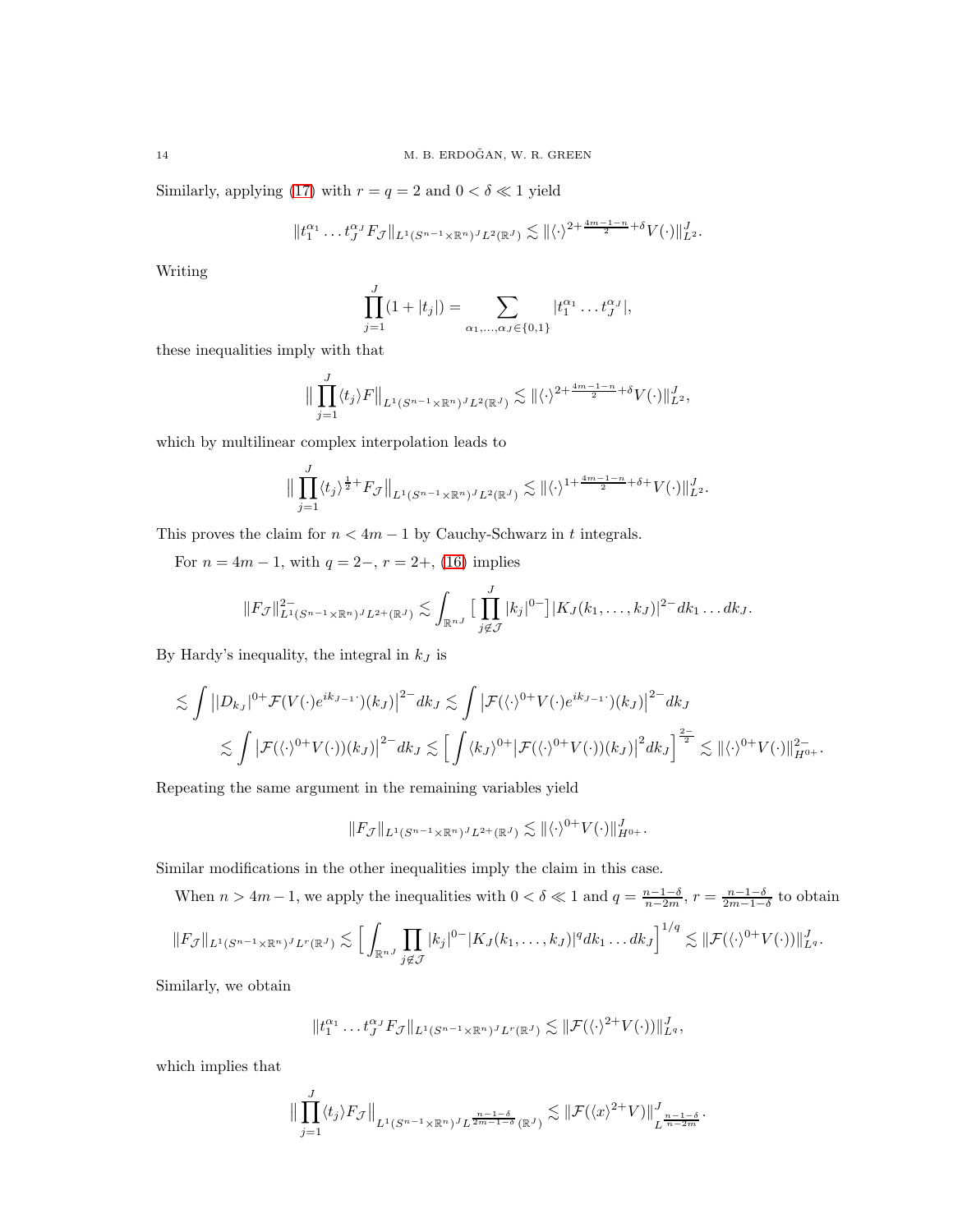Interpolating the two bounds we obtain (with  $\sigma > \frac{n-2m}{n-1-\delta}$ )

$$
\Big\| \prod_{j=1}^J \langle t_j \rangle^{\sigma} F_{\mathcal{J}} \Big\|_{L^1(S^{n-1} \times \mathbb{R}^n)^J L^{\frac{n-1-\delta}{2m-1-\delta}}(\mathbb{R}^J)} \lesssim \|\mathcal{F}(\langle x \rangle^{2\sigma} V) \|_{L^{\frac{n-1-\delta}{n-2m}}}^J,
$$

which implies the claim by Hölder's inequality in  $t$  integrals.

 $\Box$ 

<span id="page-14-0"></span>Keeping track of the relationship between  $q, r, \sigma$  and  $\delta$  in the proof above leads to the statement in Theorem [2.1.](#page-5-0)

#### 3. Low Energies: Odd dimensions

Throughout this section we consider odd dimensions  $n$ , as the Schrödinger resolvent has a closed form representation, [\(5\)](#page-3-1), that is entire. We prove that the low energy part of the wave operators are bounded on the range  $1 < p < \infty$  for odd n. We show in Section [6](#page-28-0) how to adapt the arguments here to account for the logarithmic singularities present in even dimensions. Further, in Section [4](#page-21-0) we show that for odd *n* it is possible to capture boundedness on the endpoints of  $p = 1, \infty$ .

Having controlled the contribution of the Born series terms to [\(6\)](#page-3-0), to establish the claim of Theorem [1.2](#page-1-0) we need to show the boundedness of the tail of the Born series in [\(7\)](#page-4-1). Noting that spectral localization, multiplying by the cut-off  $\chi(\lambda)$  in [\(6\)](#page-3-0) is bounded on  $L^p$ , we need only control the contribution of

$$
-\frac{m}{\pi i} \int_0^\infty \chi(\lambda) \lambda^{2m-1} \mathcal{R}_V^+(\lambda^{2m}) V[\mathcal{R}_0^+ - \mathcal{R}_0^-] (\lambda^{2m}) d\lambda.
$$

With  $v = |V|^{\frac{1}{2}}$ ,  $U(x) = 1$  if  $V(x) \ge 0$  and  $U(x) = -1$  if  $V(x) < 0$ , we define  $M^+(\lambda) = U + v \mathcal{R}_0^+(\lambda^{2m})v$ . We also define  $w(x) = U(x)v(x)$ . Using the symmetric resolvent identity, one has

$$
\mathcal{R}_V^+(\lambda^{2m})V = \mathcal{R}_0^+(\lambda^{2m})vM^+(\lambda)^{-1}v,
$$

which is valid in a sufficiently small neighborhood of  $\lambda = 0$ . We show

<span id="page-14-1"></span>**Proposition 3.1.** Let  $n > 2m$  be odd. If  $|V(x)| \le \langle x \rangle^{-\beta}$  for some  $\beta > n+2$ , then the operator defined by

$$
-\frac{m}{\pi i} \int_0^\infty \chi(\lambda) \lambda^{2m-1} \mathcal{R}_0^+(\lambda^{2m}) v M^+(\lambda)^{-1} v [\mathcal{R}_0^+ - \mathcal{R}_0^-](\lambda^{2m}) d\lambda
$$

extends to a bounded operator on  $L^p(\mathbb{R}^n)$  for all  $1 < p < \infty$ .

We utilize the representation of the  $m<sup>th</sup>$  order resolvent frequently. for notational convenience we denote  $\left(\frac{d}{dr}\right)^n F(r)$  by  $F^{(n)}(r)$ .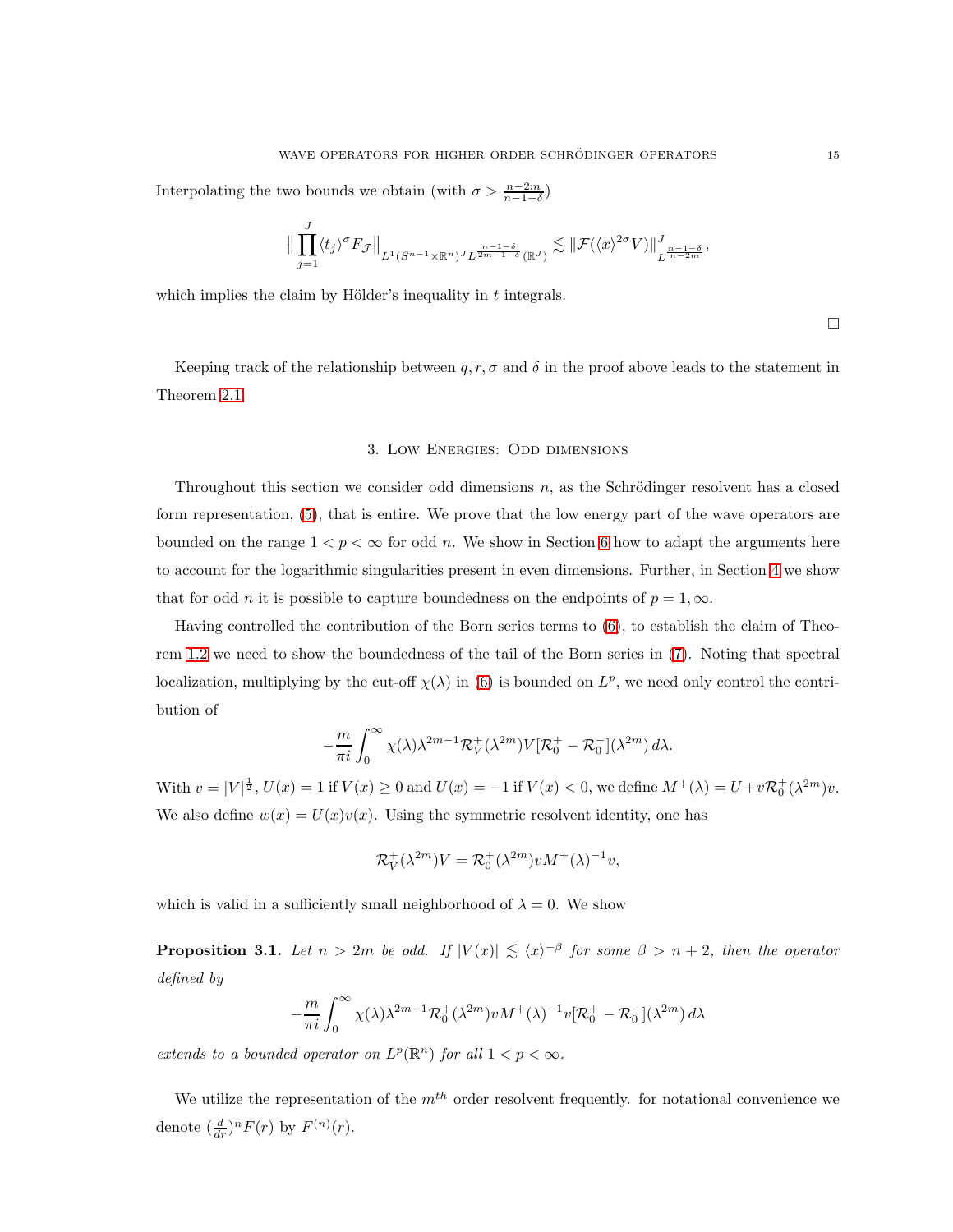<span id="page-15-0"></span>**Lemma 3.2.** Let  $n > 2m$  be odd. Then, we have the following representation of the free resolvent

$$
\mathcal{R}_0^+(\lambda^{2m})(y,u) = \frac{e^{i\lambda|y-u|}}{|y-u|^{n-2m}}F(\lambda|y-u|).
$$

Here  $|F^{(N)}(r)| \lesssim \langle r \rangle^{\frac{n+1}{2}-2m-N}, N = 0, 1, 2, ...$ 

Proof. By the splitting identity, and [\(5\)](#page-3-1) we have

$$
\mathcal{R}_0^+(\lambda^{2m})(y, u) = \frac{1}{m\lambda^{2m-2}} \left[ R_0^+(\lambda^2)(y, u) + \sum_{\ell=1}^{m-1} \omega_{\ell} R_0^+(\omega_{\ell} \lambda^2)(y, u) \right]
$$
  
= 
$$
\frac{e^{i\lambda |y - u|}}{m\lambda^{2m-2} |y - u|^{n-2}} \left[ P_{\frac{n-3}{2}}(\lambda |y - u|) + \sum_{\ell=1}^{m-1} \omega_{\ell} e^{i(\omega_{\ell}^{\frac{1}{2}} - 1)\lambda |y - u|} P_{\frac{n-3}{2}}(\omega_{\ell}^{\frac{1}{2}} \lambda |y - u|) \right]
$$

Here  $P_k(s)$  indicates a polynomial of degree k in s, the exact coefficients are not important. Therefore,

$$
F(r) = \frac{1}{mr^{2m-2}} \left[ P_{\frac{n-3}{2}}(r) + \sum_{\ell=1}^{m-1} \omega_{\ell} e^{i(\omega_{\ell}^{\frac{1}{2}} - 1)r} P_{\frac{n-3}{2}}(\omega_{\ell}^{\frac{1}{2}} r) \right] =: \frac{g(r)}{r^{2m-2}}.
$$

Note that g is entire and bounded by a constant multiple of  $\langle r \rangle^{\frac{n-3}{2}}$  on the positive real line. Moreover,  $|\partial_r^N g(r)| \lesssim \langle r \rangle^{\frac{n-3}{2}-N}$  for each  $N \in \mathbb{N}$  and  $r > 0$ . By a Taylor series expansion, see for example Proposition 2.4 in [\[9\]](#page-33-3), the resolvent is bounded in  $\xi$  as  $|\xi| \to 0$  between suitable weighted  $L^2$  spaces, and has a series expansion in  $|\xi| |y - u|$  near  $\xi = 0$ . This implies that g has a zero of degree  $\ge 2m - 2$ at 0, which implies the first claim.  $\square$ 

To prove Proposition [3.1,](#page-14-1) we need to understand the operator  $M^+(\lambda)^{-1}$ . By the assumption that zero energy is regular,  $M^+(\lambda)^{-1}$  is a bounded operator. To show this, we use the following low energy bounds on the resolvent.

<span id="page-15-1"></span>**Lemma 3.3.** Let  $n > 2m$  be odd. We have the following bounds on the derivatives of the resolvent. For  $k = 1, 2, \ldots$ , we have

$$
\sup_{0<\lambda<1} |\lambda^{k-1} \partial_{\lambda}^{k} \mathcal{R}_{0}(\lambda^{2m})(x,y)| \lesssim |x-y|^{2m+1-n} + |x-y|^{k-(\frac{n-1}{2})}.
$$

Proof. In all cases we use the expansions in Lemma [3.2.](#page-15-0) By the product and chain rules, we have

$$
\left| \partial_{\lambda}^{k} \mathcal{R}_{0}(\lambda^{2m})(x, y) \right| = \left| \frac{1}{|x - y|^{n - 2m}} \sum_{\ell=0}^{k} \binom{k}{\ell} \left( \partial_{\lambda}^{k - \ell} e^{i \lambda |x - y|} \right) \left( \partial_{\lambda}^{\ell} F(\lambda |x - y|) \right) \right|
$$
  

$$
\lesssim |x - y|^{2m - n + k} \sum_{\ell=0}^{k} \langle \lambda |x - y| \rangle^{\frac{n + 1}{2} - 2m - \ell} \lesssim |x - y|^{2m - n + k} \langle \lambda |x - y| \rangle^{\frac{n + 1}{2} - 2m}.
$$

From here, it follows that

$$
\left|\lambda^{k-1}\partial_{\lambda}^{k}\mathcal{R}_{0}(\lambda^{2m})(x,y)\right|\lesssim \lambda^{k-1}|x-y|^{k+2m-n}\langle \lambda|x-y|\rangle^{\frac{n+1}{2}-2m}.
$$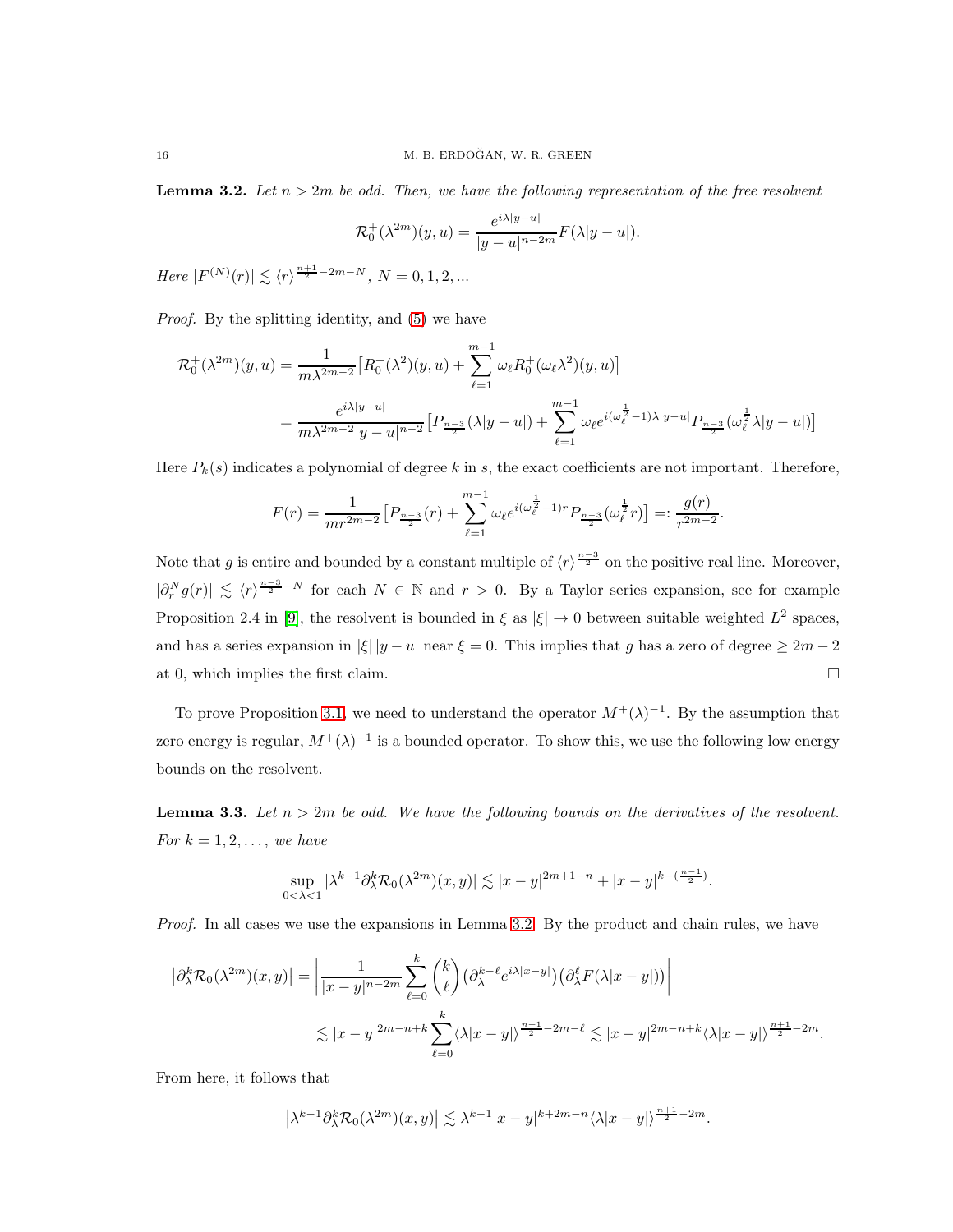When  $\lambda |x - y| \leq 1$ , we cannot use the terms in the bracket, but instead rearrange to see

$$
\chi(\lambda|x-y|) \left|\lambda^{k-1} \partial_{\lambda}^{k} \mathcal{R}_{0}(\lambda^{2m})(x,y)\right| \lesssim \chi(\lambda|x-y|) (\lambda|x-y|)^{k-1}|x-y|^{2m+1-n} \lesssim |x-y|^{2m+1-n}.
$$

Here we used that  $k - 1 \geq 0$ . When  $\lambda |x - y| \geq 1$ , we have

$$
\widetilde{\chi}(\lambda|x-y|) \left|\lambda^{k-1} \partial_{\lambda}^{k} \mathcal{R}_{0}(\lambda^{2m})(x,y)\right| \lesssim \widetilde{\chi}(\lambda|x-y|) \left(\lambda|x-y|\right)^{k-1-2m+\frac{n+1}{2}} |x-y|^{2m+1-n}.
$$

Here we consider cases, either  $k-1-2m+\frac{n+1}{2} < 0$  hence the first term is bounded by one and we have the bound  $|x-y|^{1+2m-n}$ . On the other hand, if  $k-1-2m+\frac{n+1}{2}\geq 0$  we bound by

$$
\widetilde{\chi}(\lambda|x-y|)\lambda^{k-1-2m+\frac{n+1}{2}}|x-y|^{k-(\frac{n-1}{2})}.
$$

Since the exponent on  $\lambda$  is non-negative, taking the supremum on  $0 < \lambda < 1$  yields the bound of  $|x-y|^{k-(\frac{n-1}{2})}$ .

To control the low energy, we define the following terms. First, we define an operator  $T : L^2 \to L^2$ with integral kernel  $T(\cdot, \cdot)$  to be absolutely bounded if the operator with kernel  $|T(\cdot, \cdot)|$  is also bounded on  $L^2$ . Further, we define the operator

<span id="page-16-0"></span>
$$
T_0 := U + v \mathcal{R}_0^+(0)v = M^+(0).
$$

Here  $v = |V|^{\frac{1}{2}}$  and  $V = vw$ , recall that  $|w| = v$ . By the assumption that zero energy is regular,  $T_0$  is invertible, see e.g. [\[9\]](#page-33-3).

The bounds in Lemma [3.3](#page-15-1) imply that the operator  $R_k$  with kernel

(18) 
$$
R_k(x,y) := v(x)v(y) \sup_{0 < \lambda < 1} |\lambda^{k-1} \partial_{\lambda}^{k} \mathcal{R}_0(\lambda^{2m})(x,y)|
$$

is bounded on  $L^2(\mathbb{R}^2)$  for  $1 \leq k \leq \frac{n+1}{2}$  provided that  $|V(x)| \lesssim \langle x \rangle^{-\beta}$  for some  $\beta > n+2$ . We note that when n is large compared to m, we identify  $|x-y|^{2m+1-n}$  as a multiple of the fractional integral operator  $I_{2m+1}: L^{2,\sigma} \to L^{2,-\sigma}$ , see Propositions 3.2 and 3.3 in [\[14\]](#page-33-15) for example. Using the decay of  $v(x)v(y)$  suffices when identifying  $\sigma = \sigma' = \frac{\beta}{2}$ , to apply the Propositions in [\[14\]](#page-33-15) and establish boundedness on  $L^2$ .

Note that by a Neumann series expansion and the invertibility of  $T_0$  we have

$$
[M^{+}(\lambda)]^{-1} = \sum_{k=0}^{\infty} (-1)^{k} T_0^{-1} (E(\lambda) T_0^{-1})^{k},
$$

where  $E(\lambda) = v[\mathcal{R}_0^+(\lambda^{2m}) - \mathcal{R}_0^+(0)]v$  for  $0 < \lambda < \lambda_0$ . By [\(18\)](#page-16-0) and the mean value theorem we have

$$
E_0(x,y) := \sup_{0 < \lambda < \lambda_0} |E(\lambda)(x,y)| \lesssim \lambda_0 R_1(x,y)
$$

is a bounded operator on  $L^2$  with norm  $\lesssim \lambda_0$ . Therefore,

$$
\Gamma_0(x, y) := \sup_{0 < \lambda < \lambda_0} |[M^+(\lambda)]^{-1}(x, y)|
$$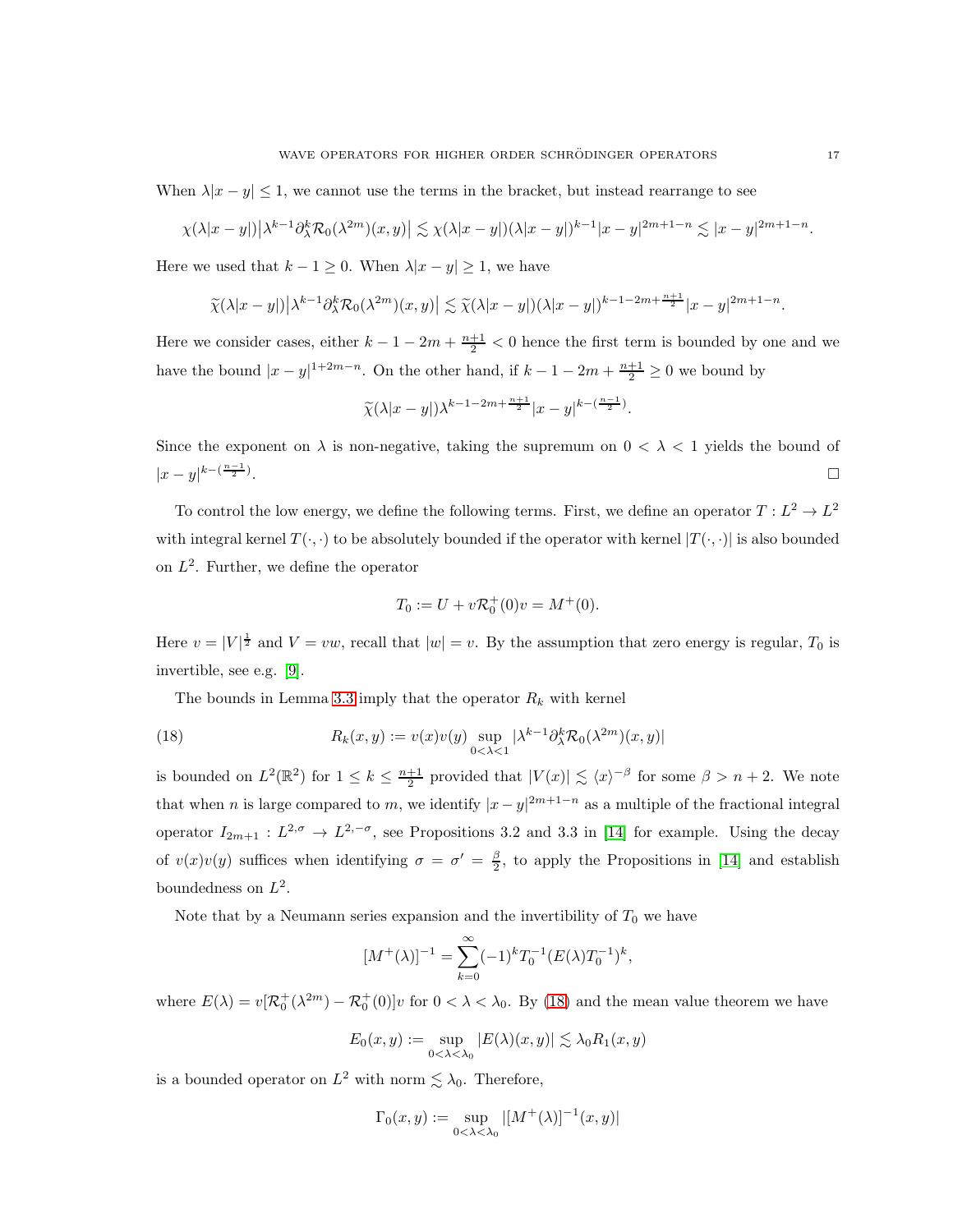is bounded on  $L^2$  for sufficiently small  $\lambda_0$ .

Similarly, note that by the resolvent identity the operator  $\lambda^N \partial_{\lambda}^N [M^+(\lambda)]^{-1}$  is a linear combination of operators of the form

<span id="page-17-1"></span>
$$
[M^+(\lambda)]^{-1} \prod_{j=1}^J \big[ v(\lambda^{k_j} \partial_\lambda^{k_j} \mathcal{R}_0^+(\lambda^{2m}) \big) v[M^+(\lambda)]^{-1} \big],
$$

where  $\sum k_j = N$  and each  $k_j \ge 1$ . Therefore using [\(18\)](#page-16-0) we see that

(19) 
$$
\Gamma_N(x,y) := \sup_{0 < \lambda < \lambda_0} \lambda^N |\partial_{\lambda}^N[M^+(\lambda)]^{-1}(x,y)|
$$

is bounded in  $L^2$  for  $N = 0, 1, ..., \frac{n+1}{2}$  provided that  $\beta > n+2$ . Further, for  $N \ge 1$  we may replace  $\lambda^N$ with  $\lambda^{N-1}$ , and the operator remains bounded on  $L^2$ . This bound suffices to prove Proposition [3.1](#page-14-1) for  $n < 4m$ , odd. However, for odd  $n > 4m$  we need to modify the approach to account for the fact that  $|x - \cdot|^{2m-n}$  is no longer locally  $L^2(\mathbb{R}^n)$ . We iterate the Born series further and utilize the following

<span id="page-17-2"></span>(20) 
$$
A(\lambda, z_1, z_2) = \left[ \left( \mathcal{R}_0^+(\lambda^{2m}) V \right)^{\kappa} \mathcal{R}_0^+(\lambda^{2m}) \right] (z_1, z_2).
$$

By repeated iterations of Lemma [7.2](#page-32-6) using the representation of Lemma [3.2,](#page-15-0) each iteration of the resolvent smooths out 2m power of the singularity. Selecting  $\kappa$  large enough ensures that A is bounded. That is, we have

<span id="page-17-0"></span>**Lemma 3.4.** Fix odd  $n > 4m$ . If  $\kappa \in \mathbb{N}$  is sufficiently large depending on n, m and  $|V(x)| \lesssim \langle x \rangle^{-\frac{n+3}{2}}$ , then

$$
\sup_{0<\lambda<1}|\partial_{\lambda}^{\ell}A(\lambda,z_1,z_2)|\lesssim \langle z_1\rangle\langle z_2\rangle,
$$

for  $0 \leq \ell \leq \frac{n+1}{2}$ .

We will prove this lemma at the end of this section. We say an operator  $K$  is admissible if its integral kernel  $K(x, y)$  satisfies

$$
\sup_{x\in\mathbb{R}^n}\int_{\mathbb{R}^n}|K(x,y)|\,dy+\sup_{y\in\mathbb{R}^n}\int_{\mathbb{R}^n}|K(x,y)|\,dx<\infty.
$$

By the Schur test, an admissible operator is bounded on  $L^p$  for all  $1 \leq p \leq \infty$ .

By iterating the Born series sufficiently many times it suffices to prove that the operator with kernel

$$
\int_0^\infty \lambda^{2m-1} \chi(\lambda) [\mathcal{R}_0^+(\lambda^{2m}) V A(\lambda) v M^{-1}(\lambda) v A(\lambda) V \mathcal{R}_0^\mp(\lambda^{2m})](x, y) d\lambda.
$$

is bounded on  $L^p$ ,  $1 < p < \infty$ . Letting (recall that  $|w| = v$ )

$$
\Gamma = wA(\lambda)vM^{-1}(\lambda)vA(\lambda)w,
$$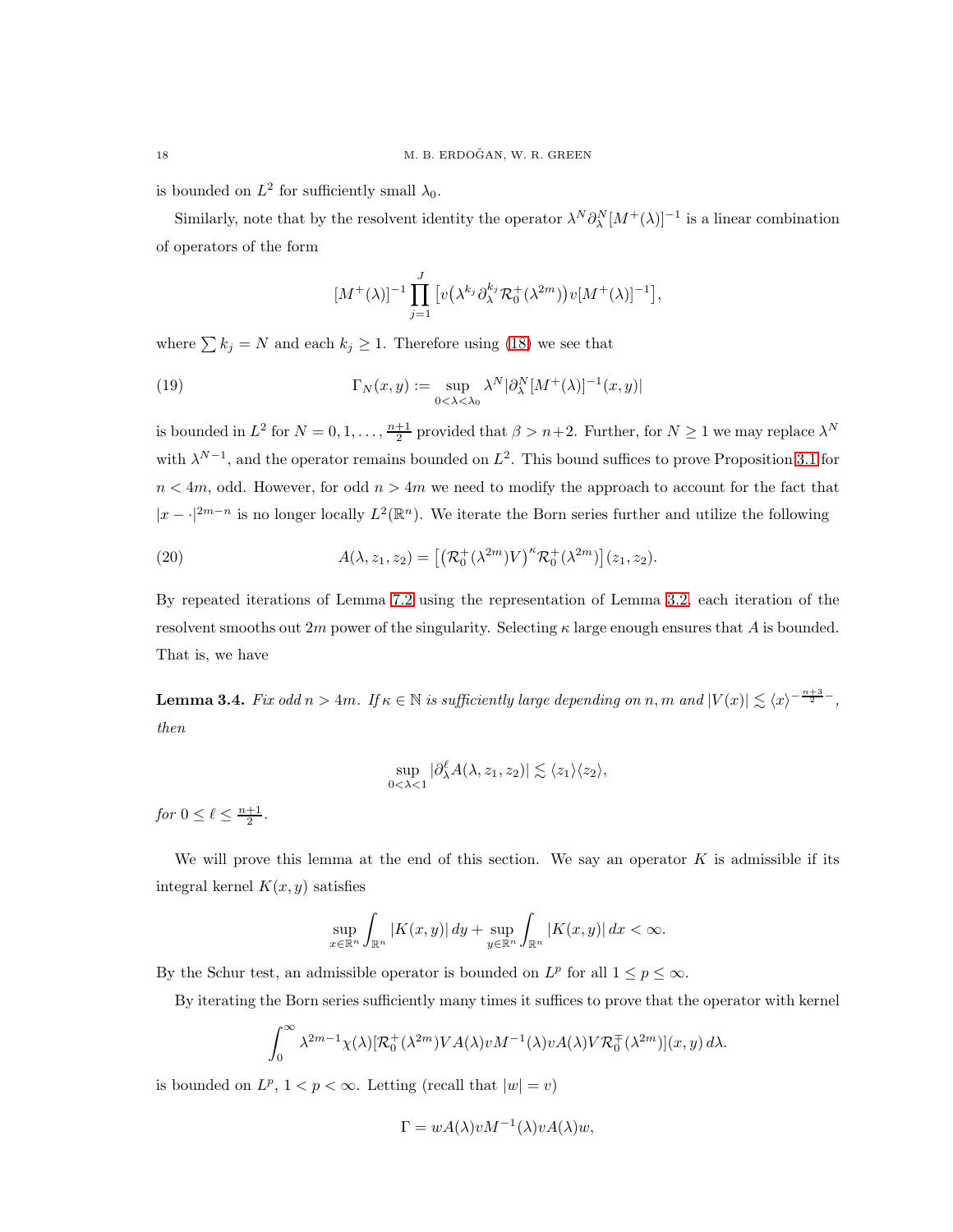and using Lemma [3.4](#page-17-0) and [\(19\)](#page-17-1) we see that  $\Gamma$  satisfies

<span id="page-18-0"></span>(21) 
$$
\widetilde{\Gamma}(x,y) := \sup_{0 < \lambda < \lambda_0} \sup_{0 \le k \le \frac{n+1}{2}} \left| \lambda^k \partial_{\lambda}^k \Gamma(\lambda)(x,y) \right| \lesssim \langle x \rangle^{-\frac{n}{2} - \langle y \rangle^{-\frac{n}{2} -}},
$$

provided that  $\beta > n + 2$ . Hence, Proposition [3.1](#page-14-1) is a consequence of the following bound.

<span id="page-18-3"></span>**Lemma 3.5.** Fix n odd and let  $\Gamma$  be a  $\lambda$  dependent absolutely bounded operator. Let

$$
\widetilde{\Gamma}(x,y):=\sup_{0<\lambda<\lambda_0}\sup_{0\leq k\leq \frac{n+1}{2}}\big|\lambda^k\partial^k_\lambda\Gamma(\lambda)(x,y)\big|.
$$

For  $2m < n < 4m$  assume that  $\tilde{\Gamma}$  is bounded on  $L^2$ , and for  $n > 4m$  assume that  $\tilde{\Gamma}$  satisfies [\(21\)](#page-18-0). Then the operator with kernel

$$
K(x,y) = \int_0^\infty \chi(\lambda) \lambda^{2m-1} [\mathcal{R}_0^+(\lambda^{2m}) v \Gamma v \mathcal{R}_0^-(\lambda^{2m})](x,y) d\lambda
$$

is bounded on  $L^p$  for  $1 < p < \infty$  provided that  $\beta > n$ .

*Proof.* Using the representation in Lemma [3.2](#page-15-0) with  $r_1 = |x - z_1|$  and  $r_2 := |z_2 - y|$  we have

(22) 
$$
K(x,y) = \int_{\mathbb{R}^{2n}} \frac{v(z_1)v(z_2)}{r_1^{n-2m}r_2^{n-2m}} \int_0^{\infty} e^{i\lambda(r_1-r_2)} \chi(\lambda) \lambda^{2m-1} \Gamma(\lambda)(z_1, z_2) F(\lambda r_1) F(\lambda r_2) d\lambda dz_1 dz_2.
$$

Using the bounds in Lemma [3.2,](#page-15-0) [\(21\)](#page-18-0), and the assumption  $\beta > n$ , we bound the  $\lambda$ -integral above by

<span id="page-18-1"></span>(23) 
$$
\widetilde{\Gamma}(z_1, z_2) \int_0^1 \frac{\lambda^{2m-1}}{\langle \lambda r_1 \rangle^{2m - \frac{n+1}{2}} \langle \lambda r_2 \rangle^{2m - \frac{n+1}{2}}} d\lambda.
$$

Also note that by integrating by parts  $N \leq \frac{n+1}{2}$  times in  $\lambda$  when  $\lambda |r_1 - r_2| > 1$  and using [\(23\)](#page-18-1) when  $\lambda |r_1 - r_2| < 1$ , and recalling the bounds for the derivatives of F, we obtain

<span id="page-18-2"></span>
$$
(24) \qquad |K(x,y)| \lesssim \int_{\mathbb{R}^{2n}} \frac{v(z_1)\widetilde{\Gamma}(z_1,z_2)v(z_2)}{r_1^{n-2m}r_2^{n-2m}} \int_0^1 \frac{\lambda^{2m-1}}{\langle \lambda (r_1-r_2) \rangle^N \langle \lambda r_1 \rangle^{2m-\frac{n+1}{2}} \langle \lambda r_2 \rangle^{2m-\frac{n+1}{2}}} d\lambda dz_1 dz_2.
$$

Note that there are no boundary terms here since we include the cutoff  $\tilde{\chi}(\lambda(r_1 - r_2))$  in the integration by parts argument above. Also note that we can choose N depending on  $z_1, z_2$ . We write

$$
K(x, y) =: \sum_{j=1}^{4} K_j(x, y),
$$

where the integrand in  $K_1$  is restricted to the set  $r_1, r_2 \leq 1$ , in  $K_2$  to the set  $r_1 \approx r_2 \gg 1$ , in  $K_3$  to the set  $r_2 \gg \langle r_1 \rangle$ , in  $K_4$  to the set  $r_1 \gg \langle r_2 \rangle$ .

Note that  $K_1$  is admissible using [\(24\)](#page-18-2) with  $N = 0$ : For  $n < 4m$  we have

$$
\int |K_1(x,y)| dx \lesssim \int_{\mathbb{R}^{2n}} \int_{r_1 < 1} \frac{v(z_1) \widetilde{\Gamma}(z_1, z_2) v(z_2)}{r_1^{n-2m} r_2^{n-2m}} dx dz_1 dz_2
$$
\n
$$
\lesssim \|v(\cdot)|y - \cdot|^{2m-n} \|_{L^2} \|\widetilde{\Gamma}\|_{L^2 \to L^2} \| |x - \cdot|^{n-2m} v\|_{L^2} \lesssim 1,
$$

provided that  $\beta > n$ . For  $n > 4m$ , we instead have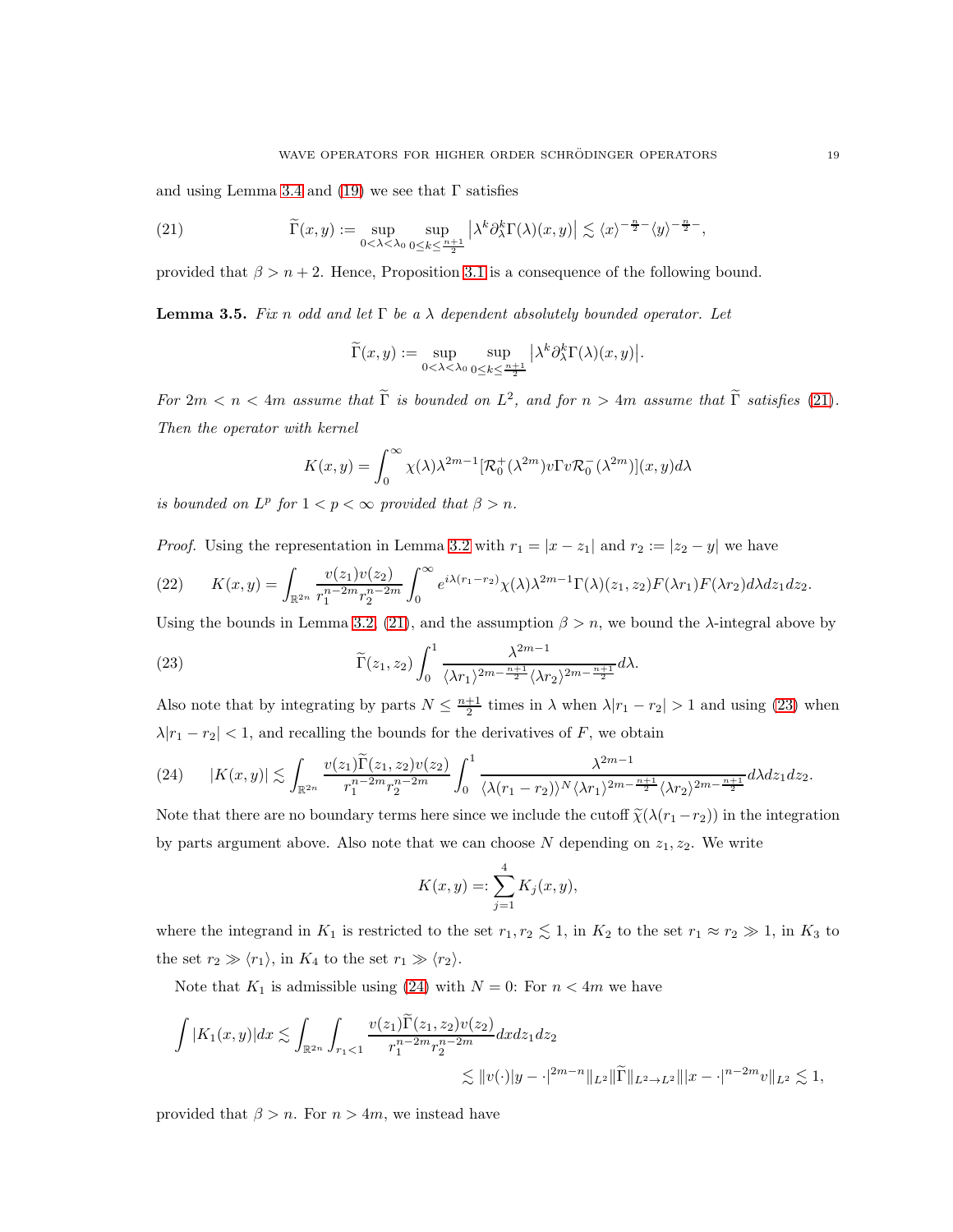20 M. B. ERDOĞAN, W. R. GREEN

$$
\int |K_1(x,y)| dx \lesssim \int_{\mathbb{R}^{2n}} \int_{r_1 < 1} \frac{\langle z_1 \rangle^{-n-} \langle z_2 \rangle^{-n-}}{r_1^{n-2m} r_2^{n-2m}} dx dz_1 dz_2
$$
\n
$$
\lesssim ||| \cdot |^{2m-n} ||_{L^1(B(0,1))} ||\langle \cdot \rangle^{-n-} |y - \cdot|^{2m-n} ||_{L^1} ||\langle \cdot \rangle^{-n-} ||_{L^1} \lesssim 1,
$$

uniformly in  $y$ . The  $y$ -integrals can be estimated similarly.

Similarly  $K_2$  is admissible using [\(24\)](#page-18-2) with  $N = 2$ : For  $n < 4m$  we have

$$
\int |K_2(x,y)| dx \lesssim \int_{\mathbb{R}^{2n}} \int_{r_1 \approx r_2 \gg 1} \frac{v(z_1) \widetilde{\Gamma}(z_1,z_2) v(z_2)}{r_1^{2n-4m}} \int_0^1 \frac{\lambda^{2m-1}}{\langle \lambda (r_1 - r_2) \rangle^2 \langle \lambda r_1 \rangle^{4m-n-1}} d\lambda dx dz_1 dz_2
$$
  

$$
\lesssim \int_{\mathbb{R}^{2n}} v(z_1) \widetilde{\Gamma}(z_1,z_2) v(z_2) \int_{r_1 \approx r_2 \gg 1} \int_0^1 \frac{\lambda^{2m-1} r_1^{4m-n-1}}{\langle \lambda (r_1 - r_2) \rangle^2 \langle \lambda r_1 \rangle^{4m-n-1}} d\lambda dr_1 dz_1 dz_2
$$
  

$$
= \int_{\mathbb{R}^{2n}} v(z_1) \widetilde{\Gamma}(z_1,z_2) v(z_2) \int_0^1 \int_{\eta \approx \lambda r_2 \gg \lambda} \frac{\lambda^{n-2m-1} \eta^{4m-n-1}}{\langle \eta - \lambda r_2 \rangle^2 \langle \eta \rangle^{4m-n-1}} d\eta d\lambda dz_1 dz_2 \lesssim 1,
$$

provided that  $\beta > n$ . When  $n > 4m$  we bound the last integral by

$$
\int_{\mathbb{R}^{2n}} \langle z_1 \rangle^{-n} \langle z_2 \rangle^{-n} - \int_0^1 \int_{\eta \approx \lambda r_2 \gg \lambda} \frac{\lambda^{n-2m-1} \eta^{4m-n-1}}{\langle \eta - \lambda r_2 \rangle^2 \langle \eta \rangle^{4m-n-1}} d\eta d\lambda dz_1 dz_2
$$
  

$$
\lesssim \int_{\mathbb{R}^{2n}} \langle z_1 \rangle^{-n} \langle z_2 \rangle^{-n} - \int_0^1 \left[ \int_1^\infty \frac{\lambda^{n-2m-1} d\eta}{\langle \eta - \lambda r_2 \rangle^2} + \int_{1 > \eta \approx \lambda r_2 \gg \lambda} \frac{\lambda^{2m-2} d\eta}{\langle \eta - \lambda r_2 \rangle^2} \right] d\lambda dz_1 dz_2 \lesssim 1.
$$

The y-integrals can be estimated similarly.

We will prove that  $K_3$  and  $K_4$  are bounded in  $L^p$  for  $1 < p < \infty$ . By symmetry we will only consider  $K_3$ . By using [\(24\)](#page-18-2) with  $N = \frac{n+1}{2}$  we have the bound

<span id="page-19-0"></span>(25) 
$$
|K_3(x,y)| \lesssim \int_{\mathbb{R}^{2n}} \frac{v(z_1)\widetilde{\Gamma}(z_1,z_2)v(z_2)}{r_1^{n-2m}r_2^{n-2m}} \int_0^1 \frac{\lambda^{2m-1}\langle \lambda r_1 \rangle^{\frac{n+1}{2}-2m}}{\langle \lambda r_2 \rangle^{2m}} d\lambda dz_1 dz_2.
$$

When  $n < 4m$ , we bound this by

$$
|K_3(x,y)| \lesssim \int_{\mathbb{R}^{2n}} \frac{v(z_1)\widetilde{\Gamma}(z_1,z_2)v(z_2)}{r_1^{n-2m}r_2^{n-2m}} \int_0^1 \frac{\lambda^{2m-1}}{\langle \lambda r_2 \rangle^{2m}} d\lambda dz_1 dz_2
$$
  

$$
\lesssim \int_{\mathbb{R}^{2n}} \frac{v(z_1)\widetilde{\Gamma}(z_1,z_2)v(z_2)\log(r_2)}{r_1^{n-2m}r_2^{n}} dz_1 dz_2 \lesssim \int_{\mathbb{R}^{2n}} \frac{v(z_1)\widetilde{\Gamma}(z_1,z_2)v(z_2)}{r_1^{n-2m}\langle r_1 \rangle^{\frac{n}{p}} \langle r_2 \rangle^{\frac{n}{p'}}} dz_1 dz_2.
$$

By Hölder we have

$$
\Big\|\int K_3(x,y)f(y)dy\Big\|_{L^p}\lesssim \|f\|_{L^p}\Big\|\int_{\mathbb{R}^{2n}}\frac{v(z_1)\widetilde{\Gamma}(z_1,z_2)v(z_2)}{|x-z_1|^{n-2m}\langle x-z_1\rangle^{\frac{n}{p}}}\,dz_1dz_2\Big\|_{L^p}.
$$

When  $|x - z_1| > 1$  the bound is easy by Minkowski integral inequality. Similarly, when  $|x - z_1| < 1$ and  $p < \frac{n}{n-2m}$ . When  $|x - z_1| < 1$  and  $p \ge \frac{n}{n-2m}$ , we estimate the integral by

$$
\langle x \rangle^{-\beta/2} \int_{\mathbb{R}^{2n}} \frac{\widetilde{\Gamma}(z_1, z_2) \chi_{|x-z_1| < 1} v(z_2)}{|x-z_1|^{n-2m}} dz_1 dz_2
$$
\n
$$
\lesssim \|\widetilde{\Gamma}\|_{L^2 \to L^2} \|v\|_{L^2} \| |z_1|^{2m-n} \|_{L^2_{B(0,1)}} \langle x \rangle^{-\beta/2} \lesssim \langle x \rangle^{-\beta/2} \in L^p,
$$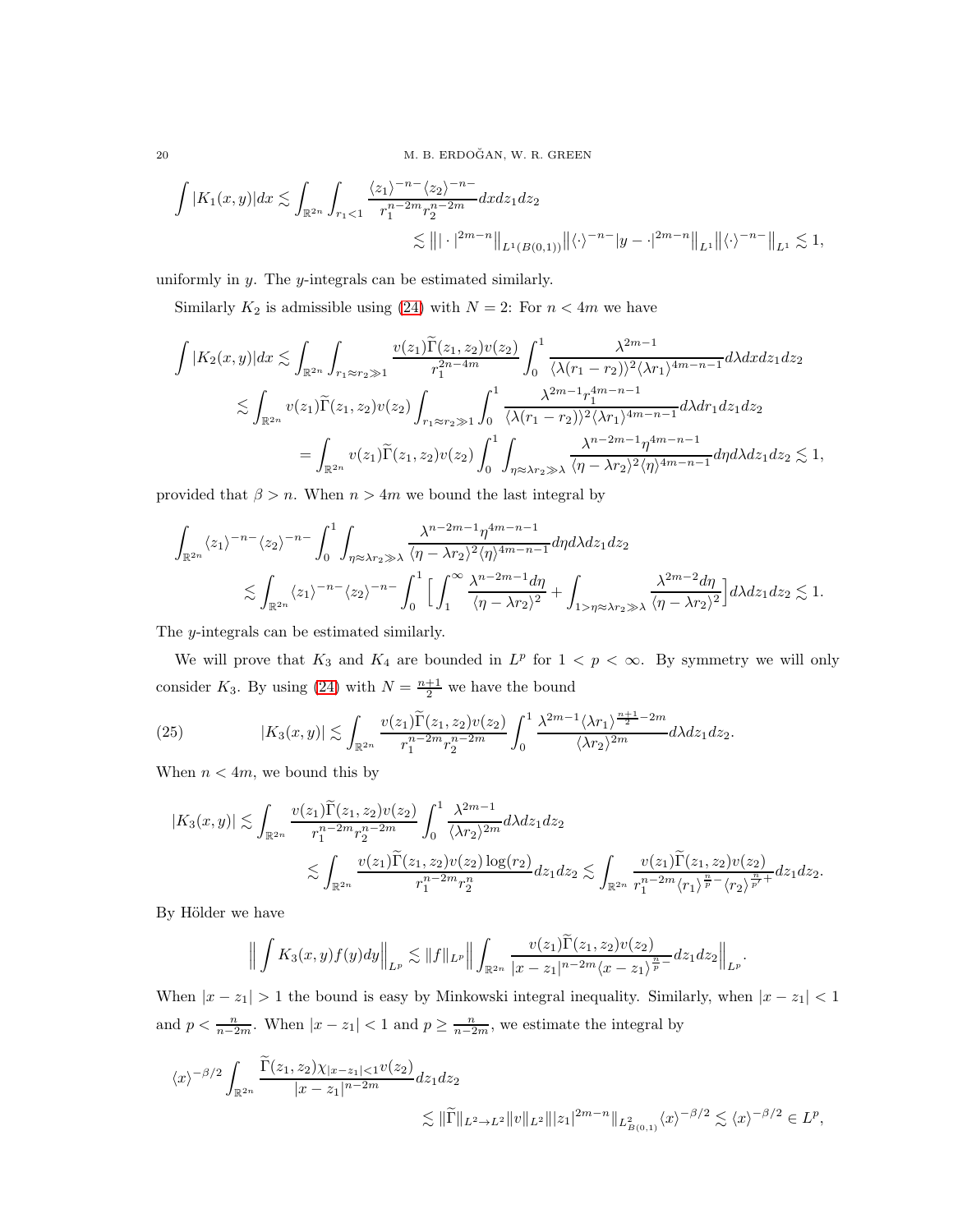provided that  $\beta/2 > \frac{n}{p}$ , which holds if  $\beta > n$ .

For  $n > 4m$ , we bound the  $\lambda$ -integral in [\(25\)](#page-19-0) by

$$
\int_0^1 \frac{\lambda^{2m-1}}{\langle \lambda r_2 \rangle^{2m}} d\lambda + \int_0^1 \frac{\lambda^{\frac{n-1}{2}-2m} r_1^{\frac{n+1}{2}-2m}}{r_2^{2m}} d\lambda \lesssim \frac{\log(r_2)}{r_2^{2m}} + \frac{r_1^{\frac{n+1}{2}-2m}}{r_2^{2m}}.
$$

Therefore,

$$
|K_3(x,y)| \lesssim \int_{\mathbb{R}^{2n}} \langle z_1 \rangle^{-n} \langle z_2 \rangle^{-n} \left[ \frac{\log(r_2)}{r_1^{n-2m} r_2^n} + \frac{1}{r_1^{\frac{n-1}{2}} r_2^n} \right] dz_1 dz_2.
$$

This can be bounded as above considering the cases  $|x - z_1| > 1$  and  $|x - z_1| < 1$  separately.  $\Box$ 

We now complete the proof of Proposition [3.1](#page-14-1) by proving Lemma [3.4:](#page-17-0)

*Proof of Lemma [3.4.](#page-17-0)* Using Lemma [3.2,](#page-15-0) we note that when  $\lambda < 1$  we have (with  $u_0 = z_1$  and  $u_{\kappa+1} =$  $z_2)$ 

$$
(26) \quad \left| \partial_{\lambda}^{\ell} \left( \prod_{j=1}^{\kappa} \mathcal{R}_{0}(\lambda^{2m})(u_{j-1}, u_{j}) V(u_{j}) \mathcal{R}_{0}(\lambda^{2m})(u_{\kappa}, z_{2}) \right) \right|
$$
\n
$$
= \left| \partial_{\lambda}^{\ell} \left( e^{i\lambda \sum_{j=1}^{\kappa+1} |u_{j-1} - u_{j}|} \prod_{j=1}^{\kappa} \frac{F(\lambda |u_{j-1} - u_{j}|) V(u_{j})}{|u_{j-1} - u_{j}|^{n-2m}} \frac{F(\lambda |u_{\kappa} - u_{\kappa+1}|)}{|u_{\kappa} - u_{\kappa+1}|^{n-2m}} \right) \right|
$$
\n
$$
\lesssim \left( \sum_{j=1}^{\kappa+1} |u_{j-1} - u_{j}|^{\ell} \right) \prod_{j=1}^{\kappa} \frac{\left\langle u_{j-1} - u_{j} \right\rangle^{\frac{n+1}{2} - 2m} |V(u_{j})|}{|u_{j-1} - u_{j}|^{n-2m}} \frac{\left\langle u_{\kappa} - u_{\kappa+1} \right\rangle^{\frac{n+1}{2} - 2m}}{|u_{\kappa} - u_{\kappa+1}|^{n-2m}}
$$

We only consider the case when  $j = \kappa + 1$  in the first sum above; the other cases boils down to this case. We need to bound

$$
\int \prod_{j=1}^{\kappa} \frac{\langle u_{j-1} - u_j \rangle^{\frac{n+1}{2} - 2m} |V(u_j)|}{|u_{j-1} - u_j|^{n-2m}} \frac{\langle u_{\kappa} - u_{\kappa+1} \rangle^{\frac{n+1}{2} - 2m}}{|u_{\kappa} - u_{\kappa+1}|^{n-2m-\ell}} du_1 \dots du_{\kappa}.
$$

Note that for  $a = 1, ..., \lfloor n/2m \rfloor - 1$ , we have

$$
\int \frac{\langle u_0 - u \rangle^{\frac{n+1}{2} - 2ma}}{|u_0 - u|^{n-2ma}} \langle u \rangle^{-\frac{n+1}{2} - \frac{\langle u - u_1 \rangle^{\frac{n+1}{2} - 2m}}{|u - u_1|^{n-2m}} du \lesssim \frac{\langle u_0 - u_1 \rangle^{\frac{n+1}{2} - 2m(a+1)}}{|u_0 - u_1|^{n-2m(a+1)}},
$$

namely the power of the singularity decreases by  $2m$  but the decay rate does not change. To see this inequality consider the cases  $|u_0 - u| < 1$ ,  $|u_0 - u| > 1$  separately and same for  $|u - u_1|$ . Also note that if  $a \geq \lfloor n/2m \rfloor$ , then the bound is  $\langle u_0 - u_1 \rangle^{-\frac{n-1}{2}}$ .

Using this bound in  $u_1, \ldots, u_{\kappa-1}$  integrals, and assuming  $\kappa$  is large, we obtain the bound

$$
\int \langle u_0 - u_\kappa \rangle^{-\frac{n-1}{2}} \langle u_\kappa \rangle^{-\frac{n+3}{2}} \frac{\langle u_\kappa - u_{\kappa+1} \rangle^{\frac{n+1}{2}-2m}}{|u_\kappa - u_{\kappa+1}|^{n-2m-\ell}} du_\kappa.
$$

This is  $\lesssim 1$  if  $\ell = 0, 1, \ldots, \frac{n-1}{2}$ . If  $\ell = \frac{n+1}{2}$ , then the bound is  $\langle u_{\kappa+1} \rangle$ .

If  $j \neq 1, \kappa + 1$ , we start integrating from the farther end to the jth term and obtain the bound  $\lesssim 1.$ 

.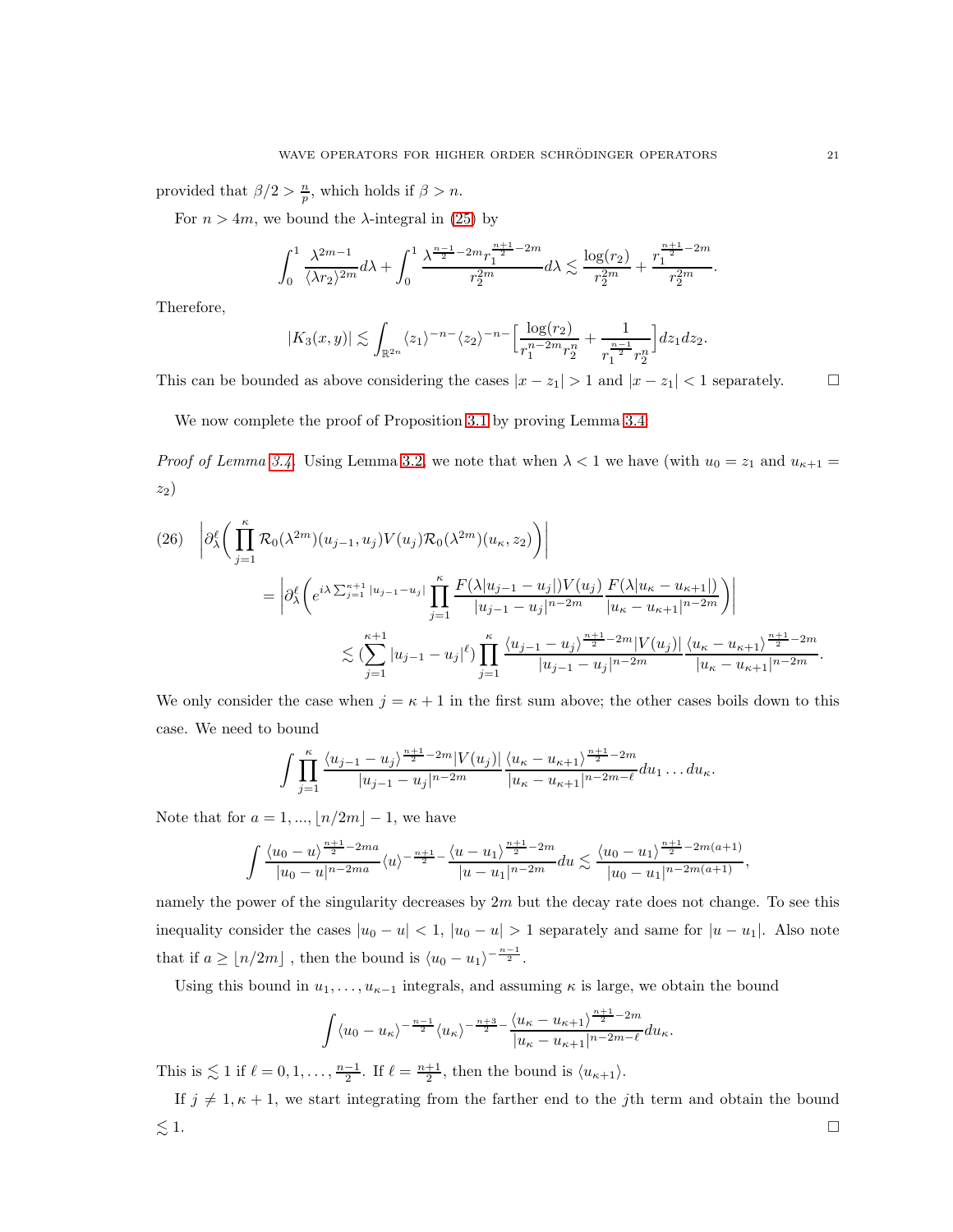### 4. Low Energy: Endpoint estimates in odd dimensions

<span id="page-21-0"></span>In this section we prove that the low energy portion of the wave operators in odd dimensions is bounded at the endpoint values of  $p = 1, \infty$ . The proof relies on the explicit closed form representation of the odd dimensional resolvents. Namely, we show

**Proposition 4.1.** Let  $n > 2m$  be odd. If  $|V(x)| \le \langle x \rangle^{-\beta}$  for some  $\beta > n + 4$ , then the operator defined by

$$
-\frac{m}{\pi i} \int_0^\infty \chi(\lambda) \lambda^{2m-1} \mathcal{R}_0^+(\lambda^{2m}) v M^+(\lambda)^{-1} v [\mathcal{R}_0^+ - \mathcal{R}_0^-](\lambda^{2m}) d\lambda
$$

extends to a bounded operator on  $L^p(\mathbb{R}^n)$  for all  $1 \leq p \leq \infty$ .

Unlike Proposition [3.1,](#page-14-1) this proposition relies on a detailed analysis of the cancellation in  $\mathcal{R}_0^+$  –  $\mathcal{R}_0^-$ . We start with the following

<span id="page-21-1"></span>**Lemma 4.2.** Let  $n > 2m$  be odd. We have

$$
[\mathcal{R}_0^+(\lambda^{2m}) - \mathcal{R}_0^-(\lambda^{2m})](y, u) = \lambda^{n-2m}\widetilde{F}(\lambda|y - u|),
$$

where  $\widetilde{F}$  is an entire function satisfying

$$
|\partial_r^j \widetilde{F}(r)| \lesssim \langle r \rangle^{\frac{1-n}{2}-j}, \ \ r \in \mathbb{R}.
$$

*Proof.* By the splitting identity  $(4)$  and the explicit form of the odd dimensional Schrödinger resolvent, we may write:

<span id="page-21-2"></span>
$$
(27) \quad [\mathcal{R}_0^+ - \mathcal{R}_0^-](\lambda^{2m})(y, u) = \frac{1}{m\lambda^{2m-2}} [R_0^+ - R_0^-](\lambda^2)(y, u)
$$
  

$$
= \lambda^{n-2m} \frac{e^{i\lambda|y-u|} P_{\frac{n-3}{2}}(\lambda|y-u|) - e^{-i\lambda|y-u|} P_{\frac{n-3}{2}}(-\lambda|y-u|)}{(\lambda|y-u|)^{n-2}}.
$$

Here  $P_{\frac{n-3}{2}}(r)$  is a polynomial of order  $\frac{n-3}{2}$  whose coefficients may be computed exactly. We identify

$$
\widetilde{F}(r) = \frac{e^{ir}P_{\frac{n-3}{2}}(r) - e^{-ir}P_{\frac{n-3}{2}}(-r)}{r^{n-2}}.
$$

For  $r > 1$  the bounds are clear. For  $0 < r < 1$ , a careful Taylor series expansion as in [\[17,](#page-33-19) [10\]](#page-33-20) shows that for  $c_j \in \mathbb{R}$ ,

$$
\frac{R_0^{\pm}(\lambda^2)(y, u)}{(\lambda|y - u|)^{n-2}} = c_0 + c_1(\lambda|y - u|) + c_2(\lambda|y - u|)^2 + \dots + c_{n-3}(\lambda|y - u|)^{n-3} + \sum_{j = \frac{n-2}{2}}^{\infty} (c_{2j}(\pm i\lambda|y - u|)^{2j} + c_{2j+1}(\lambda|y - u|)^{2j+1}).
$$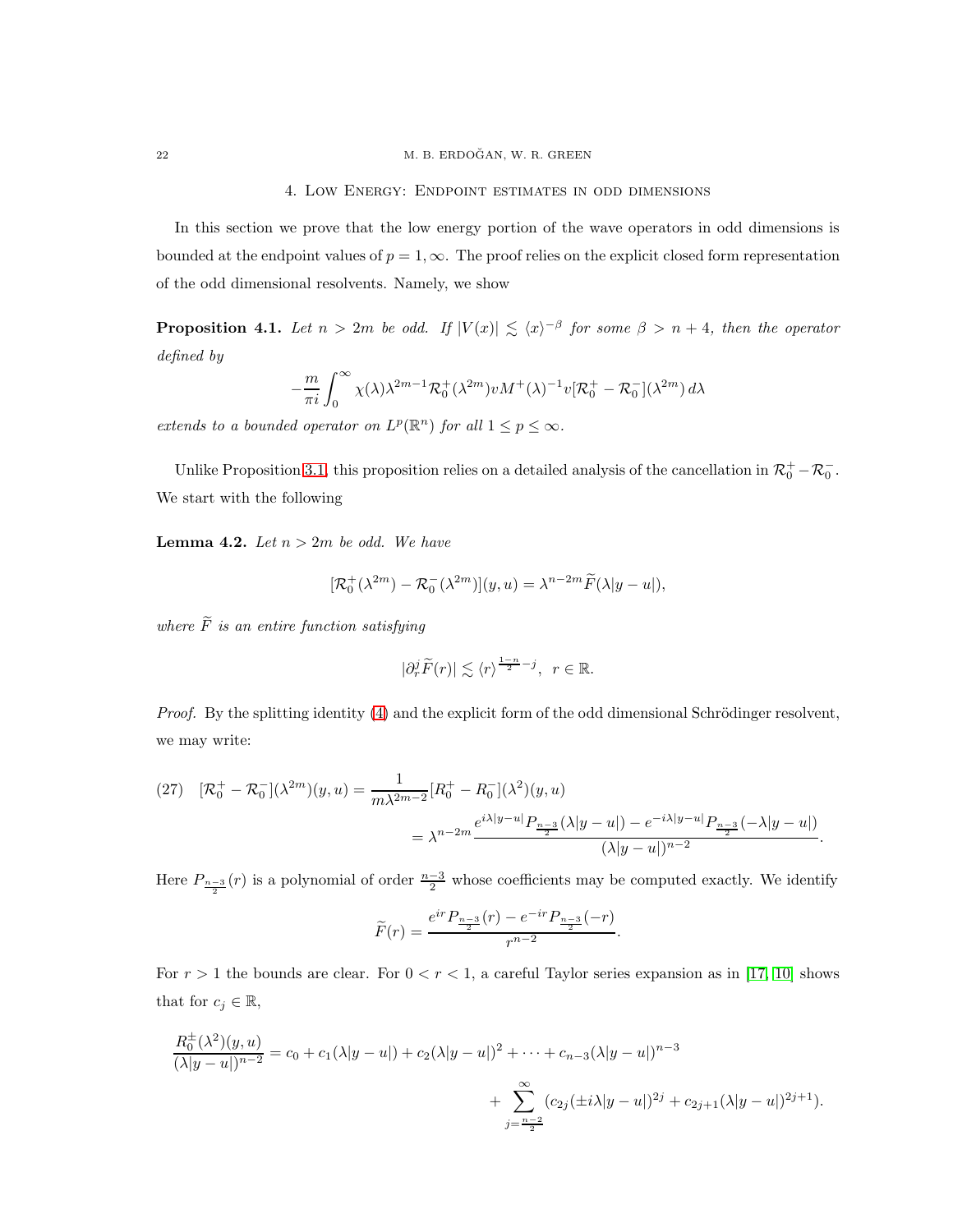From which we deduce, for  $0 < r < 1$ ,

$$
\widetilde{F}(r) = \sum_{j=0}^{\infty} 2ic_{2j+n-2}r^{2j},
$$

which suffices to prove the claim.

 $\Box$ 

As in the previous section, the proposition follows from the following

<span id="page-22-0"></span>**Lemma 4.3.** Fix n odd and let  $\Gamma$  be a  $\lambda$  dependent absolutely bounded operator. Let

$$
\widetilde{\Gamma}(x,y) := \sup_{0 < \lambda < \lambda_0} \left[ \left| \Gamma(\lambda)(x,y) \right| + \left| \partial_{\lambda} \Gamma(\lambda)(x,y) \right| + \sup_{2 \le k \le \frac{n+3}{2}} \left| \lambda^{k-2} \partial_{\lambda}^{k} \Gamma(\lambda)(x,y) \right| \right].
$$

For  $2m < n < 4m$  assume that  $\tilde{\Gamma}$  is bounded on  $L^2$ , and for  $n > 4m$  assume that  $\tilde{\Gamma}$  satisfies [\(21\)](#page-18-0). Then the operator with kernel

$$
K(x,y) = \int_0^\infty \chi(\lambda) \lambda^{2m-1} \left[ \mathcal{R}_0^+(\lambda^{2m}) v \Gamma v [\mathcal{R}_0^+ - \mathcal{R}_0^-](\lambda^{2m}) \right] (x,y) d\lambda
$$

is admissible, and hence it is bounded on  $L^p$  for  $1 \leq p \leq \infty$  provided that  $\beta > n$ .

Note that the assumption on  $\Gamma$  is stronger than the one in Lemma [3.5.](#page-18-3) By a straightforward modification of Lemma [3.3](#page-15-1) and Lemma [3.4,](#page-17-0) which requires  $\beta > n+4$ , the operator  $\Gamma = vM^+(\lambda)^{-1}v$ satisfies the assumption for  $2m < n < 4m$ . When  $n > 4m$  the operator  $\Gamma = wA(\lambda)vM^{-1}(\lambda)vA(\lambda)w$ , satisfies the hypotheses for sufficiently large  $\kappa$  when  $n > 4m$ .

*Proof of Lemma [4.3.](#page-22-0)* We define  $K_1, ..., K_4$  as in the proof of Lemma [3.5](#page-18-3) and use the notation  $r_1 =$  $|x - z_1|, r_2 = |y - z_2|$ . Since we already proved the admissibility of  $K_1$  and  $K_2$ , it remains to consider K<sub>3</sub> restricted to the region  $r_2 \gg \langle r_1 \rangle$  and K<sub>4</sub> restricted to the region  $r_1 \gg \langle r_2 \rangle$ . We first consider  $K<sub>4</sub>$ . Using the splitting identity for the resolvent on the left and Lemma [4.2](#page-21-1) on the right, we write the kernel of  $K_4$  as follows (ignoring constants):

<span id="page-22-1"></span>
$$
(28) \quad K_4(x,y) = \sum_{\ell=0}^{m-1} \omega_{\ell} \times
$$
\n
$$
\int_{\mathbb{R}^{2n}} \frac{v(z_1)v(z_2)\chi_{r_1\gg\langle r_2\rangle}}{r_1^{n-2}} \int_0^{\infty} \frac{e^{i\omega_{\ell}^{1/2}\lambda r_1} P_{\frac{n-3}{2}}(\omega_{\ell}^{1/2}\lambda r_1)}{\lambda^{2m-2}} \chi(\lambda)\lambda^{2m-1} \Gamma(\lambda)(z_1,z_2)\lambda^{n-2m} \widetilde{F}(\lambda r_2) d\lambda dz_1 dz_2.
$$

Here  $i\omega_{\ell}^{1/2}$  has nonpositive real part and  $P_{\frac{n-3}{2}}$  is a polynomial of degree  $\frac{n-3}{2}$ . Therefore it suffices to prove the admissibility of operators with kernel

$$
K_{4,j}(x,y) = \int_{\mathbb{R}^{2n}} \frac{v(z_1)v(z_2)\chi_{r_1\gg\langle r_2\rangle}}{r_1^{n-2-j}} \int_0^\infty e^{c\lambda r_1} \chi(\lambda) \lambda^{n+j+1-2m} \Gamma(\lambda)(z_1,z_2) \widetilde{F}(\lambda r_2) d\lambda dz_1 dz_2,
$$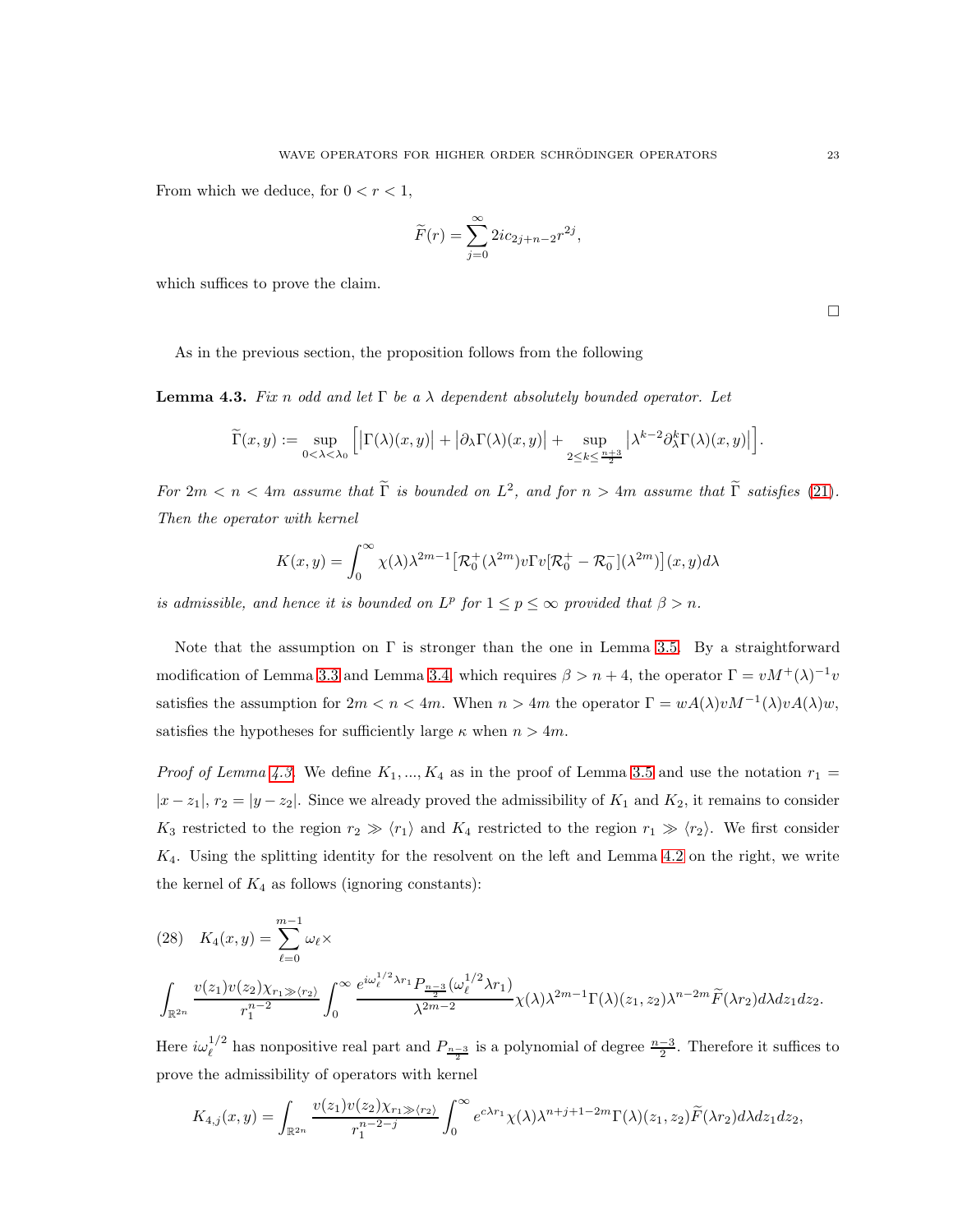for  $j = 0, 1, \ldots, \frac{n-3}{2}, |c| = 1, \Re(c) \leq 0$ . This suffices to control all the terms that arise in the polynomial and for different choices of  $\ell$  in [\(28\)](#page-22-1). Integrating by parts in  $\lambda$  integral  $j + 3$  times we rewrite the lambda integral as

$$
-\sum_{\ell=0}^{j+2} \left(\frac{-1}{cr_1}\right)^{\ell+1} \partial_{\lambda}^{\ell} \left[\chi(\lambda)\lambda^{n+j+1-2m}\Gamma(\lambda)\widetilde{F}(\lambda r_2)\right]\Big|_{\lambda=0} + \left(\frac{-1}{cr_1}\right)^{j+3} \int_0^{\infty} e^{c\lambda r_1} \partial_{\lambda}^{j+3} \left[\chi(\lambda)\lambda^{n+j+1-2m}\Gamma(\lambda)\widetilde{F}(\lambda r_2)\right] d\lambda.
$$

Note that the boundary terms are zero when  $\ell < n + j + 1 - 2m$ . Since  $n + j + 1 - 2m \ge j + 2$ , there is a nonzero boundary term,  $\ell = j + 2$ , only when  $n = 2m + 1$ , and it is a constant multiple of  $r_1^{-j-3} \Gamma(0)(z_1, z_2)$ . The contribution of this to  $K_{4,j}$  is of the form

$$
\int_{\mathbb{R}^{2n}} \frac{v(z_1)|\Gamma(0)(z_1,z_2)|v(z_2)\chi_{r_1\gg\langle r_2\rangle}}{r_1^{n+1}}dz_1dz_2,
$$

which is admissible. We now consider the integral term. Using the bound for  $\widetilde{F}$  in Lemma [4.2](#page-21-1) and noting that  $|\chi^{(k)}(\lambda)| \lesssim 1$ , we bound the integral by

$$
\sum_{j_1+j_2+j_3\leq j+3} \int_0^1 \frac{r_2^{j_3}}{r_1^{j+3}} \frac{\lambda^{n+j+1-2m-j_1} |\Gamma^{(j_2)}(\lambda)|}{\langle \lambda r_2 \rangle^{\frac{n-1}{2}+j_3}} d\lambda.
$$

Here,  $j_1, j_2, j_3 \ge 0$  and  $j_1 \le n + j + 1 - 2m$ . Note that the condition on  $j_1$  is relevant only when  $n = 2m + 1$ . Assume first that  $n \geq 2m + 3$ , so that  $n + 1 - 2m + j \geq j + 4$ . We bound the integral by

$$
\widetilde{\Gamma}(z_1, z_2) \sum_{j_1+j_2+j_3 \le j+3} \int_0^1 \frac{1}{r_1^{j+3}} \lambda^{j+4-j_1-j_2-j_3} d\lambda \lesssim \widetilde{\Gamma}(z_1, z_2) r_1^{-j-3}
$$

whose contribution to  $K_{4,j}$  is admissible. When  $n = 2m + 1$ , either  $j_2 \geq 1$  or  $j_3 \geq 1$ . In both cases we can bound the integral by

$$
\widetilde{\Gamma}(z_1, z_2) \sum_{j_1+j_2+j_3 \leq j+3} \int_0^1 \frac{\langle r_2 \rangle}{r_1^{j+3}} \lambda^{j+2-j_1-(j_2+j_3-1)} d\lambda \lesssim \widetilde{\Gamma}(z_1, z_2) \frac{\langle r_2 \rangle}{r_1^{j+3}},
$$

which has admissible contribution to  $K_{4,j}$ . Hence, we conclude that the operator  $K_4$  is admissible.

We now consider  $K_3$ . Using  $(27)$ , we may write

$$
[\mathcal{R}_0^+(\lambda^{2m}) - \mathcal{R}_0^-(\lambda^{2m})](z_2, y) = \frac{1}{\lambda^{2m-2}} [R_0^+(\lambda^2) - R_0^-(\lambda^2)](z_2, y)
$$
  
= 
$$
\frac{1}{\lambda^{2m-2}r_2^{n-2}} [e^{i\lambda r_2} P_{\frac{n-3}{2}}(\lambda r_2) - e^{-i\lambda r_2} P_{\frac{n-3}{2}}(-\lambda r_2)],
$$

and using Lemma [3.2](#page-15-0) for the resolvent on the left, it suffices to prove the admissibility of kernels of the form

$$
K_{3,j}(x,y) =
$$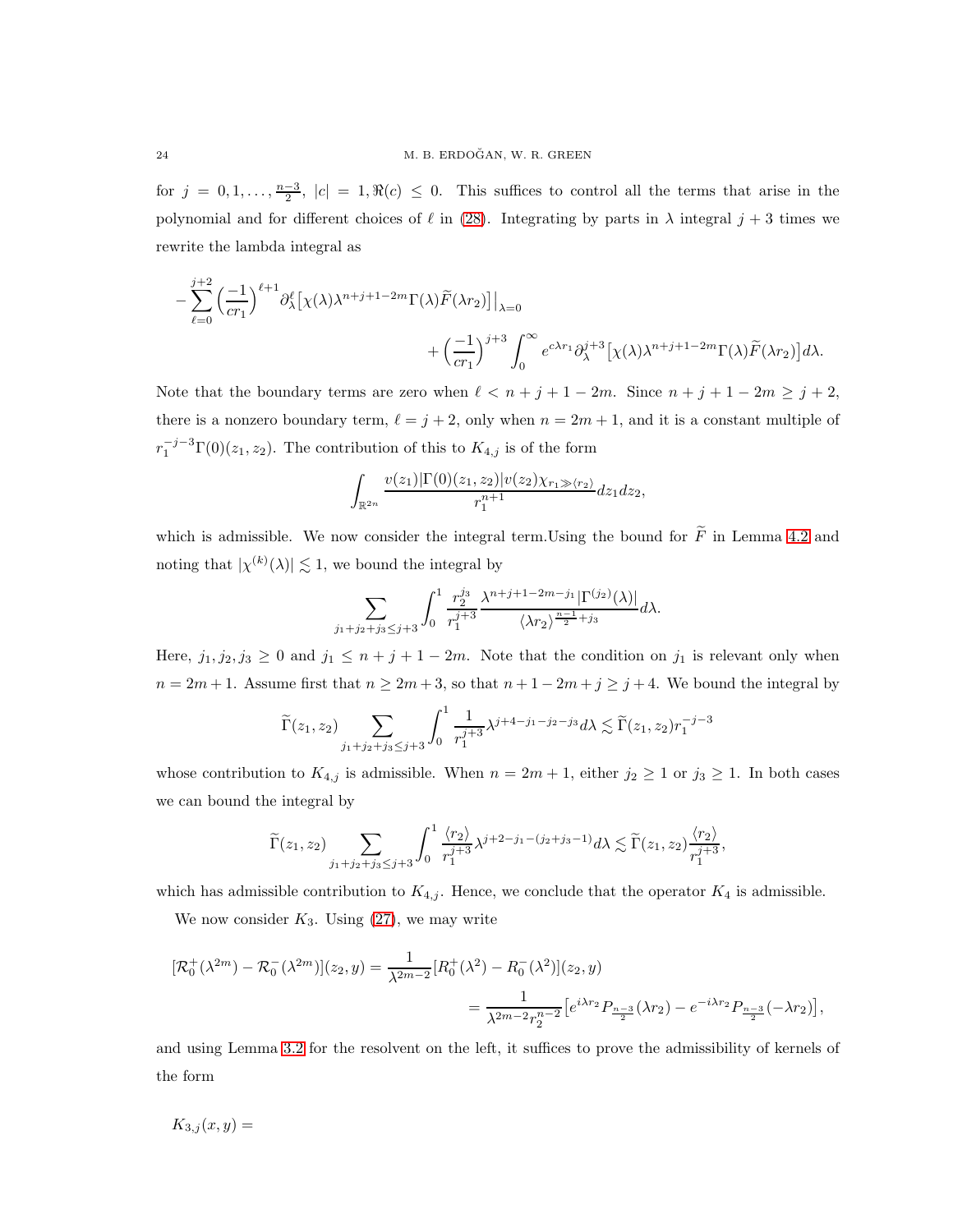$$
\int_{\mathbb{R}^{2n}} \frac{v(z_1)v(z_2)\chi_{r_2\gg\langle r_1\rangle}}{r_1^{n-2m}r_2^{n-2-j}} \int_0^\infty \Big[e^{i\lambda(r_1+r_2)} - (-1)^j e^{i\lambda(r_1-r_2)}\Big] \chi(\lambda)\lambda^{1+j} \Gamma(\lambda) F(\lambda r_1) d\lambda dz_1 dz_2,
$$

for  $j = 0, 1, \ldots, \frac{n-3}{2}$ . In contrast to  $K_{4,j}$  there is decay in both  $r_1$  and  $r_2$  present. Integrating by parts in  $\lambda$  integral  $j + 3$  times we rewrite the lambda integral as

$$
\sum_{\ell=0}^{j+2}(-1)^{\ell}\Big[\Big(\frac{i}{r_1+r_2}\Big)^{\ell+1}-(-1)^j\Big(\frac{i}{r_1-r_2}\Big)^{\ell+1}\Big]\partial_{\lambda}^{\ell}[\chi(\lambda)\lambda^{j+1}\Gamma(\lambda)F(\lambda r_1)]\Big|_{\lambda=0}
$$
  
 
$$
+(-1)^{j+3}\int_0^{\infty}\Big[\Big(\frac{i}{r_1+r_2}\Big)^{j+3}e^{i\lambda(r_1+r_2)}-(-1)^j\Big(\frac{i}{r_1-r_2}\Big)^{j+3}e^{i\lambda(r_1-r_2)}\Big]\partial_{\lambda}^{j+3}[\chi(\lambda)\lambda^{j+1}\Gamma(\lambda)F(\lambda r_1)]d\lambda.
$$

Once again, many of the boundary terms are zero. The only nonzero boundary terms occur when  $\ell = j + 1$  or  $j + 2$ . When  $\ell = j + 2$ , it is of the form

$$
\left[\frac{1}{(r_1+r_2)^{j+3}}-(-1)^j\frac{1}{(r_1-r_2)^{j+3}}\right]\partial_\lambda[\chi(\lambda)\Gamma(\lambda)F(\lambda r_1)]\big|_{\lambda=0}.
$$

We can bound the magnitude of this by  $r_2^{-j-3}\langle r_1 \rangle \tilde{\Gamma}(z_1, z_2)$ , whose contribution to  $K_{3,j}$  is admissible as before. On the other hand, we need to utilize cancellation for  $\ell = j + 1$  to see

$$
\left|\frac{1}{(r_1+r_2)^{j+2}}-(-1)^j\frac{1}{(r_1-r_2)^{j+2}}\right|=\frac{1}{r_2^{j+2}}\left|\frac{1}{(1+\frac{r_1}{r_2})^{j+2}}-\frac{(-1)^{2j+2}}{(1-\frac{r_1}{r_2})^{j+2}}\right|\lesssim \frac{r_1}{r_2^{j+3}}.
$$

Hence we may bound it's contribution by  $r_2^{-j-3}\langle r_1 \rangle \widetilde{\Gamma}(z_1, z_2)$  as well.

Using the bounds for F in Lemma [3.2,](#page-15-0) again noting that  $|\chi^{(k)}(\lambda)| \lesssim 1$ , we bound the integral term by

$$
\sum_{j_1+j_2+j_3\leq j+3} \frac{r_1^{j_3}}{r_2^{j+3}} \int_0^1 \lambda^{j+1-j_1} \Gamma^{(j_2)}(\lambda) \frac{1}{\langle \lambda r_1 \rangle^{2m-\frac{n+1}{2}+j_3}} d\lambda.
$$

Here  $j_1, j_2, j_3 \ge 0$  and  $j_1 \le j+1$ . We consider the cases  $j_2 = 0, 1$  and  $j_2 \ge 2$  seperately. In the former case, we bound the sum by

$$
\widetilde{\Gamma}(z_1, z_2) \sum_{j_1+j_3 \leq j+3} \frac{r_1^{j_3}}{r_2^{j+3}} \int_0^1 \frac{\lambda^{j+1-j_1}}{\langle \lambda r_1 \rangle^{2m-\frac{n+1}{2}+j_3}} d\lambda.
$$

When  $r_1 \lesssim 1$ , this is bounded by  $r_2^{-j-3} \tilde{\Gamma}(z_1, z_2)$  whose contribution to  $K_{3,j}$  is admissible. When  $r_1 \gg 1$ , it is bounded by

$$
\widetilde{\Gamma}(z_1,z_2) \sum_{j_1+j_3 \leq j+3} \frac{r_1^{j_3-j-2+j_1}}{r_2^{j+3}} \int_0^{r_1} \frac{\eta^{j+1-j_1}}{\langle \eta \rangle^{2m-\frac{n+1}{2}+j_3}} d\eta \lesssim \widetilde{\Gamma}(z_1,z_2) \frac{r_1+r_1^{\frac{n+1}{2}-2m}}{r_2^{j+3}}.
$$

Here, using the  $r_1^{2m-n}$  term in  $K_{3,j}$ , this contribution to  $K_{3,j}$  is admissible. In the latter case, we have the bound

$$
\widetilde{\Gamma}(z_1, z_2) \sum_{j_2=2}^{j+3} \sum_{j_1+j_3 \leq j+3-j_2} \frac{r_1^{j_3}}{r_2^{j+3}} \int_0^1 \lambda^{j+1-j_1-j_2+2} \frac{1}{\langle \lambda r_1 \rangle^{2m-\frac{n+1}{2}+j_3}} d\lambda
$$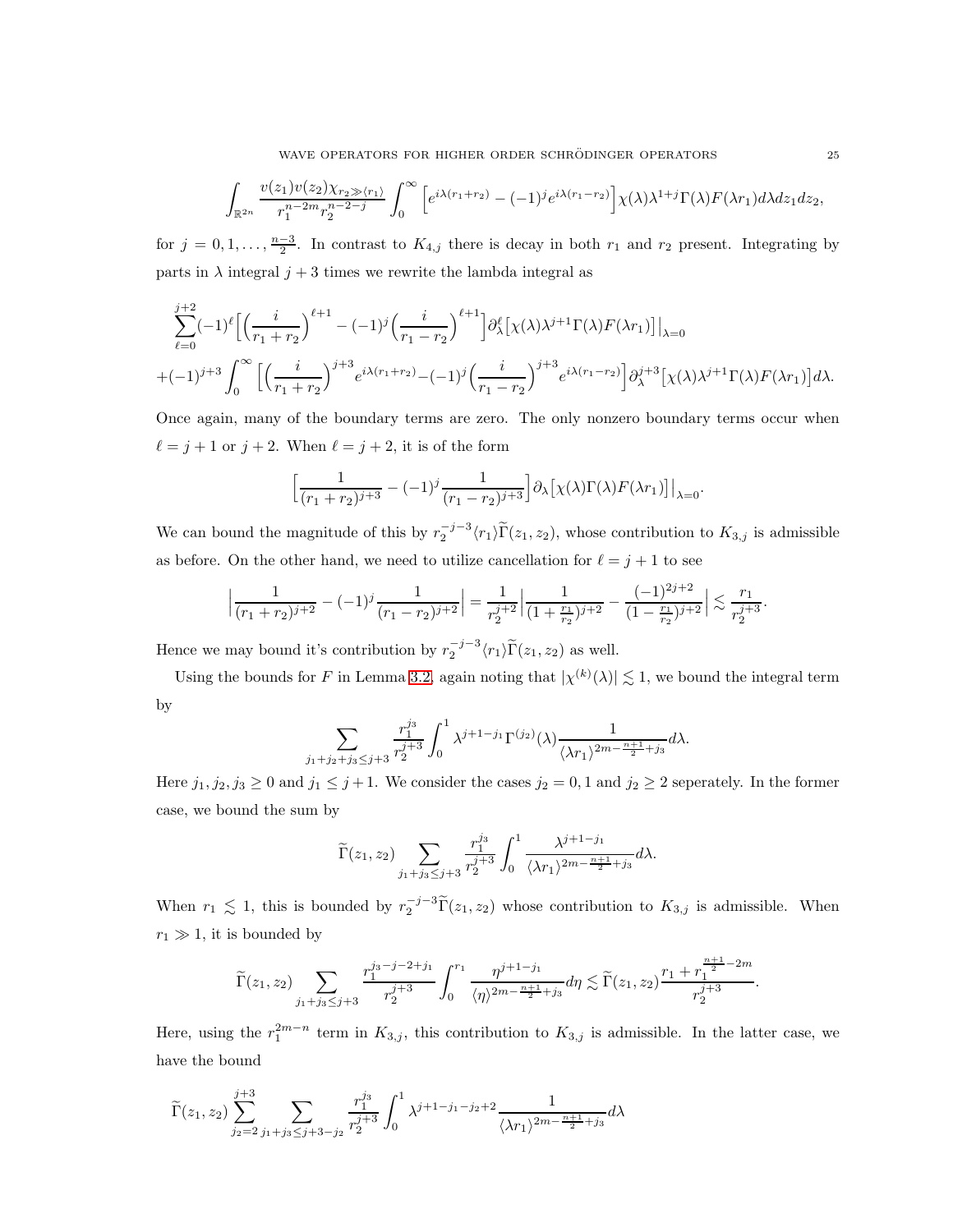$$
\lesssim \widetilde{\Gamma}(z_1,z_2) \sum_{j_2=2}^{j+3} \sum_{j_1+j_3 \leq j+3-j_2} \frac{1}{r_2^{j+3}} \int_0^1 \lambda^{j+3-j_1-j_2-j_3} d\lambda \lesssim \widetilde{\Gamma}(z_1,z_2) r_2^{-j-3},
$$

<span id="page-25-0"></span>which has admissible contribution.

# 5. High Energy: Odd dimensions

Since we can control the contribution of the Born series to arbitrary length, we need only consider the tail of the series in [\(7\)](#page-4-1) and show that

$$
\int_0^\infty \widetilde{\chi}(\lambda) [(\mathcal{R}_0^+ V)^\ell V \mathcal{R}_V^+(V \mathcal{R}_0^+)^\ell V \mathcal{R}_0^\pm](\lambda) d\lambda
$$

extend to bounded operators on  $L^p(\mathbb{R}^n)$  provided  $\ell$  is sufficiently large. To do this, we invoke the limiting absorption principle established in [\[9\]](#page-33-3). In all cases we assume there are no positive eigenvalues of H. In the statement below  $B(s, -s')$  is the space of bounded linear operators mapping  $L^{2,s} \to$  $L^{2,-s'}$ .

<span id="page-25-2"></span>**Theorem 5.1** (Theorem 3.9 in [\[9\]](#page-33-3)). For  $k = 0, 1, 2, 3, \ldots$ , let  $|V(x)| \lesssim \langle x \rangle^{-\beta}$  for some  $\beta > 2 + 2k$ , then for  $s, s' > k + \frac{1}{2}, \mathcal{R}_V^{(k)}$  $V(V)(z) \in B(s, -s')$  is continuous for  $z > 0$ . Furthermore, we have

$$
\big\| \mathcal{R}_V^{(k)}(z) \big\|_{L^{2,s} \to L^{2,-s'}} \lesssim |z|^{\frac{1-2m}{2m}(1+k)}.
$$

Note that, in particular, these bounds hold for the free resolvent. We now collect some useful bounds on the free resolvent on high energy, when  $\lambda \gtrsim 1$ . Note that throughout this section, the spectral parameter  $\lambda \gtrsim 1$ . We define

$$
\mathcal{G}_x^{\pm}(\lambda, z) = e^{\mp i\lambda |x|} \mathcal{R}_0^{\pm}(\lambda^{2m})(x, z) = \frac{e^{\pm i\lambda(|x - z| - |x|)}}{|x - z|^{n - 2m}} F(\lambda |x - y|)
$$

Following the bounds of Lemma [3.2](#page-15-0) and using  $\lambda \gtrsim 1$ , we see that

<span id="page-25-3"></span>(29) 
$$
|\partial_{\lambda}^{\ell}[\widetilde{\chi}(\lambda)\mathcal{G}_{x}^{\pm}(\lambda,z)]| \lesssim \lambda^{\frac{n+1}{2}-2m} \langle z_{1} \rangle^{\ell} \bigg(\frac{1}{|x-z|^{n-2m}} + \frac{1}{|x-z|^{\frac{n-1}{2}}}\bigg),
$$

<span id="page-25-1"></span>(30) 
$$
|\partial_{\lambda}^{\ell}[\widetilde{\chi}(\lambda)\mathcal{R}_{0}^{\pm}(\lambda^{2m})(x,y)]| \lesssim \lambda^{\frac{n+1}{2}-2m} \bigg(\frac{1}{|x-y|^{n-2m-\ell}} + \frac{1}{|x-y|^{\frac{n-1}{2}-\ell}}\bigg)
$$

We utilize the following fact. It may be viewed as an extension of Lemma 3.1 in [\[30\]](#page-33-9) and Lemma 2.1 in [\[13\]](#page-33-4) to higher dimensions.

<span id="page-25-4"></span>**Lemma 5.2.** Suppose that  $K$  is an integral operator whose kernel obeys the pointwise bounds

(31) 
$$
|K(x,y)| \lesssim \frac{1}{\langle x \rangle^{\frac{n-1}{2}} \langle y \rangle^{\frac{n-1}{2}} \langle |x| - |y| \rangle^{\frac{n+1}{2} + \epsilon}}.
$$

Then K is a bounded operator on  $L^p(\mathbb{R}^n)$  for  $1 \leq p \leq \infty$  if  $\epsilon > 0$ , and on  $1 < p < \infty$  if  $\epsilon = 0$ .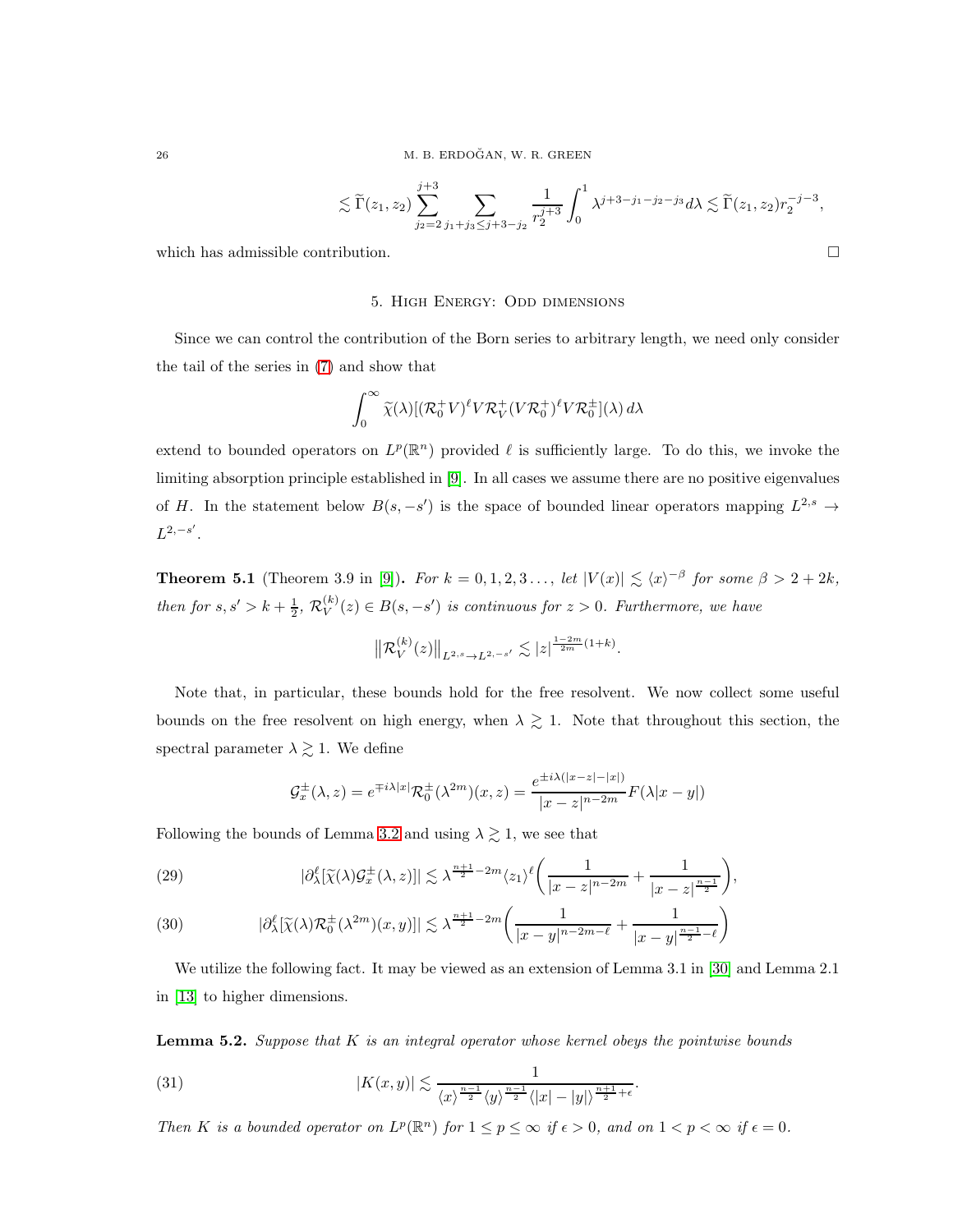# <span id="page-26-4"></span>Proposition 5.3. We have the bound

$$
(32) \quad \left| \int_0^\infty \widetilde{\chi}(\lambda) \lambda^{2m-1} (\mathcal{R}_0^+(\lambda^{2m}) V)^{\ell+1} \mathcal{R}_V^+(\lambda^{2m}) V (\mathcal{R}_0^+(\lambda^{2m}) V)^{\ell} \mathcal{R}_0^{\pm}(\lambda^{2m}) (x, y) d\lambda \right| \leq \frac{1}{\left\langle |x| - |y|\right\rangle^{\frac{n+3}{2}} \left\langle x\right\rangle^{\frac{n-1}{2}} \left\langle y\right\rangle^{\frac{n-1}{2}}},
$$

provided  $\ell$  is sufficiently large, and  $|V(x)| \lesssim \langle x \rangle^{-\beta}$  for some  $\beta > n+5$ . In particular, this kernel is admissible and hence the tail extends to a bounded operator on  $L^p(\mathbb{R}^n)$  for all  $1 \leq p \leq \infty$ .

*Proof.* We first establish the boundedness of the integral. We note that for  $\sigma > \frac{1}{2}$  and  $\ell_1 = \lfloor \frac{n}{4m} \rfloor + 1$ we have

<span id="page-26-0"></span>(33) 
$$
\| (V\mathcal{R}_0^+)^{\ell_1 - 1} V\mathcal{R}_0^{\pm}(\lambda^{2m})(\cdot, y) \|_{L^{2,\sigma}} \lesssim \frac{\lambda^{\ell_1(\frac{n+1}{2} - 2m)}}{\langle y \rangle^{\frac{n-1}{2}}}.
$$

This follows using the representations [\(30\)](#page-25-1) with  $\ell = 0$  and Lemma [7.2](#page-32-6) repeatedly as in Lemma [3.4:](#page-17-0) After  $\ell_1 = \lfloor \frac{n}{4m} \rfloor + 1$  iterations of Lemma [7.2](#page-32-6) in the spatial variables  $z_1, z_2, \ldots$ , we arrive at a bound for the kernel of the operator in [\(33\)](#page-26-0). This bound is dominated by  $|y - z_j|^{-\frac{n-1}{2}}$ , which is locally  $L^2(\mathbb{R}^n)$ . By Lemma [7.1,](#page-32-7) we may bound [\(33\)](#page-26-0) by

$$
\lambda^{\ell_1(\frac{n+1}{2}-2m)}\|\langle z_j\rangle^{-\beta}|y-z_j|^{-(\frac{n-1}{2})}\|_{L^{2,\sigma}}\lesssim \frac{\lambda^{\ell_1(\frac{n+1}{2}-2m)}}{\langle y\rangle^{\frac{n-1}{2}}},
$$

provided that  $\beta > \sigma + \frac{n}{2}$ . Similarly,

<span id="page-26-1"></span>(34) 
$$
\|(\mathcal{R}_0^+ V)^{\ell_1}(x,\cdot)\|_{L^{2,\sigma}} \lesssim \frac{\lambda^{\ell_1(\frac{n+1}{2}-2m)}}{\langle x \rangle^{\frac{n-1}{2}}}.
$$

By repeated uses of Theorem [5.1,](#page-25-2) we see that

<span id="page-26-2"></span>(35) 
$$
\|(\mathcal{R}_0^+ V)^{\ell_2} \mathcal{R}_V^+(V \mathcal{R}_0^+)^{\ell_2}\|_{L^{2,\sigma} \to L^{2,-\sigma}} \lesssim \lambda^{(2\ell_2+1)(1-2m)}.
$$

Let  $\ell = \ell_1 + \ell_2$ , then combining [\(33\)](#page-26-0), [\(34\)](#page-26-1) and [\(35\)](#page-26-2) we see that

<span id="page-26-3"></span>
$$
(36) \quad \left| \int_{0}^{\infty} \widetilde{\chi}(\lambda) \lambda^{2m-1} (\mathcal{R}_{0}^{+}(\lambda^{2m}) V)^{\ell_{1}+\ell_{2}} \mathcal{R}_{V}^{+}(\lambda^{2m}) V (\mathcal{R}_{0}^{+}(\lambda^{2m}) V)^{\ell} \mathcal{R}_{0}^{\pm}(\lambda^{2m}) (x, y) d\lambda \right|
$$
  
\n
$$
= \int_{0}^{\infty} \widetilde{\chi}(\lambda) \lambda^{2m-1} \| (\mathcal{R}_{0}^{+} V)^{\ell_{1}+\ell_{2}} (x, \cdot) \|_{L^{2,+\frac{1}{2}+}} \| (\mathcal{R}_{0}^{+} V)^{\ell_{2}} \mathcal{R}_{V}^{+} (V \mathcal{R}_{0}^{+})^{\ell_{2}} \|_{L^{2, \frac{1}{2}+} \to L^{2, -\frac{1}{2}-}} \\ \times \| (V \mathcal{R}_{0}^{+})^{\ell_{1}-1} V \mathcal{R}_{0}^{\pm}(\lambda^{2m}) (\cdot, y) \|_{L^{2, \frac{1}{2}+}} d\lambda
$$
  
\n
$$
\lesssim \frac{1}{\langle x \rangle^{\frac{n-1}{2}} \langle y \rangle^{\frac{n-1}{2}}} \int_{1}^{\infty} \lambda^{\ell_{1}(n+1-4m)+(2\ell_{2}+1)(1-2m)} d\lambda \lesssim \frac{1}{\langle x \rangle^{\frac{n-1}{2}} \langle y \rangle^{\frac{n-1}{2}}}.
$$

By selecting  $\ell_2$  large enough, the  $\lambda$  integral converges. To complete the proof, we use the functions  $\mathcal{G}^{\pm}$  and integrate by parts  $\frac{n+3}{2}$  times. That is,

$$
\int_0^\infty \widetilde{\chi}(\lambda) \lambda^{2m-1} (\mathcal{R}_0^+(\lambda^{2m}) V)^{\ell+1} \mathcal{R}_V^+(\lambda^{2m}) V (\mathcal{R}_0^+(\lambda^{2m}) V)^{\ell} R_0^{\pm} (\lambda^{2m}) (x, y) d\lambda
$$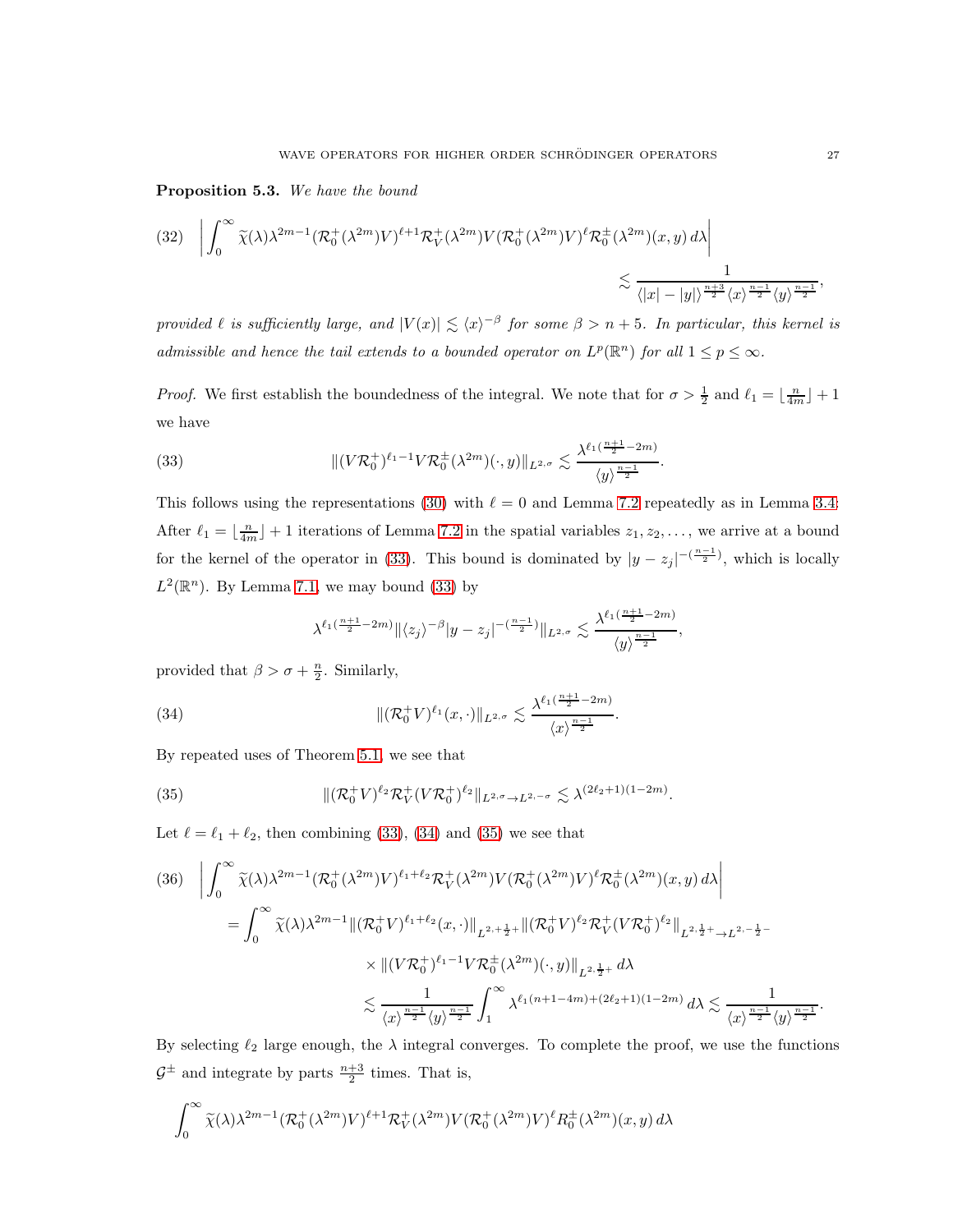$$
= \int_0^\infty e^{-i\lambda(|x|\pm|y|)} \widetilde{\chi}(\lambda) \lambda^{2m-1} \mathcal{G}_x^+(\lambda, z_1) V(z_1) (\mathcal{R}_0^+(\lambda^{2m}) V)^\ell \mathcal{R}_V^+(\lambda^{2m}) V (\mathcal{R}_0^+(\lambda^{2m}) V)^\ell \mathcal{G}_y^{\pm}(\lambda, z_{2\ell+1}) d\lambda
$$
  

$$
= \left(\frac{-1}{i(|x|\pm|y|)}\right)^{\frac{n+3}{2}} \int_0^\infty e^{-i\lambda(|x|\pm|y|)} \partial_\lambda^{\frac{n+3}{2}} \left(\widetilde{\chi}(\lambda) \lambda^{3-2m} \mathcal{G}_x^+(\lambda, \cdot) V(\cdot) (\mathcal{R}_0^+(\lambda^{2m}) V)^\ell \mathcal{G}_y^{\pm}(\lambda, \cdot)\right) d\lambda.
$$

By the limiting absorption principle and the support of  $\tilde{\chi}(\lambda)$ , there are no boundary terms when integrating by parts. To complete the argument, let  $k_j \in \mathbb{N} \cup \{0\}$  be such that  $\sum k_j = \frac{n+3}{2}$ , then the contribution will be bounded by

$$
\frac{1}{\vert\vert x\vert-\vert y\vert\,\vert^{\frac{n+3}{2}}}\int_0^\infty \vert \widetilde{\chi}(\lambda)\lambda^{3-2m-k_1}\vert \partial_{\lambda}^{k_2}\mathcal{G}_x^+(\lambda,\cdot)V\vert\,\vert \partial_{\lambda}^{k_3}(\mathcal{R}_0^+(\lambda^{2m})V)^{\ell_1}\vert \\ \vert \partial_{\lambda}^{k_4}[(\mathcal{R}_0^+(\lambda^{2m})V)^{\ell_2}\mathcal{R}_V^+(\lambda^{2m})(V\mathcal{R}_0^+(\lambda^{2m}))^{\ell_2}]\vert\,\vert \partial_{\lambda}^{k_5}(V\mathcal{R}_0^+(\lambda^{2m}))^{\ell_1}V\vert\,\vert \partial_{\lambda}^{k_6}\mathcal{G}_y^{\pm}(\lambda,\cdot)\vert\,\vert\, d\lambda.
$$

Invoking the bounds in [\(30\)](#page-25-1) and an argument similar to the first case shows that we have the bound

$$
\frac{1}{\left|\left|x\right|-\left|y\right|\right|^{\frac{n+3}{2}}}\int_{0}^{\infty}\widetilde{\chi}(\lambda)\lambda^{2m-1-k_{1}}\||\partial_{\lambda}^{k_{2}}\mathcal{G}_{x}^{+}(\lambda,\cdot)V\||\partial_{\lambda}^{k_{3}}(\mathcal{R}_{0}^{+}(\lambda^{2m})V)^{\ell_{1}}\|_{L^{2,\frac{1}{2}+k_{4}+}}\\ \quad\|\partial_{\lambda}^{k_{4}}[\mathcal{R}_{0}^{+}(\lambda^{2m})V)^{\ell_{2}}\mathcal{R}_{V}^{+}(\lambda^{2m})(V\mathcal{R}_{0}^{+}(\lambda^{2m}))^{\ell_{2}}]\|_{L^{2,-\frac{1}{2}-k_{4}-}\to L^{2,-\frac{1}{2}-k_{4}-}}\\ \quad\|\|\partial_{\lambda}^{k_{5}}((V\mathcal{R}_{0}^{+}(\lambda^{2m}))^{\ell_{1}}V\|\partial_{\lambda}^{k_{6}}\mathcal{G}_{y}^{\pm}(\lambda,\cdot)\|\|_{L^{2,\frac{1}{2}+k_{4}+}}d\lambda\\ \quad\leq \frac{1}{\left|\left|x\right|-\left|y\right|\left|^{\frac{n+3}{2}}\langle x\rangle^{\frac{n-1}{2}}\langle y\rangle^{\frac{n-1}{2}}}\right|.
$$

We note that the decay rate of  $|V(z)| \lesssim \langle z \rangle^{-(n+5)-}$  is necessitated when all derivatives act on  $\mathcal{R}_V$  to apply the limiting absorption principle, Theorem [5.1.](#page-25-2) This suffices to control the other extreme cases, when all derivatives act on a single free resolvent, then by [\(29\)](#page-25-3), [\(30\)](#page-25-1) and Lemma [7.1](#page-32-7) this decay rate on V suffices to push forward decay in x or y respectively. Combining this with  $(36)$  establishes the desired bound. Invoking Lemma [5.2](#page-25-4) establishes the claim on  $L^p$  boundedness.

 $\Box$ 

By integrating by parts one less time, one obtains the following which requires less decay of the potential but fails to capture the endpoints.

Corollary 5.4. We have the bound

$$
(37) \quad \left| \int_0^\infty \widetilde{\chi}(\lambda) \lambda^{2m-1} (\mathcal{R}_0^+(\lambda^{2m}) V)^{\ell+1} \mathcal{R}_V^+(\lambda^{2m}) V (\mathcal{R}_0^+(\lambda^{2m}) V)^{\ell} \mathcal{R}_0^{\pm}(\lambda^{2m}) (x, y) \, d\lambda \right| \leq \frac{1}{\left\langle |x| - |y|\right\rangle^{\frac{n+1}{2}} \left\langle x\right\rangle^{\frac{n-1}{2}} \left\langle y\right\rangle^{\frac{n-1}{2}}},
$$

provided  $\ell$  is sufficiently large and  $|V(x)| \lesssim \langle x \rangle^{-\beta}$  for some  $\beta > n+3$ . In particular, this kernel extends to a bounded operator on  $L^p(\mathbb{R}^n)$  for all  $1 < p < \infty$ .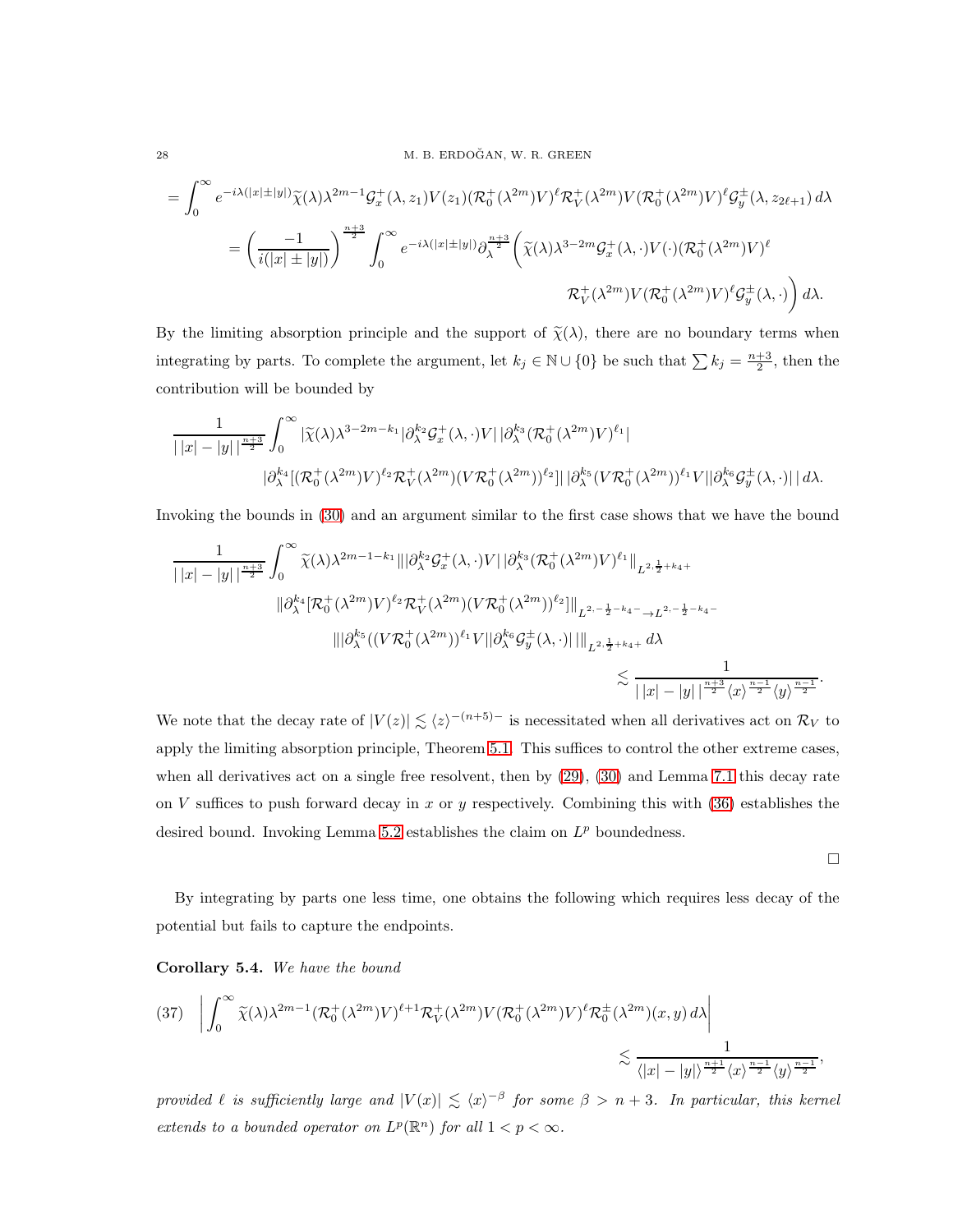### 6. Even dimensions

<span id="page-28-0"></span>In this section we show how the low and high energy results for the tail of the Born series in odd dimensions proven in Sections [3](#page-14-0) and [5](#page-25-0) may be applied to even dimensions. One requires minor modifications to account for the logarithmic singularities of the resolvent. After developing an appropriate representation of the free resolvent in Lemma [6.2,](#page-28-1) the arguments may be easily adapted.

First we sketch the argument for low energies. We will prove

**Proposition 6.1.** Let  $n > 2m$  be even. If  $|V(x)| \le (x)^{-\beta}$  for some  $\beta > n+3$ , then the operator defined by

$$
-\frac{m}{\pi i} \int_0^\infty \chi(\lambda) \lambda^{2m-1} \mathcal{R}_0^+(\lambda^{2m}) v M^+(\lambda)^{-1} v [\mathcal{R}_0^+ - \mathcal{R}_0^-] (\lambda^{2m}) d\lambda
$$

extends to a bounded operator on  $L^p(\mathbb{R}^n)$  for all  $1 < p < \infty$ .

We have the following representation for the even dimensional free resolvent.

<span id="page-28-1"></span>**Lemma 6.2.** Let  $n > 2m$  be even. Then, we have the following representation of the free resolvent

$$
\mathcal{R}_0^+(\lambda^{2m})(y,u) = \frac{e^{i\lambda|y-u|}}{|y-u|^{n-2m}}F(\lambda|y-u|).
$$

Here  $|F^{(N)}(r)| \leq \langle r \rangle^{\frac{n+1}{2}-2m-N}$ ,  $N = 0, 1, 2, ..., 2m-1$ , and is valid for any N when  $r \geq 1$ , while when  $r \ll 1$  we have  $|F^{(2m)}(r)| \lesssim \log(r)$  and  $|F^{(N)}(r)| \lesssim r^{2m-N}$  for  $N > 2m$ .

*Proof.* To prove this we consider cases when  $\lambda |y - u| \ll 1$  and  $\lambda |y - u| \gtrsim 1$ . We consider first the second-order Schrödinger resolvent, which may be expressed in terms of the Bessel functions

$$
R_0^+(\lambda^2)(y,u) = \frac{i}{4} \left( \frac{\lambda}{2\pi |y-u|} \right)^{\frac{n-2}{2}} H_{\frac{n-2}{2}}^{(1)}(\lambda |y-u|).
$$

Unlike in odd dimensions, we do not have a closed form representation for the Hankel function of the first kind  $H_{\frac{n-2}{2}}^{(1)}(.)$ . Following the approach in [\[11\]](#page-33-21), see also [\[17\]](#page-33-19), for  $\lambda |y-u| \ll 1$ , we have a series of the form

$$
R_0^+(\lambda^2)(y,u) = \frac{1}{|y-u|^{n-2}} \sum_{j=0}^{\infty} \sum_{k=0}^1 c_j (\lambda |y-u|)^{2j} (a_j \log(\lambda |y-u|) + b_j)^k.
$$

The constants  $a_j, b_j, c_j$  may be computed explicitly. Of particular importance is that  $a_j = 0$  for  $j \leq \frac{n}{2} - 2$ . Combining this with the splitting identity [\(4\)](#page-3-2), we have

$$
\mathcal{R}_0^+(\lambda^{2m})(y,u) = \frac{1}{m|y-u|^{n-2}\lambda^{2m-2}} \sum_{j=0}^{\infty} \sum_{k=0}^1 \sum_{\ell=0}^{m-1} c_j \omega_{\ell}^{j+1}(\lambda|y-u|)^{2j} (a_j \log(\lambda|y-u|) + a_j \log(\omega_{\ell}) + b_j)^k.
$$

Using the fact that

$$
\sum_{\ell=0}^{m-1} \omega_{\ell}^{j+1} \neq 0 \quad \text{if and only if} \quad j = km - 1, \quad k = 1, 2, \dots,
$$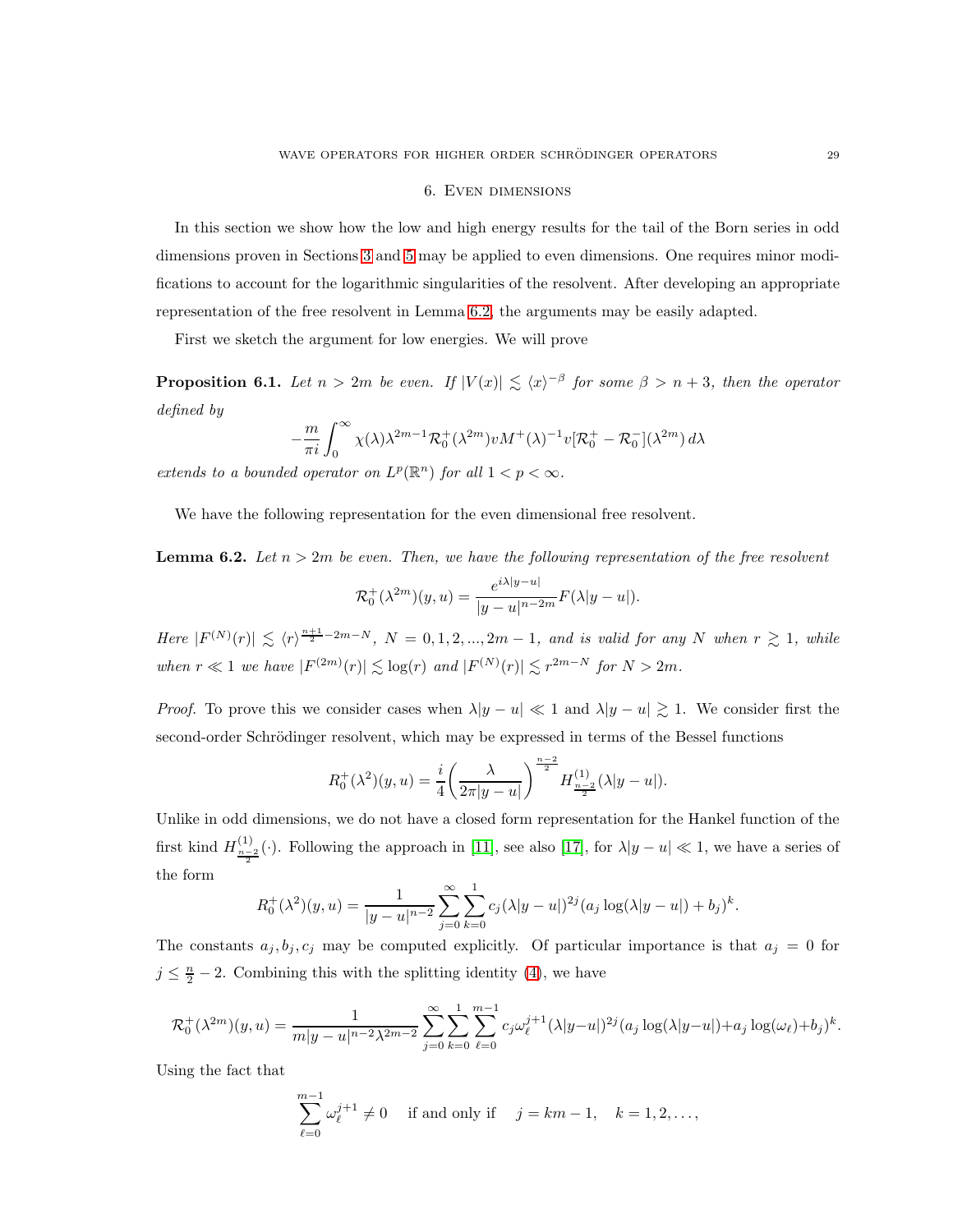we may write (for  $\lambda |y - u| \ll 1$ )

$$
\mathcal{R}_0^+(\lambda^{2m})(y,u) = \frac{1}{|y-u|^{n-2m}} \bigg( \sum_{j=0}^{m-1} d_j(\lambda |y-u|)^{2j} + \sum_{j=m}^{\infty} d_j(\lambda |y-u|)^{2j} (1 + d_{j,l} \log(\lambda |y-u|)) \bigg)
$$

In particular, the first logarithm occurs at the term  $\lambda^{2m}$ . The claim on F for  $r \ll 1$  follows since we may write, for any choice of N

$$
F(r) = e^{-ir} \left( \sum_{j=0}^{m-1} d_j r^{2j} + \sum_{j=m}^{N} d_j (r^{2j} (1 + d_{j,l} \log(r)) \right) + O(r^{N-})
$$

where the remainder may be differentiated arbitrarily many times.

The large argument expansion of the resolvent is the same from the Bessel functions, one has for  $\lambda |y - u| \gtrsim 1$  that

$$
\lambda^{2-2m} R_0^+(\lambda^2)(y, u) = e^{i\lambda |y-u|} \frac{(\lambda |y-u|)^{\frac{n+2}{2}-2m}}{|y-u|^{n-2m}} \omega_+(\lambda |y-u|),
$$

where  $|\partial_r^k\omega_+(r)| \lesssim r^{-\frac{1}{2}-k}$ . The splitting identity [\(4\)](#page-3-2) along with the exponential decay of the other resolvents suffices to establish the claim.

<span id="page-29-0"></span>**Lemma 6.3.** Let  $n > 2m$  be even. We have the following bounds on the derivatives of the resolvent. For  $k = 1, 2, \ldots$ , we have

$$
\sup_{0<\lambda<1} |\lambda^{k-1} \partial_{\lambda}^{k} \mathcal{R}_{0}(\lambda^{2m})(x,y)| \lesssim |x-y|^{2m+1-n} + |x-y|^{k-(\frac{n-1}{2})}.
$$

*Proof.* Since  $|\partial_r^k F(r)|$  satisfies the same bounds as in the odd case for  $k \leq 2m - 1$  and for  $r > 1$ , we can assume that  $k \geq 2m$  and  $\lambda |x - y| < 1$ . We have

$$
\lambda^{k-1} |\partial_{\lambda}^{k} \mathcal{R}_{0}(\lambda^{2m})(x, y)| \lesssim \lambda^{k-1} |x - y|^{k+2m-n} \sum_{\ell=0}^{k} |F^{(\ell)}(\lambda |x - y|)|
$$
  

$$
\lesssim \lambda^{k-1} |x - y|^{k+2m-n} [1 + |\log(\lambda |x - y|)| + (\lambda |x - y|)^{2m-k}]
$$
  

$$
\lesssim |x - y|^{1+2m-n} [\lambda |x - y|]^{k} [(\lambda |x - y|)^{0-} + (\lambda |x - y|)^{2m-k}] \lesssim |x - y|^{1+2m-n}.
$$

With this the invertibility of  $M(\lambda)$  and the bounds on its derivatives follow by similar arguments to the odd dimensional case, namely

(38) 
$$
\Gamma_N(x,y) := \sup_{0 < \lambda < \lambda_0} \lambda^N |\partial_\lambda^N [M^+(\lambda)]^{-1} (x,y)|
$$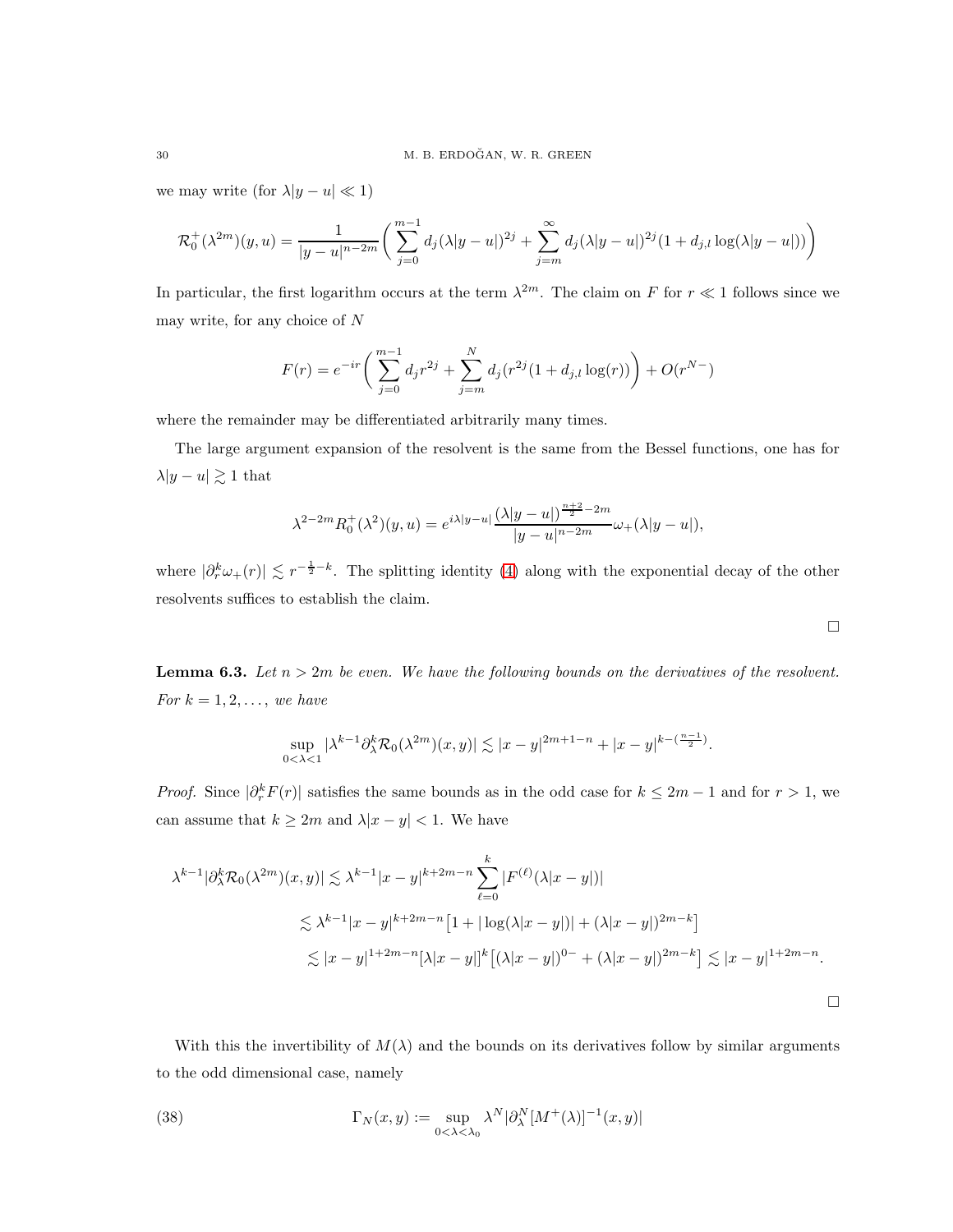is bounded in  $L^2$  for  $N = 0, 1, ..., \frac{n+2}{2}$ , provided that  $\beta > n+3$ . This will suffice for  $n < 4m$  even. For  $n \geq 4m$  even, we iterate the Born series and note that  $A(\lambda, z_1, z_2)$  defined via [\(20\)](#page-17-2) satisfies a slightly modified version of the claim of Lemma [3.4:](#page-17-0)

$$
\sup_{0<\lambda<1} |\lambda^{\ell} \partial_{\lambda}^{\ell} A(\lambda, z_1, z_2)| \lesssim \langle z_1 \rangle^{\frac{3}{2}} \langle z_2 \rangle^{\frac{3}{2}},
$$

for  $0 \leq \ell \leq \frac{n+2}{2}$ . The inclusion of  $\lambda^{\ell}$  power takes care of the singularity arising from the logarithm in Lemma [6.2](#page-28-1) as in Lemma [6.3.](#page-29-0) Therefore letting

<span id="page-30-0"></span>
$$
\Gamma = wA(\lambda)vM^{-1}(\lambda)vA(\lambda)w,
$$

as above, we see that

(39) 
$$
\widetilde{\Gamma}(x,y) := \sup_{0 < \lambda < \lambda_0} \sup_{0 \le k \le \frac{n+2}{2}} \left| \lambda^k \partial_{\lambda}^k \Gamma(\lambda)(x,y) \right| \lesssim \langle x \rangle^{-\frac{n}{2} - \langle y \rangle^{-\frac{n}{2} -}},
$$

provided that  $\beta > n+3$ . The following variant of Lemma [3.5](#page-18-3) finishes the proof:

**Lemma 6.4.** Fix  $n > 2m$  even and let  $\Gamma$  be a  $\lambda$  dependent absolutely bounded operator. Assume that

$$
\widetilde{\Gamma}(x,y):=\sup_{0<\lambda<\lambda_0}\sup_{0\leq k\leq \frac{n+2}{2}}\left|\lambda^k\partial^k_{\lambda}\Gamma(\lambda)(x,y)\right|
$$

is bounded on  $L^2$  for  $2m < n < 4m$  and satisfies [\(39\)](#page-30-0) for  $n \ge 4m$ . Then the operator with kernel

$$
K(x,y) = \int_0^\infty \chi(\lambda) \lambda^{2m-1} [\mathcal{R}_0^+(\lambda^{2m}) v \Gamma v \mathcal{R}_0^-(\lambda^{2m})](x,y) d\lambda
$$

is bounded on  $L^p$  for  $1 < p < \infty$  provided that  $\beta > n$ .

Proof. Writing

$$
K(x,y) = \int_{\mathbb{R}^{2n}} \frac{v(z_1)v(z_2)}{r_1^{n-2m}r_2^{n-2m}} \int_0^\infty e^{i\lambda(r_1-r_2)} \chi(\lambda) \lambda^{2m-1} \Gamma(\lambda) F(\lambda r_1) F(\lambda r_2) d\lambda dz_1 dz_2,
$$

we see that the  $\lambda$  integral satisfies the bound [\(23\)](#page-18-1):

$$
\widetilde{\Gamma}(z_1, z_2) \int_0^1 \frac{\lambda^{2m-1}}{\langle \lambda r_1 \rangle^{2m - \frac{n+1}{2}} \langle \lambda r_2 \rangle^{2m - \frac{n+1}{2}}} d\lambda.
$$

We will use this for  $\lambda |r_1 - r_2| < 1$  and integrate by parts  $N \leq \frac{n+2}{2}$  times otherwise. Note that by Lemma [6.2,](#page-28-1) when  $\lambda r > 1$  or when  $\ell \leq 2m-1$ , we have  $|\lambda^{\ell} \partial_{\lambda}^{\ell} F(\lambda r)| \lesssim \langle r \rangle^{\frac{n+1}{2}-2m}$ . When  $\lambda r < 1$  and  $\ell \geq 2m$ , we once again have

$$
|\lambda^{\ell}\partial_{\lambda}^{\ell}F(\lambda r)| \lesssim (\lambda r_1)^{\ell} (|\log(\lambda r)| + (\lambda r)^{2m-\ell}) \lesssim 1 \lesssim \langle \lambda r \rangle^{\frac{n+1}{2}-2m}.
$$

Therefore, we obtain the following bound essentially identical to [\(24\)](#page-18-2):

<span id="page-30-1"></span>
$$
(40) \qquad |K(x,y)| \lesssim \int_{\mathbb{R}^{2n}} \frac{v(z_1)\widetilde{\Gamma}(z_1,z_2)v(z_2)}{r_1^{n-2m}r_2^{n-2m}} \int_0^1 \frac{\lambda^{2m-1}}{\langle \lambda (r_1 - r_2) \rangle^N \langle \lambda r_1 \rangle^{2m - \frac{n+1}{2}} \langle \lambda r_2 \rangle^{2m - \frac{n+1}{2}}} d\lambda dz_1 dz_2,
$$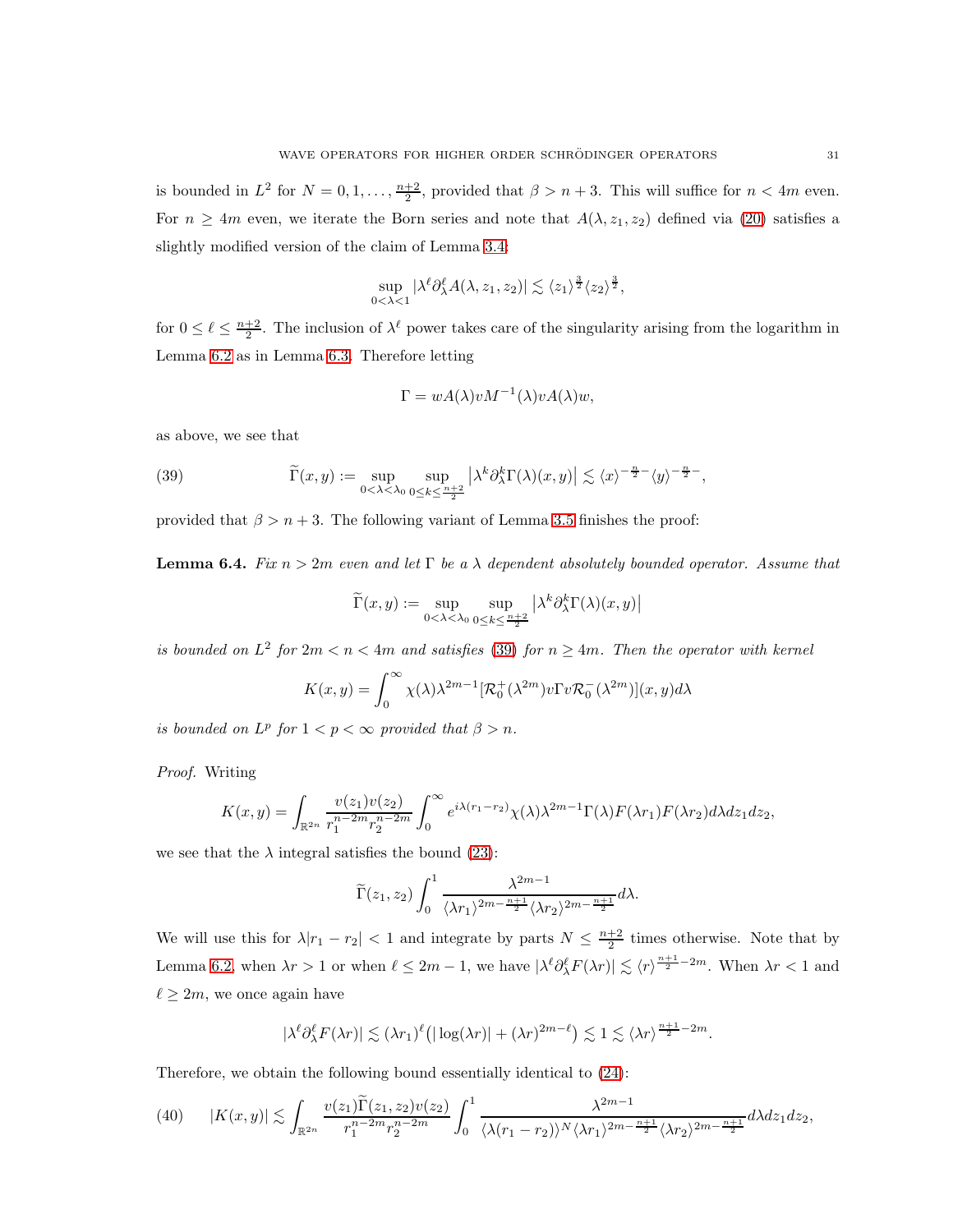for all  $0 \leq N \leq \frac{n+2}{2}$ , noting N need not be an integer. The rest of the proof is identical to the proof of Lemma [3.5](#page-18-3) using [\(40\)](#page-30-1) with  $N = 0$  for  $K_1$  with  $N = 2$  for  $K_2$  and  $N = \frac{n+1}{2}$  for  $K_3$  and  $K_4$ .

<span id="page-31-0"></span>Proposition 6.5. We have the bound

$$
\Bigg|\int_0^\infty \widetilde \chi(\lambda) \lambda^{2m-1} (\mathcal{R}_0^+(\lambda^{2m}) V)^{\ell+1} \mathcal{R}_V^+(\lambda^{2m}) V (\mathcal{R}_0^+(\lambda^{2m}) V)^{\ell} \mathcal{R}_0^{\pm}(\lambda^{2m}) (x,y) d\lambda \Bigg| \lesssim \frac{1}{\langle |x| - |y|\rangle^{\frac{n+2}{2}} \langle x \rangle^{\frac{n-1}{2}} \langle y \rangle^{\frac{n-1}{2}}},
$$

provided  $\ell$  is sufficiently large, and  $|V(x)| \lesssim \langle x \rangle^{-\beta}$  for some  $\beta > n+4$ . In particular, this kernel is admissible and hence the tail extends to a bounded operator on  $L^p(\mathbb{R}^n)$  for all  $1 \leq p \leq \infty$ .

This proof is essentially identical to the proof of Proposition [5.3](#page-26-4) in the odd dimensional case. Here, by Lemma [6.2,](#page-28-1) the bounds [\(29\)](#page-25-3) and [\(30\)](#page-25-1) hold, hence the proposition follows by integrating by parts  $\frac{n+2}{2}$  times to invoke Lemma [5.2.](#page-25-4)

# 7. Integral estimates and Proofs of Technical Lemmas

<span id="page-31-1"></span>We now present the proofs of some technical lemmas that are used throughout the paper. For completeness we provide a proof of Lemma [5.2.](#page-25-4)

*Proof of Lemma [5.2.](#page-25-4)* We first consider the case when  $\epsilon = 0$ , we decompose the integral into three regions according to whether  $|x| > 2|y|$ ,  $|x| < \frac{1}{2}|y|$ , or  $\frac{1}{2}|y| \le |x| \le 2|y|$ . In the region where  $|x| \approx |y|$ , switching to polar coordinates we see that

$$
\int_{|x| \approx |y|} |K(x,y)| dx \lesssim \frac{1}{\langle y \rangle^{n-1}} \int_{|y|/2}^{2|y|} \frac{r^2}{\langle r - |y| \rangle^{\frac{n+1}{2}}} dr \lesssim \frac{|y|^{n-1}}{\langle y \rangle^{n-1}} \int_{|y|/2}^{2|y|} \frac{1}{\langle r - |y| \rangle^{\frac{n+1}{2}}} dr \lesssim 1,
$$

uniformly in y. By symmetry in x and y, this part of the operator has an admissible kernel and is bounded for any  $1 \le p \le \infty$ .

On the second region (using that  $||x| - |y|| \approx |y|$  when  $|x| < \frac{1}{2}|y|$ ) we see

$$
\int_{|x|<\frac{1}{2}|y|}\frac{1}{\langle x\rangle^{\frac{n-1}{2}p}\langle y\rangle^{\frac{n-1}{2}p}\langle |x|-|y|\rangle^{\frac{n+1}{2}p}}dx\lesssim \int_{|x|<\frac{1}{2}|y|}\frac{1}{\langle x\rangle^{\frac{n-1}{2}p}\langle y\rangle^{np}}dx\lesssim \langle y\rangle^{\max(n-\frac{3n-1}{2}p,-np)},
$$

and (using that  $||x| - |y|| \approx |x|$  when  $|x| > 2|y|$ )

$$
\int_{|x|>2|y|} \frac{1}{\langle x \rangle^{\frac{n-1}{2}p} \langle y \rangle^{\frac{n-1}{2}p} \langle |x| - |y| \rangle^{\frac{n+1}{2}p}} dx \lesssim \int_{|x|>2|y|} \frac{1}{\langle x \rangle^{np} \langle y \rangle^{\frac{n-1}{2}p}} dx \lesssim \langle y \rangle^{n-\frac{3n-1}{2}p}
$$
 when  $p > 1$ .

The constraint on the range of p occurs when |x| is large. Noting that  $\langle y \rangle^{\max(n/p-\frac{3n-1}{2},-n)}$  $\langle y \rangle^{\max(-n/p'-(n-1)/2,-n)}$  belongs to  $L^{p'}(\mathbb{R}^n)$  for any  $1 < p < \infty$  so these parts of the operator  $K(x, y)$ are bounded on  $L^p(\mathbb{R}^n)$  as long as  $1 < p < \infty$ .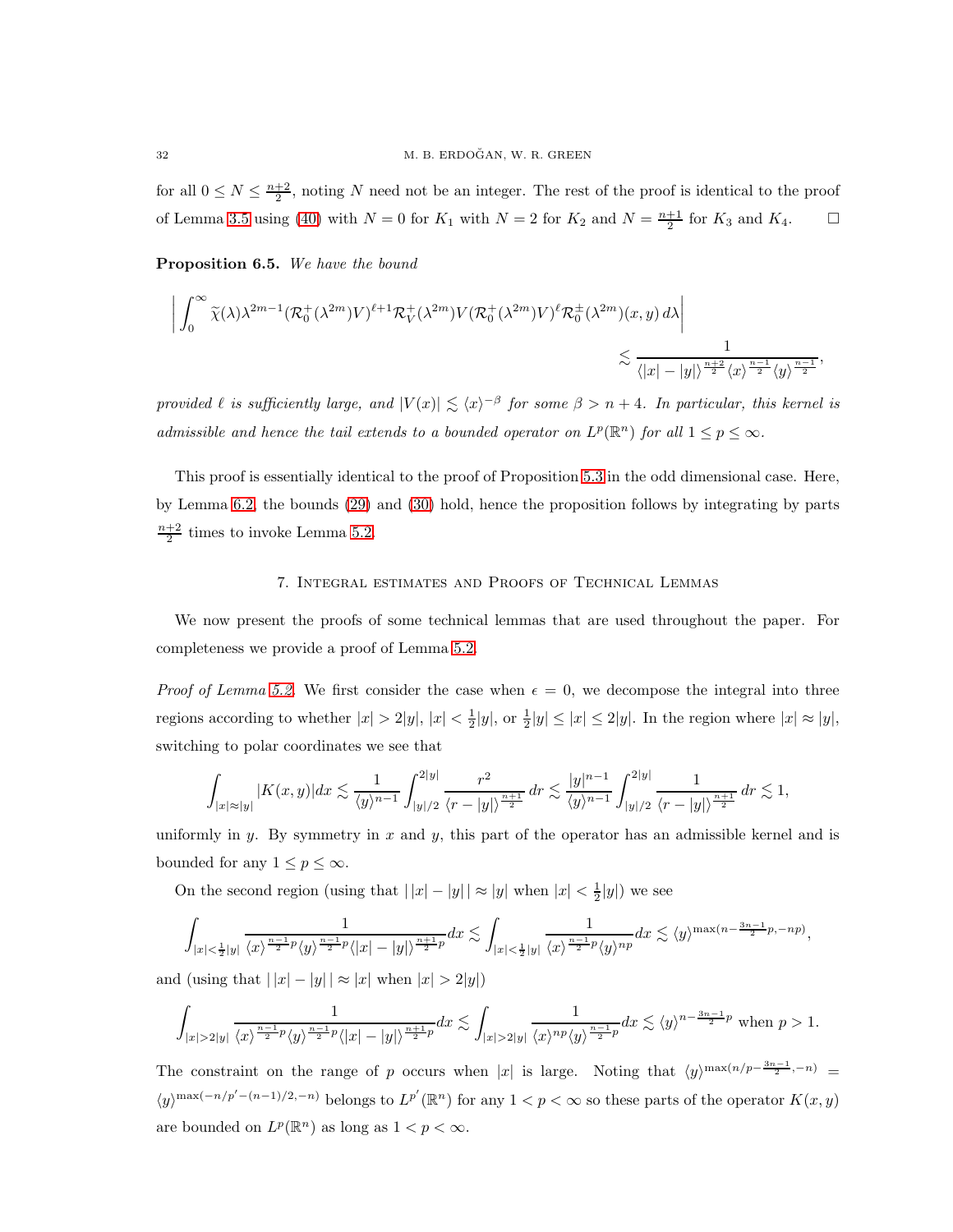When  $\epsilon > 0$  using polar coordinates we see that

$$
\sup_{y\in\mathbb{R}^n}\int_{\mathbb{R}^n}\frac{1}{\langle x\rangle^{\frac{n-1}{2}}\langle y\rangle^{\frac{n-1}{2}}\langle |x|-|y|\rangle^{\frac{n+1}{2}+\epsilon}}\,dx=\sup_{y\in\mathbb{R}^n}C_n\int_0^\infty\frac{r^{n-1}}{\langle r\rangle^{\frac{n-1}{2}}\langle y\rangle^{\frac{n-1}{2}}\langle r-|y|\rangle^{\frac{n+1}{2}+\epsilon}}dr\lesssim 1.
$$

The last inequality follows by breaking up into regions based on whether  $r \leq \frac{1}{2}|y|, r \approx |y|$  or  $r \geq 2|y|$ . Similar to the previous case, integrability for large r requires  $\epsilon > 0$ . By symmetry in x and y, K has an admissible kernel and is bounded for  $1 \le p \le \infty$ .

 $\Box$ 

Finally, the following elementary integral estimates are used throughout the paper.

<span id="page-32-7"></span>**Lemma 7.1** (Lemma 3.8 in [\[14\]](#page-33-15)). Let k,  $\beta$  be such that  $k < n$  and  $n < \beta + k$ . Then

$$
\int_{\mathbb{R}^n} \frac{du}{\langle u \rangle^{\beta} |x - u|^k} \lesssim \left\{ \begin{array}{cc} \langle x \rangle^{n - \beta - k} & \beta < n \\ \langle x \rangle^{-k} & \beta > n \end{array} \right.
$$

.

.

<span id="page-32-6"></span>**Lemma 7.2** (Lemma 6.3 in [\[6\]](#page-32-8)). Fix  $u_1, u_2 \in \mathbb{R}^n$ , and let  $0 \leq k, \ell < n, \beta > 0$ ,  $k + \ell + \beta \geq n$ ,  $k + \ell \neq n$ . We have

$$
\int_{\mathbb{R}^n} \frac{\langle z \rangle^{-\beta-} dz}{|z - u_1|^k |z - u_2|^{\ell}} \lesssim \left\{ \begin{array}{ll} \left(\frac{1}{|u_1 - u_2|}\right)^{\max(0, k + \ell - n)} & |u_1 - u_2| \le 1\\ \left(\frac{1}{|u_1 - u_2|}\right)^{\min(k, \ell, k + \ell + \beta - n)} & |u_1 - u_2| > 1 \end{array} \right.
$$

### **ACKNOWLEDGMENTS**

The authors wish to thank the anonymous referee whose thorough review greatly improved the presentation of this paper.

### **REFERENCES**

- <span id="page-32-2"></span><span id="page-32-0"></span>[1] S. Agmon, Spectral properties of Schrödinger operators and scattering theory. Ann. Scuola Norm. Sup. Pisa Cl. Sci. (4) 2 (1975), no. 2, 151–218.
- <span id="page-32-3"></span>[2] M. Beceanu, Structure of wave operators for a scaling-critical class of potentials. Amer. J. Math. 136 (2014), no. 2, 255–308.
- <span id="page-32-4"></span>[3] M. Beceanu, and W. Schlag, Structure formulas for wave operators. Amer. J. Math. 142 (2020), no. 3, 751–807.
- <span id="page-32-1"></span>[4] M. Beceanu, and W. Schlag, Structure formulas for wave operators under a small scaling invariant condition. J. Spectr. Theory 9 (2019), no. 3, 967–990.
- <span id="page-32-8"></span>[5] P. D'Ancona, and L. Fanelli, Lp-boundedness of the wave operator for the one dimensional Schrödinger operator, Commun. Math. Phys. 268 (2006), 415–438.
- <span id="page-32-5"></span>[6] M. B. Erdoğan, and W. R. Green, *Dispersive estimates for the Schrödinger equation for*  $C^{\frac{n-3}{2}}$  potentials in odd dimensions, Int. Math. Res. Notices 2010:13, 2532–2565.
- [7] M. B. Erdoğan, W. R. Green, and E. Toprak, On the Fourth order Schrödinger equation in three dimensions: dispersive estimates and zero energy resonances. J. Differ. Eq., 267, (2019), no. 3, 1899–1954.
- [8] H. Feng, A. Soffer, and X. Yao, Decay estimates and Strichartz estimates of fourth order Schrödinger operator. Journal of Functional Analysis, Volume 274, Issue 2, 2018, 605–658.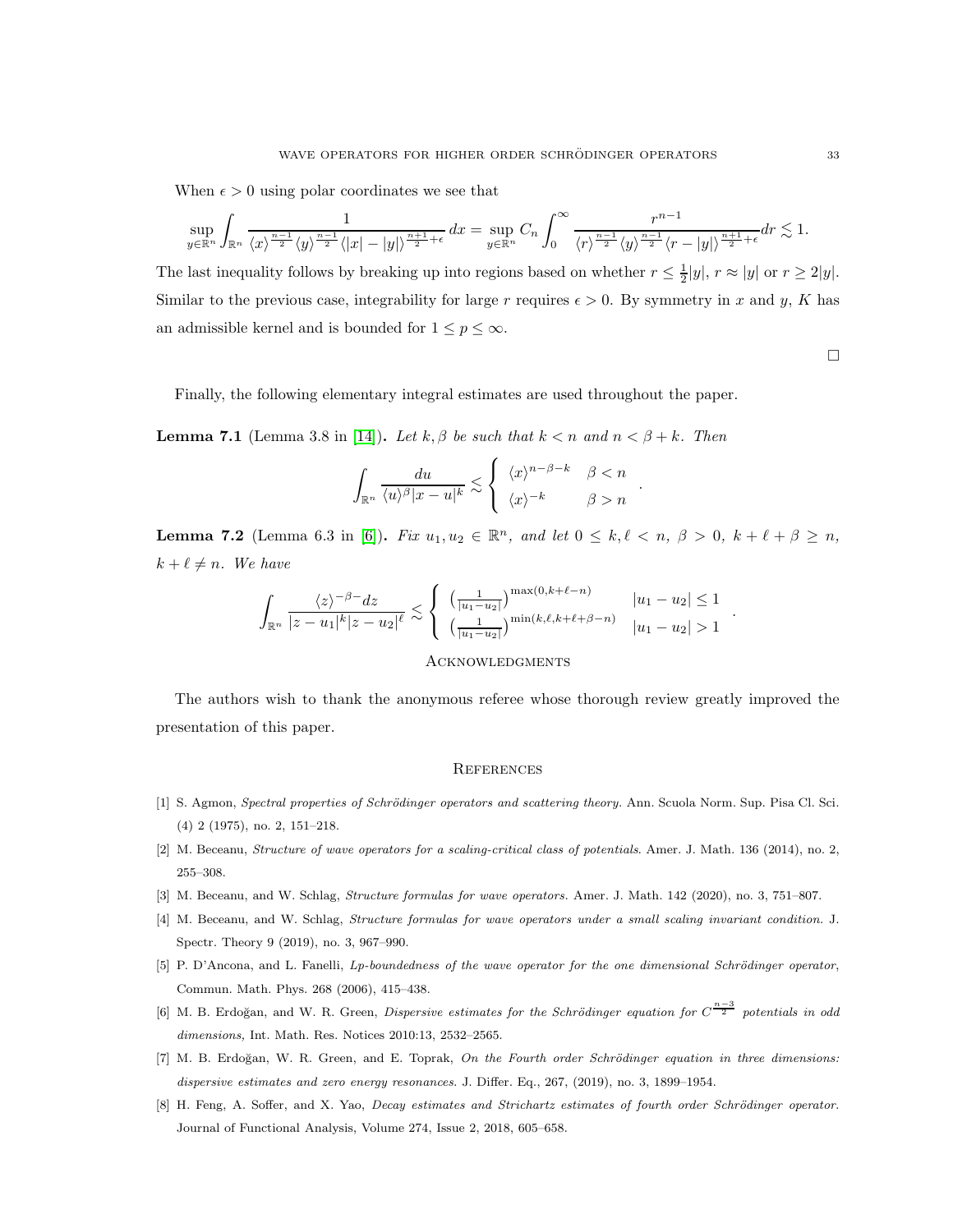#### <span id="page-33-3"></span>34 M. B. ERDOĞAN, W. R. GREEN

- <span id="page-33-20"></span>[9] H. Feng, A. Soffer, Z. Wu, and X. Yao, Decay estimates for higher order elliptic operators, Trans. Amer. Math. Soc. 373 (2020), no. 4, 2805—2859.
- <span id="page-33-21"></span>[10] M. Goldberg and W. Green, *Dispersive Estimates for higher dimensional Schrödinger Operators with threshold* eigenvalues I: The odd dimensional case, J. Funct. Anal. 269 (2015) no. 3, 633–682.
- <span id="page-33-18"></span>[11] M. Goldberg, and W. Green, Dispersive Estimates for higher dimensional Schrödinger Operators with threshold eigenvalues II: The even dimensional case, J. Spectr. Theory 7 (2017), 33–86.
- <span id="page-33-4"></span>[12] M. Goldberg and W. Green, The LP boundedness of wave operators for Schrödinger operators with threshold singularities. Adv. Math. 303 (2016), 360–389.
- <span id="page-33-15"></span>[13] M. Goldberg, and W. Green, On the  $L^p$  boundedness of the Wave Operators for fourth order Schrödinger operators,. Trans. Amer. Math. Soc. 374 (2021), 4075–4092.
- <span id="page-33-17"></span>[14] M. Goldberg, and M. Visan. A Counterexample to Dispersive Estimates. Comm. Math. Phys. 266 (2006), no. 1, 211-238.
- <span id="page-33-0"></span>[15] W. Green, and E. Toprak, On the Fourth order Schrödinger equation in four dimensions: dispersive estimates and zero energy resonances, J. Differential Equations, 267, (2019), no. 3, 1899–1954.
- <span id="page-33-19"></span>[16] L. Hörmander, The existence of wave operators in scattering theory. Math. Z. 146 (1976), no. 1, 69–91.
- <span id="page-33-10"></span>[17] A. Jensen, Spectral properties of Schrödinger operators and time-decay of the wave functions results in  $L^2(R^m)$ ,  $m \geq 5$ . Duke Math. J. 47 (1980), no. 1, 57–80.
- <span id="page-33-11"></span>[18] A. Jensen, and K. Yajima, A remark on  $L^p$ -boundedness of wave operators for two-dimensional Schrödinger operators. Comm. Math. Phys. 225 (2002), no. 3, 633–637.
- <span id="page-33-13"></span>[19] A. Jensen, and K. Yajima, On  $L^p$  boundedness of wave operators for 4-dimensional Schrödinger operators with threshold singularities. Proc. Lond. Math. Soc. (3) 96 (2008), no. 1, 136–162.
- <span id="page-33-14"></span>[20] S. Kuroda, Scattering theory for differential operators. I. J. Math. Soc. Japan 25 (1973), 75–104.
- <span id="page-33-12"></span>[21] S. Kuroda, Scattering theory for differential operators. II. Self-adjoint elliptic operators. J. Math. Soc. Japan 25 (1973), 222–234.
- <span id="page-33-16"></span>[22] H. Mizutani, Wave operators on Sobolev spaces. Proc. Amer. Math. Soc. 148 (2020), no. 4, 1645–1652.
- <span id="page-33-2"></span>[23] H. Mizutani, Z. Wan, and X. Yao,  $L^p$ -boundedness of wave operators for fourth-order Schrödinger operators on the line, preprint, 2022. [arXiv:2201.04758](http://arxiv.org/abs/2201.04758)
- <span id="page-33-1"></span>[24] M. Schechter, Scattering theory for pseudodifferential operators, Quart. J. Math. Oxford Ser. (2) 27 (1976), no. 105, 111–121.
- <span id="page-33-5"></span>[25] M. Schechter, Scattering theory for elliptic operators of arbitrary order. Comment. Math. Helv. 49 (1974), 84–113.
- <span id="page-33-6"></span>[26] K. Yajima, The  $W^{k,p}$ -continuity of wave operators for Schrödinger operators. J. Math. Soc. Japan 47 (1995), no. 3, 551–581.
- [27] K. Yajima, The  $W^{k,p}$ -continuity of wave operators for Schrödinger operators. II. Positive potentials in even dimensions  $m \geq 4$ . Spectral and scattering theory (Sanda, 1992), 287–300, Lecture Notes in Pure and Appl. Math., 161, Dekker, New York, 1994.
- <span id="page-33-8"></span><span id="page-33-7"></span>[28] K. Yajima, The  $W^{k,p}$ -continuity of wave operators for Schrödinger operators. III. Even-dimensional cases  $m \geq 4$ . J. Math. Sci. Univ. Tokyo 2 (1995), no. 2, 311–346.
- <span id="page-33-9"></span>[29] K. Yajima, The L<sup>p</sup> Boundedness of wave operators for Schrödinger operators with threshold singularities I. The odd dimensional case. J. Math. Sci. Univ. Tokyo 13 (2006), 43–94.
- [30] K. Yajima, Wave Operators for Schrödinger Operators with Threshold Singularities, Revisited. Preprint, [arXiv:1508.05738.](http://arxiv.org/abs/1508.05738)